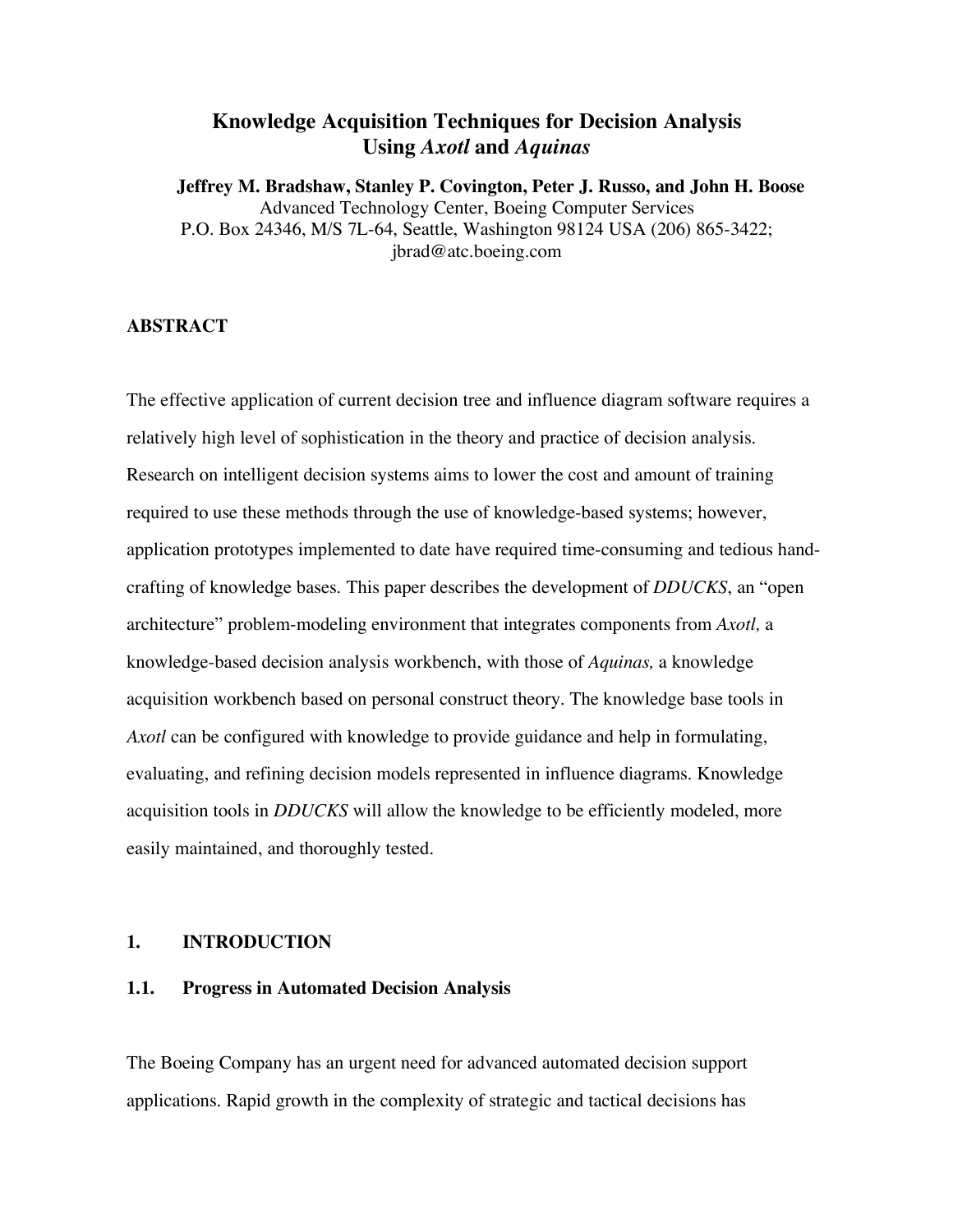outstripped the capacity of conventional decision aids. Informal, checklist, and rating methods are helpful for simple decisions, but are inadequate for the analysis of tradeoffs involving allocations of critical resources. Spreadsheet, data base, and linear programming models for decision making likewise break down with large amounts of uncertain, incomplete, or conflicting data. Such approaches cannot effectively embody the intuition and flexibility of human decision makers.

Knowledge-based systems have been widely hailed as a solution to the problem of modeling expert problem solving knowledge. Unfortunately, typical knowledge-based approaches also have their limitations. Rule-based methods employing heuristic certainty factors have been shown to perform poorly in problems involving large amounts of uncertainty or risk, and the kinds of complex tradeoffs that inevitably emerge in strategic decision making (Horvitz, Breese, and Henrion, 1988). Furthermore, knowledge-based approaches are not sufficiently flexible for many decisions, since tradeoffs may vary greatly across individual cases (Langlotz, Shortliffe, and Fagan, 1986). Finally, knowledge-based system development environments do not generally provide facilities for integrating historical data with expert judgment (Spiegelhalter, Franklin, and Bull, 1990).

One of the most promising approaches to dealing with decision complexity in a consistent, general-purpose manner is decision analysis (Howard, 1966; Howard & Matheson, 1984; Keeney & Raiffa, 1976; Raiffa, 1968). In the past few years, researchers and developers have made important theoretical advances and have implemented several successful systems for automated support of the decision analysis process (reviews by Horvitz, Breese, & Henrion, 1988; Pearl, 1988; Neapolitan, 1990). Although a thorough discussion is beyond the scope of this paper, we wish to review three of the important developments that have led to the current state of the art. Following this, we will explain why we think that the development of automated knowledge acquisition tools is crucial to the future of efforts to deliver decision analysis methodology to a wider spectrum of decision makers and domains.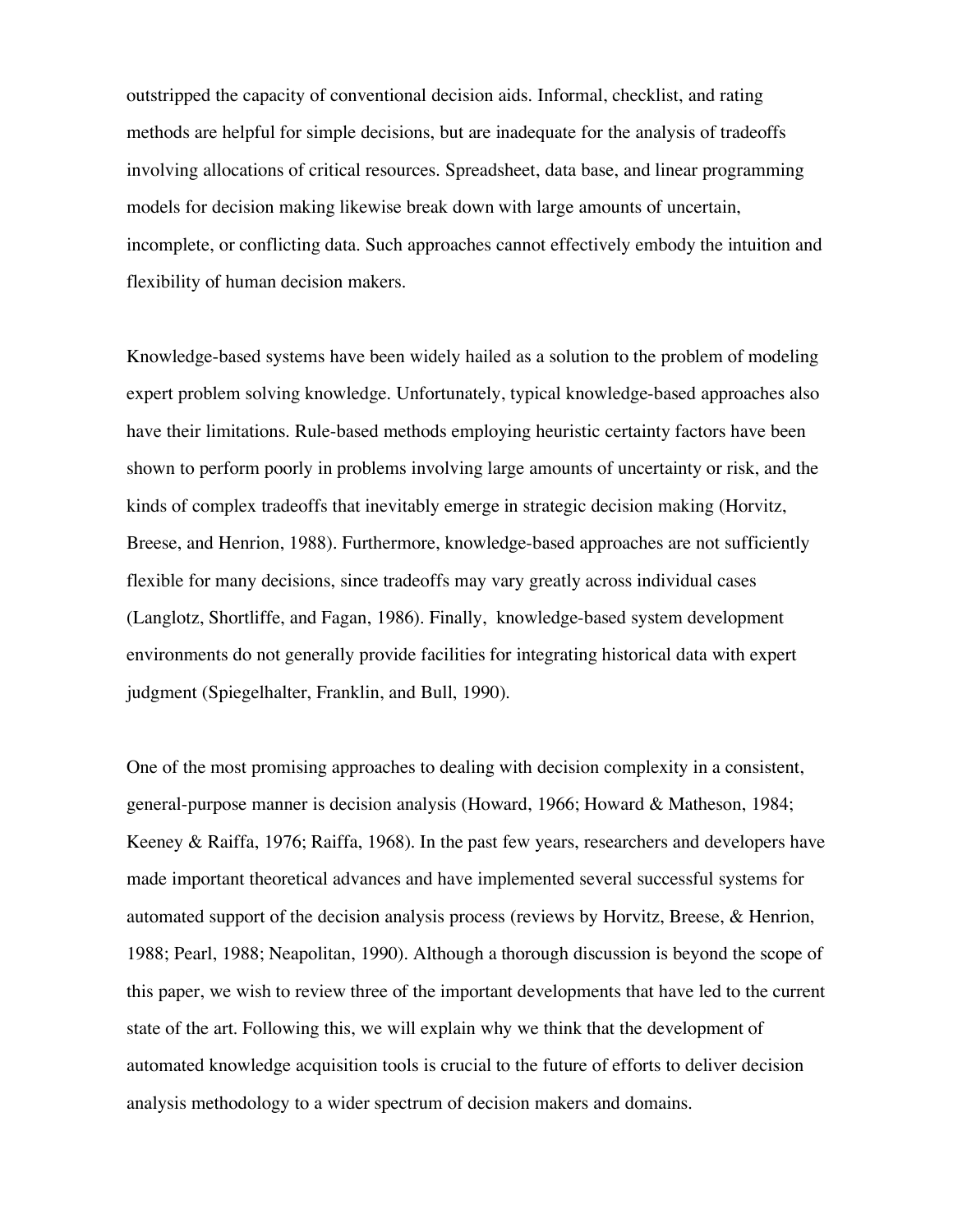**Decision tree software.** The development of decision tree software (Figure 1) represented an important milestone in automated decision analysis support (Olmsted, 1982; McNamee & Celona, 1987). Through the use of general-purpose commercial tools, decision analysis techniques have become more widely known and used than ever before. At the same time, there are several drawbacks to the use of decision trees as a representation device. For one thing, they grow exponentially with problem size, making them impractical for problems of significant size. Additionally, the tree metaphor for decision problems often leads participants to confuse chronology with the order of probabilistic expansions.



**Figure 1.** Decision analysis techniques have become more widely used through the availability of decision tree software.

**Influence diagram software.** Conceived by Howard and Matheson (1981), influence diagrams represent an important advance in the representation of decision problems (Figure 2). While retaining the essentials of the decision theoretic mathematical foundation developed for decision tree manipulation, they provide several advantages over decision trees. Technically, they are superior in that they can explicitly represent and exploit conditional independence relationships between variables. From a practical point of view, they provide a clear and intuitive way of communicating the structure of a decision model. With the advent of commercial software (e.g., Shachter, 1986b) and the assumption of continued success by researchers developing tractable methods for evaluating large influence diagrams (review by Henrion, 1990), we expect influence diagrams to eventually replace decision tree representations for most applications.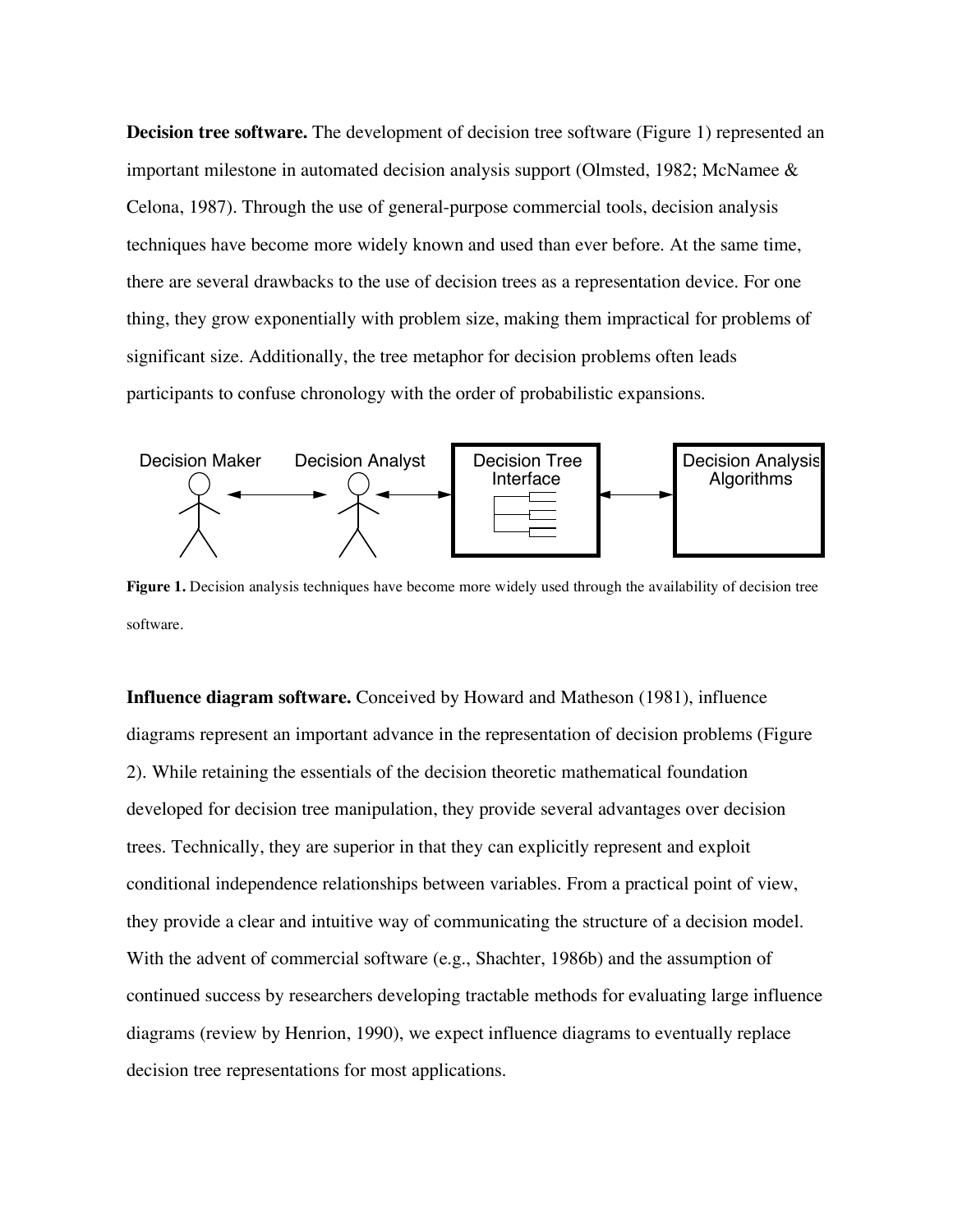

**Figure 2.** Influence diagrams provide both technical and practical advantages over decision trees.

**Intelligent decision systems.** Unfortunately, the effective application of both decision tree and influence diagram software requires a relatively high level of sophistication in the theory and practice of decision analysis. These tools contain some of the *algorithms* of decision analysis practice, but cannot embody the *experience* and *intuition* of decision analysis professionals in formulating and appraising decision models. Also, because these tools cannot conveniently store and reuse domain expertise, they cannot exploit the similarity between recurring decisions in the same domain. New decisions are typically modeled from scratch.

The importance of these issues led Holtzman (1989) to define an approach for a third generation of automated decision analysis software called *intelligent decision systems* (IDS)1. An IDS combines a set of automated decision analysis tools with a knowledge-based system that helps decision makers without extensive training in decision analysis build, evaluate, and refine decision models in some well specified domain (Figure 3). To build an IDS application for a class of decision problems, decision analysts and domain experts work with a knowledge engineer to configure the system with "application-independent"2 knowledge (i.e., knowledge of decision analysis tools and methodology) and application-specific knowledge (i.e., knowledge about a particular domain). Once built, these knowledge bases can be used again and again to provide guidance and help during consultations with decision makers. Task-level consultation interfaces pose questions and interpret results in language

 $1$  Related approaches to combining decision analysis and knowledge-based systems have been developed by Breese (1987), Keeney (1986), Moore & Agogino (1987), and Wellman (1986).

 $2$  Of course, no knowledge-base is truly application-independent; perhaps "multiple-use" would be a better term.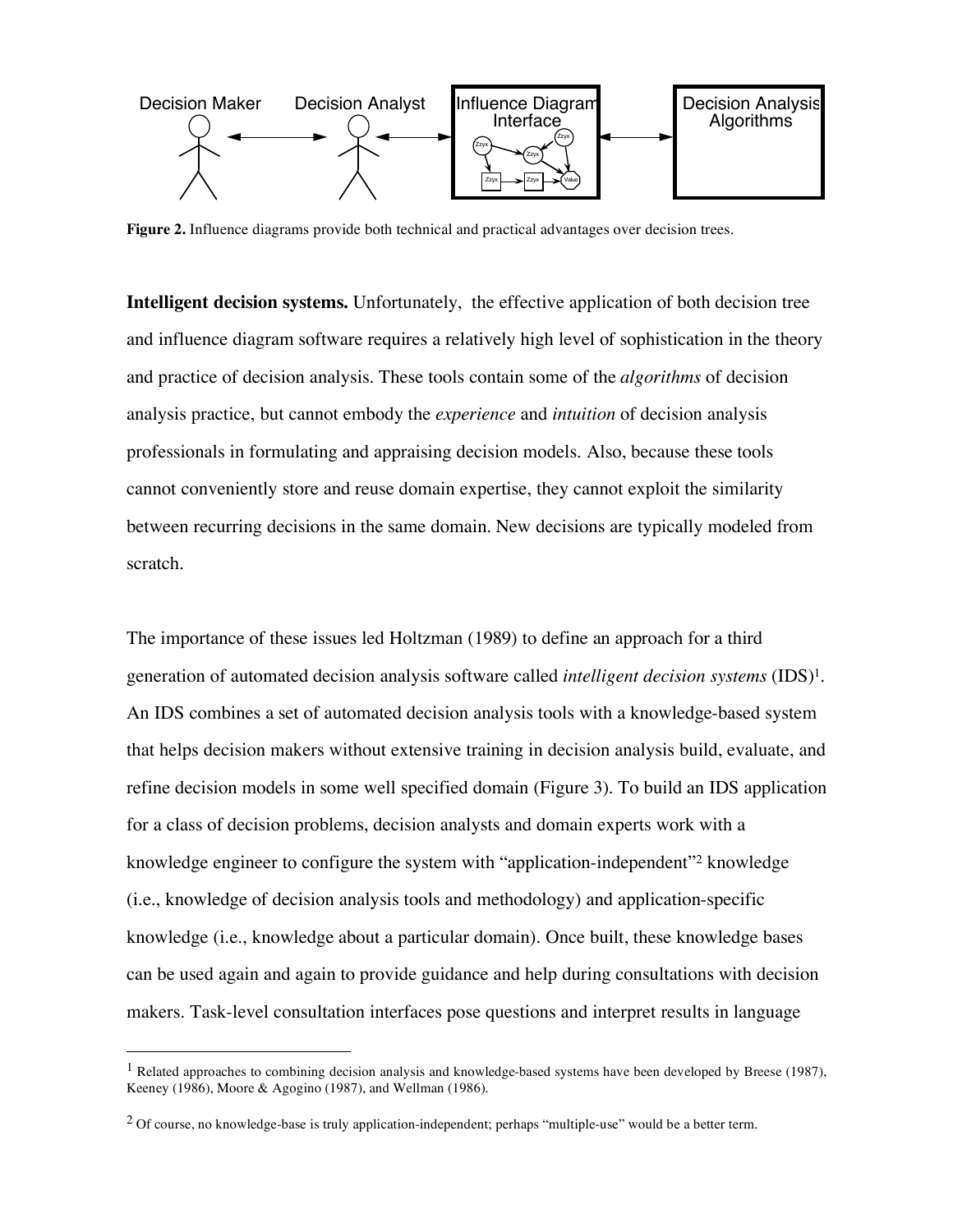and graphical presentations tailored to the decision maker, rather than in terms of standard decision analysis concepts.



**Figure 3.** Intelligent decision systems (IDS) combine decision analysis tools with a knowledge-based system

Through implementing a general-purpose IDS architecture *(Axotl)* and applying it to the domain of R&D project selection within The Boeing Company *(PIE)* we have become convinced that decision analysis can be delivered effectively and economically through the use of knowledge-based systems (Bradshaw & Holtzman, 1987; Bradshaw, Covington, & Russo, 1989). We found that the development of knowledge bases for such a system was relatively straightforward compared to other knowledge-based systems we had created because we were dealing with a methodology (decision analysis) that was mature and rigorously defined. However, we were dissatisfied that so much hand-crafting of knowledge bases had to be performed by knowledge engineers. Through the development of knowledge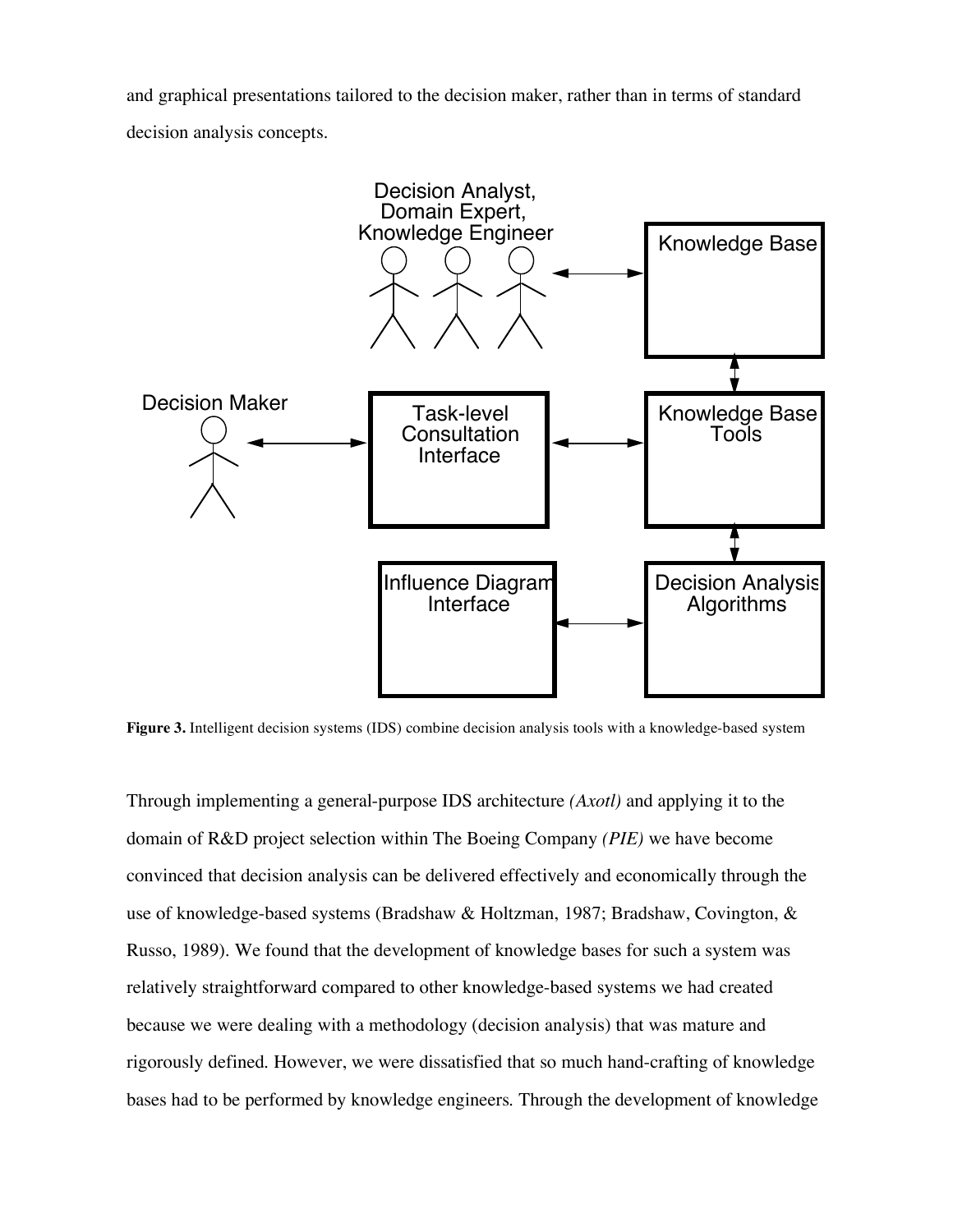acquisition tools, we hoped that much more of the knowledge base could be constructed by domain or decision analysis experts themselves.

# **1.2. Knowledge Acquisition for Fourth-Generation Decision Analysis Support Tools**

Figure 4 shows how automated knowledge acquisition tools would fit within an architecture for advanced decision analysis support tools. Knowledge acquisition tools could help cut down the lengthy and error-prone revise-and-review cycle in the development of such systems, making delivery of IDS applications practical on a large scale. While it is unrealistic to expect that the role of knowledge engineers would entirely disappear, their participation in many aspects of knowledge base development and maintenance could be minimized. Figure 4 explicitly includes interfaces to conventional software and external data. The success of future systems in practical applications will depend on whether they can be effectively integrated with other software such as databases, spreadsheets, and hypermedia environments.



**Figure 4.** Knowledge acquisition tools and interfaces to conventional software will be an important part of

future decision analysis support systems.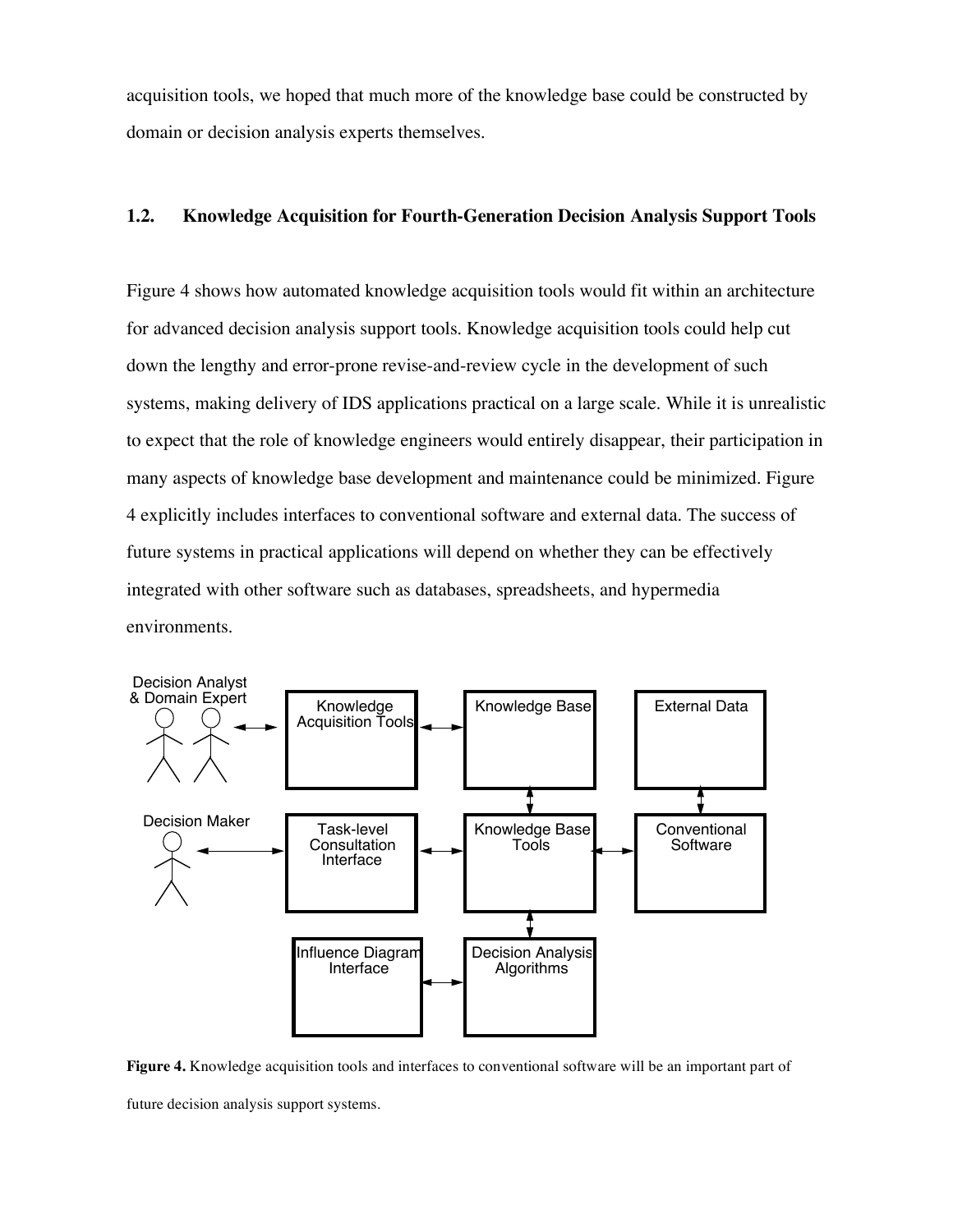### **2. APPROACH**

#### **2.1. A Framework for Knowledge Acquisition**

# **2.1.1. Automating Knowledge Acquisition at the Boeing Advanced Technology Center**

The ideal environment for the growth of new tools is one that provides a balance between technology push and application pull. Developers have ideas they feel might be useful for solving a future application problem —*technology push* —and applications present more immediate problems that need to be solved —*application pull*. Technology push tends to be farsighted and application pull tends to be shortsighted. When technology push is the only force, there is a danger that any tools developed will not be useful since they are not anchored in real problems, only a developer's vision of what the problems may be. When application pull is the only force, tools tend to be developed for special purposes and are hard to generalize to other problems. In such a demand-driven environment, revolutionary (or even evolutionary) breakthroughs are rare. Ideally, push and pull forces should both act on a technology development project at the same time, leading to tools that are farsighted, general, and yet useful for a variety of problems.

Boeing's Advanced Technology Center provides a unique environment that fosters the interplay of technology push and application pull. The Center sponsored an Associates' Program that helped transfer artificial intelligence technology to the rest of Boeing. Associates spent one year at the Center, where they attended courses and developed prototypes to solve a specific problem in their home division. When the year's training was complete, Associates returned to their groups where they continued to develop and eventually field the applications. Over 95 Associates graduated from the program; the majority of them built knowledge-based systems. At the same time, the Center was working with universities to import advanced technology projects and was developing its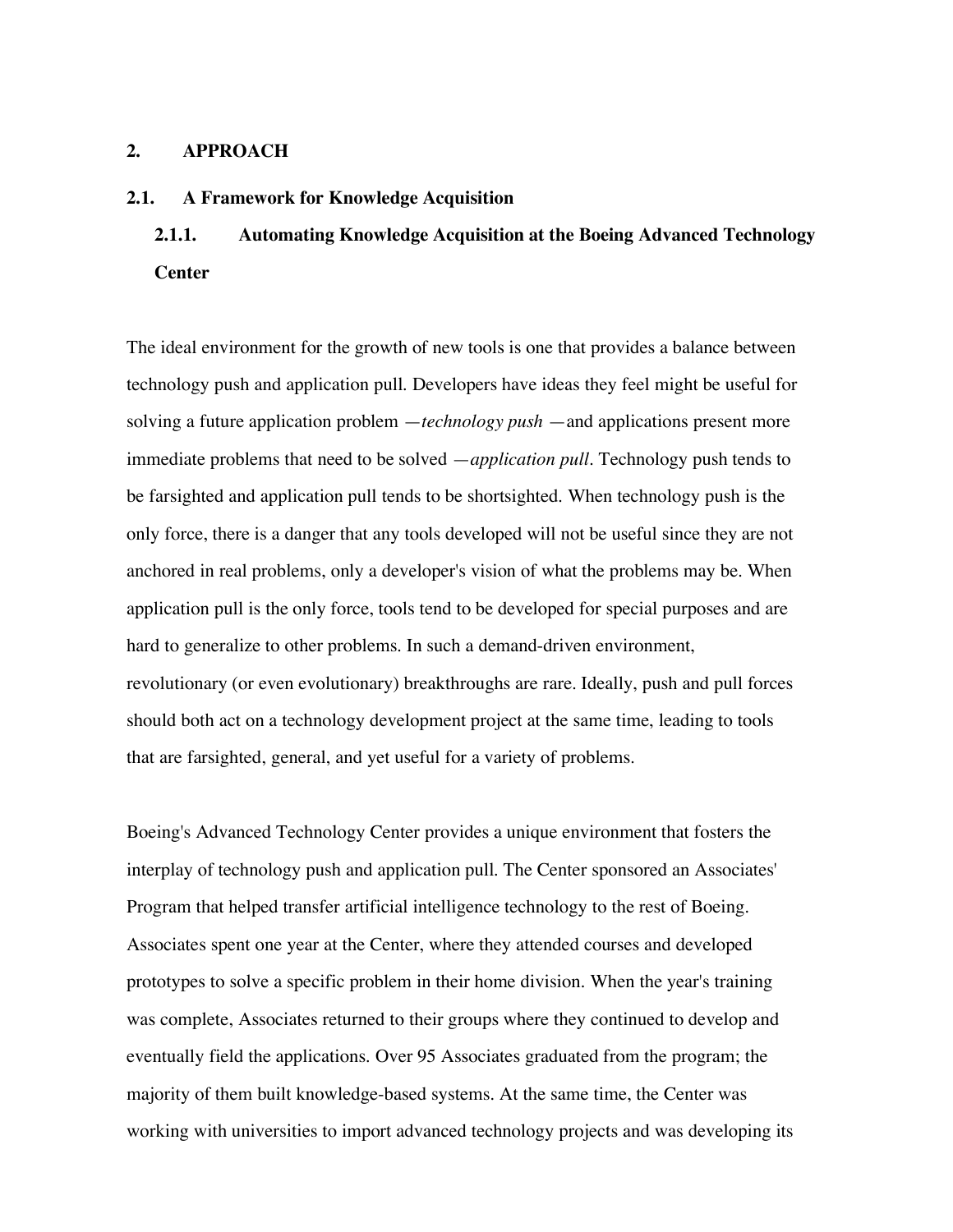own projects in the areas of vision, robotics, speech understanding, natural language, machine learning, and knowledge-based systems.

The large projected number of knowledge-based system projects in Boeing provided motivation for a strong program in knowledge acquisition. Knowledge acquisition, the most labor-intensive phase of knowledge-based system development, was seen as a way of minimizing the major cost drivers in the development of such systems as well as a means of ensuring reliability and maintainability of the resultant knowledge bases. The Advanced Technology Center has supported the organization of annual AAAI-sponsored knowledge acquisition workshops in Banff, Canada; annual European knowledge acquisition workshops at at various locations; and, beginning in 1990, a Pacific Rim knowledge acquisition workshop. Scientists at Boeing have participated in the development, application, and evaluation of several automated knowledge acquisition tools, including ETS (Expertise Transfer System; Boose, 1985, 1986), *Aquinas* (Boose & Bradshaw, 1987; Boose, Shema, & Bradshaw, 1989), SALT (Marcus, 1987; Marcus, 1988), and KNACK (Kitto, 1988; Klinker, Boyd, Genetet, & McDermott, 1988).

As automated knowledge acquisition tools have been applied across a number of domains within The Boeing Company, impressive increases in efficiency have been demonstrated. Computer-based verification and validation methods as part of the knowledge acquisition process have improved the performance of knowledge-based systems by focusing attention on gaps and inconsistencies in the knowledge base. Knowledge engineers can maintain large knowledge bases much more easily and efficiently within such automated knowledge acquisition tools than through conventional methods.

Because the implementation of automated knowledge acquisition tools is itself labor intensive, their development can often be justified only if it can be demonstrated that they can be easily applied to more than a single application. Knowledge acquisition tool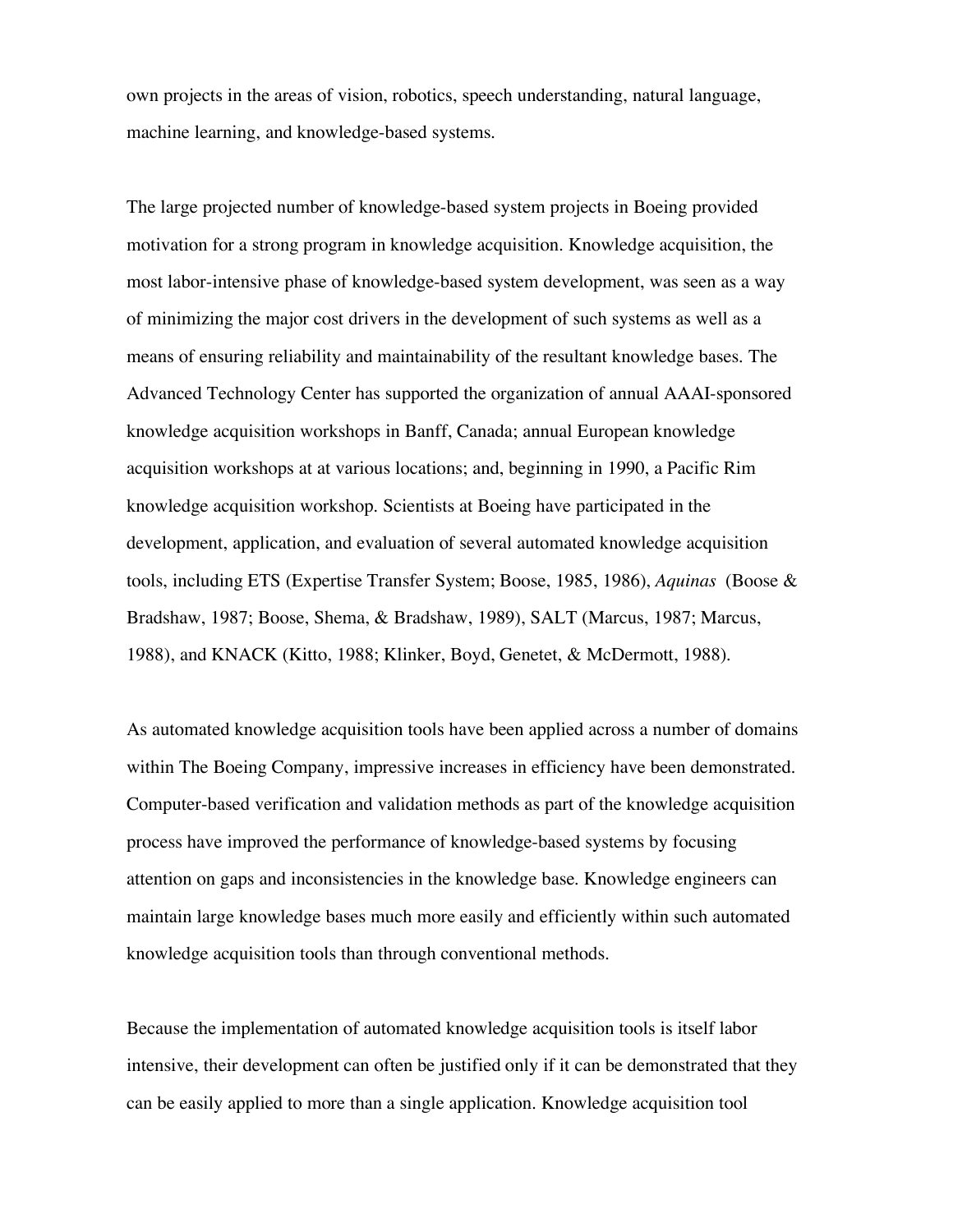developers interested in deriving the most benefit from their tools may look for areas consisting of several problems that can each be characterized by a general task model (Boose, 1989). For example, ETS and *Aquinas* have been applied to a number of diverse problems that fit a heuristic classification approach (Boose, Bradshaw, Kitto, & Shema, 1990); SALT has been generalized to work for scheduling and design problems (Marcus, 1989; Stout, Green, & Marcus, 1989); and KNACK has been used to produce a series of reporting systems (Klinker, Boyd, Dong, Maiman, & McDermott, 1989).

# **2.1.2. What is a Knowledge Acquisition Tool?**

Over the years, many of our views on knowledge acquisition have changed. Current work in knowledge acquisition emphasizes that creation of knowledge bases is a constructive modeling process and not simply a matter of "expertise transfer" (Bradshaw & Boose, 1990; Akkermans *et al.*, 1990). Additionally, we used to think of knowledge acquisition as something that occurred mainly in the early stages of knowledge-based system development. Now we have come to realize that work in automated knowledge acquisition addresses the problem of designing appropriate representations and procedures to facilitate creation, validation, verification, and maintenance of knowledge bases over the *lifetime* of a knowledge-based system (cf. Ford *et al.,* 1990c). Thus, it might be said that researchers are attempting to do for knowledge engineering what CASE is doing for traditional software engineering (Bradshaw & Boose, 1989; Gaines, 1988)

Commercial expert system shell vendors have begun to realize the need for knowledge acquisition capabilities and many have been claiming to provide such support within their tools. How can a potential purchaser of such a product tell if an expert system shell truly supports automated knowledge acquisition?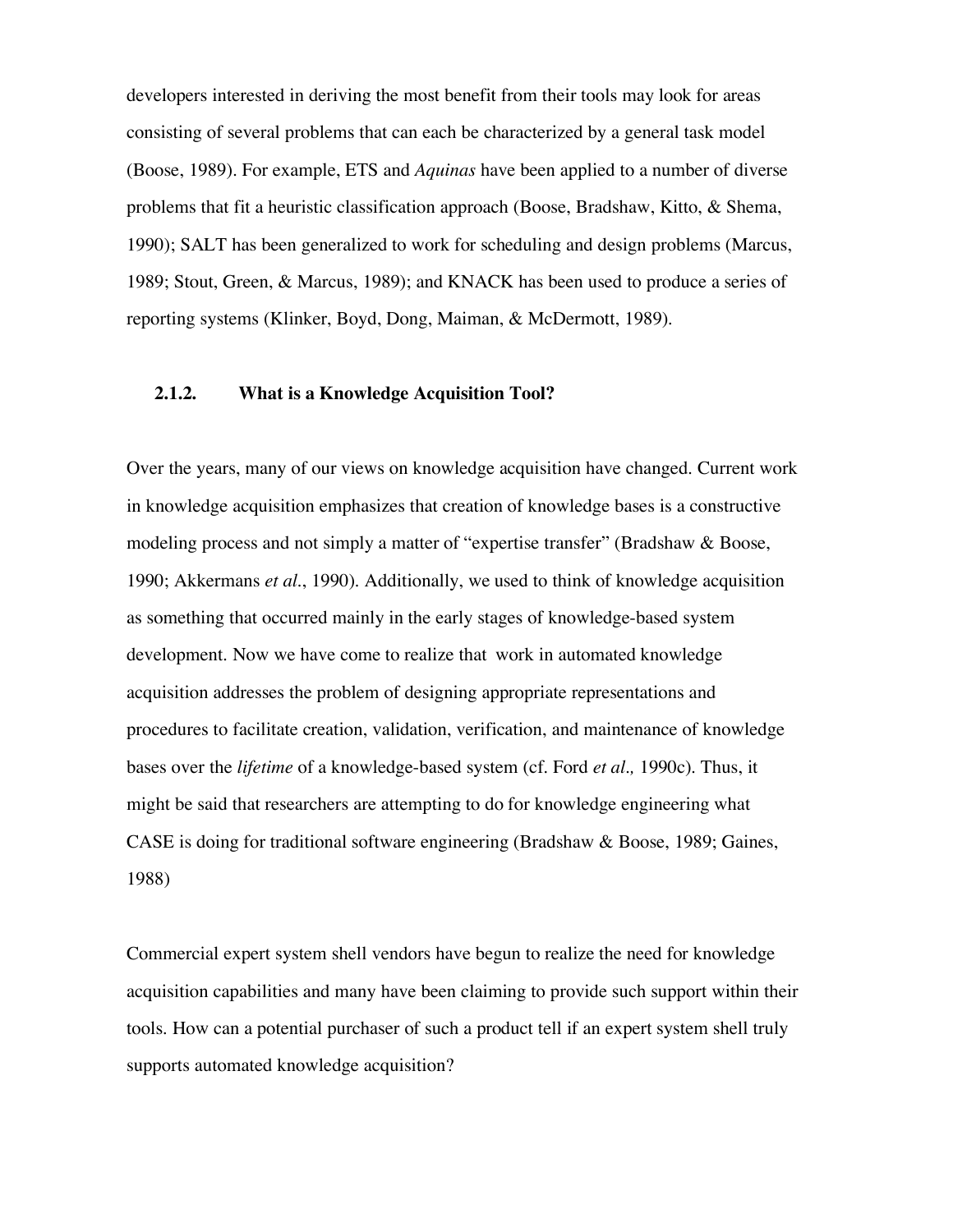A knowledge acquisition tool is more than a good graphical interface. Automated knowledge acquisition tools augment the facilities typically available in knowledge-base development environments by providing interfaces that focus the interaction between the tool and the expert or knowledge engineer.Some earmarks of a good knowledge acquisition tool are the following:

- role-limiting methods
- mediating knowledge representations
- interviewing techniques
- analysis tools.

**Role-limiting methods.** Many knowledge acquisition tools derive their power from relying on a well defined problem-solving model that establishes and controls the sequences of actions required to perform some task (Gruber, 1989; Karbach, Linster & Voss, 1990; Klinker, 1989). For example, SALT (Marcus, 1988) is based on a method for design called "propose-and-revise", while MOLE (Eshelman, 1988) uses a method of heuristic classification called "cover-and-differentiate". The problem-solving method defines the kind of knowledge applicable within each step, thereby making explicit the different roles knowledge plays. Once these roles are defined, knowledge acquisition tools appropriate to each kind of knowledge are designed.

**Mediating knowledge representations.** Knowledge acquisition tools attempt to minimize the problem of representation mismatch, the disparity between a person's tasklevel description of the problem and its realization in some computable form (Gruber,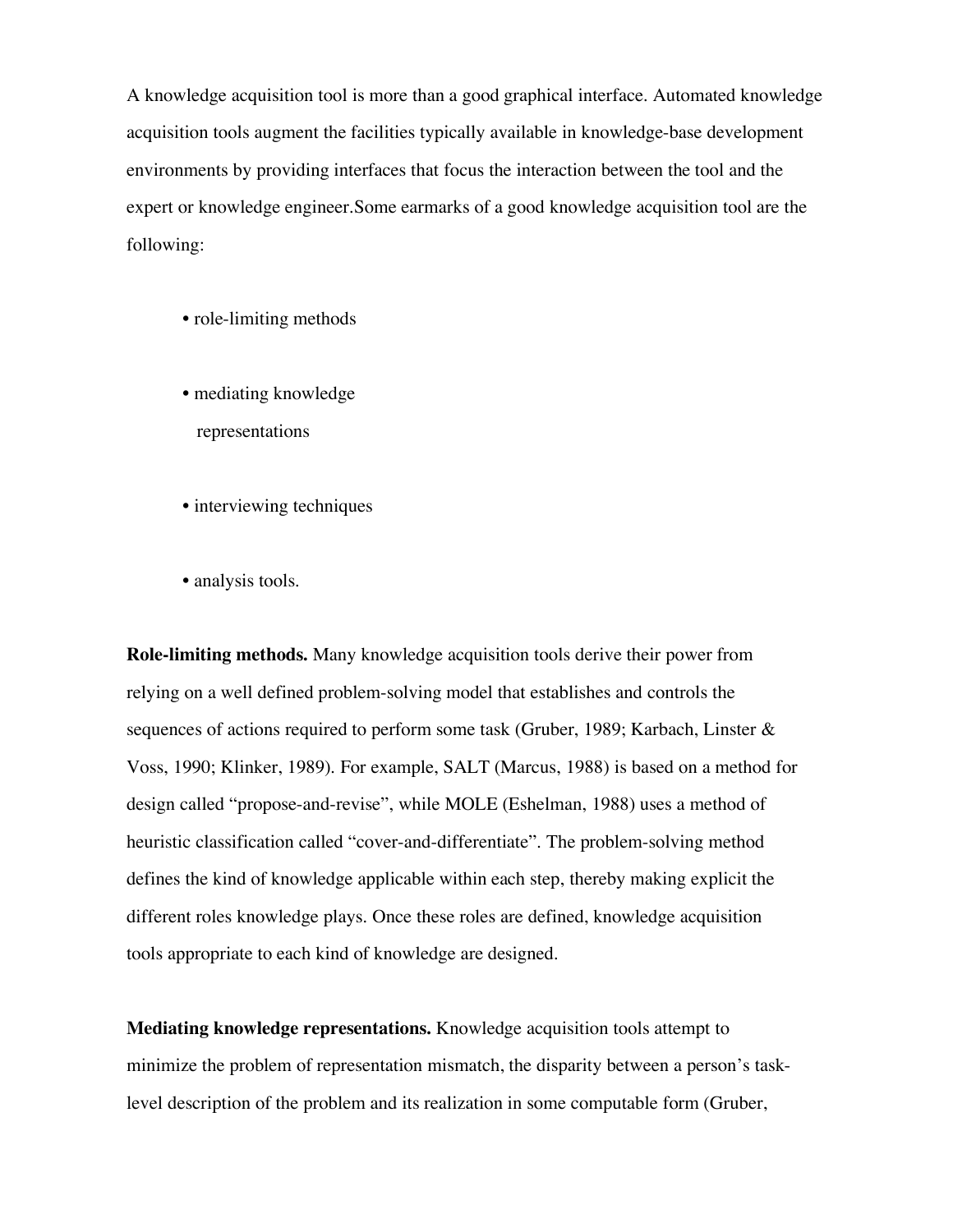1989). This problem is addressed through the design of mediating representations that provide a bridge between verbal data and typical knowledge representation schemes such as production rules:

"[Mediating representations] are able to provide a formal representation that can be explicitly mapped to the internal architecture and knowledge of an expert system and which is easily readable by those who were not involved in the original development programme…" (Diaper, 1989, p. 34)1

Knowledge acquisition tools employing mediating representations take one of two approaches: either they contain interfaces that bear a strong resemblance in appearance and procedure to the original task (e.g., cancer-therapy protocol forms in OPAL (Musen, 1988); engineering notebooks in vmacs (Sivard, Zweben, Cannon, Lakin & Leifer, 1989)) or they rely on some familiar, high-level, generic knowledge representation metaphor (e.g., repertory grids in ETS, (Boose, 1985, 1986); concept maps in ICONKAT (Ford *et al.*, 1990b)). Structured high-level representations are used to maintain the knowledge base, but if necessary they can be transformed into other forms such as rules (Gaines & Shaw, 1986; Ford *et al.,* 1990b). Transformation of knowledge into multiple forms or perspectives for visualization purposes is useful as a means of facilitating insight.

**Interviewing techniques.** A number of interviewing techniques have been developed or borrowed from fields such as psychology in order to guide experts through the

<sup>&</sup>lt;sup>1</sup> Some differences in the literature exist over the terms "mediating" and "intermediate" representations. Johnson (1989, p. 184) defines an intermediate representation as one "which only exists between flanking representations and is bound to them by clearly defined projection rules which map one representation to the next" while the term mediating representation is preferred to "convey the sense of synthesis and coming to understand through the representation." When we employ the term "mediating representation" to refer to devices used within our knowledge acquisition tools we mean something of both senses. Of course, a most important function of the representation in the early stages of knowledge engineering is better communication and insight among the participants. However, the iterative nature of knowledge refinement requires frequent, coupled cycles between elicitation, analysis, and performance elements of the system, which presupposes some sorts of mappings between various human and machine-oriented representations. These mappings, should not be regarded as having solved the philosophically troublesome issues surrounding the nature of knowledge and expertise, but simply as an application of well-known principles of human interface design to the problem of making knowledge structures more intelligible to domain experts.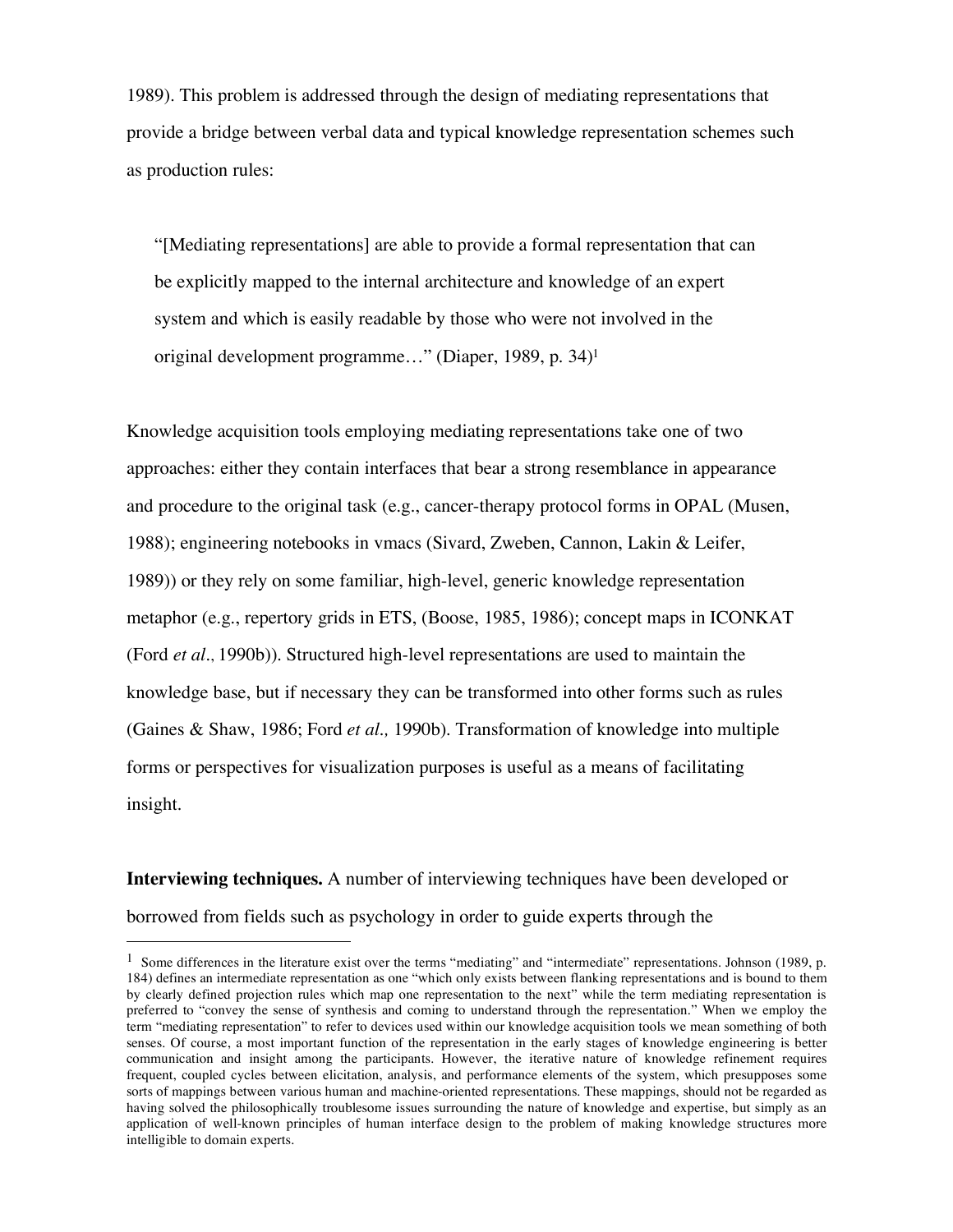knowledge acquisition process (Hoffman, 1987; Meyer, Booker & Bradshaw, 1990). For example, some of the techniques originally developed by Kelly (1955) to discover the conceptual structure of clients in psychotherapy have been applied to knowledge acquisition. Interviewing strategies and representational devices developed by Novak in an educational setting (1977; Novak & Gowin, 1984) have also proven useful in this regard.

**Analysis tools.** Both formal and heuristic modes of analysis are available within many knowledge acquisition tools as a means of verifying and refining the knowledge base. Shaw and Gaines (1988), for instance, have developed a methodology for analyzing areas of consensus, conflict, correspondence, and contrast between the conceptual systems of two or more experts. Many knowledge acquisition tools have also been integrated with consultation systems, making extensive performance testing of the system possible (e.g., Shema & Boose, 1988; Ford *et al.,* 1990c; Gaines & Rappaport, 1989).

# **2.2.** *DDUCKS***: An Integrated Environment for Knowledge Acquisition and Decision Analysis**

Early knowledge-based tools generally made strong assumptions about their operating environment. At first, dedicated, stand-alone applications were the rule. Over time, as the value of adding "hooks" for access to external applications and data was realized, most knowledge-based tools still operated under the assumption that they were in ultimate control of the system as the highest level executive. Currently, the greatest potential for use of knowledge-based systems is in areas requiring close interaction with traditional software applications and data. An application that assumes it is in ultimate control will be ineffective in such environments.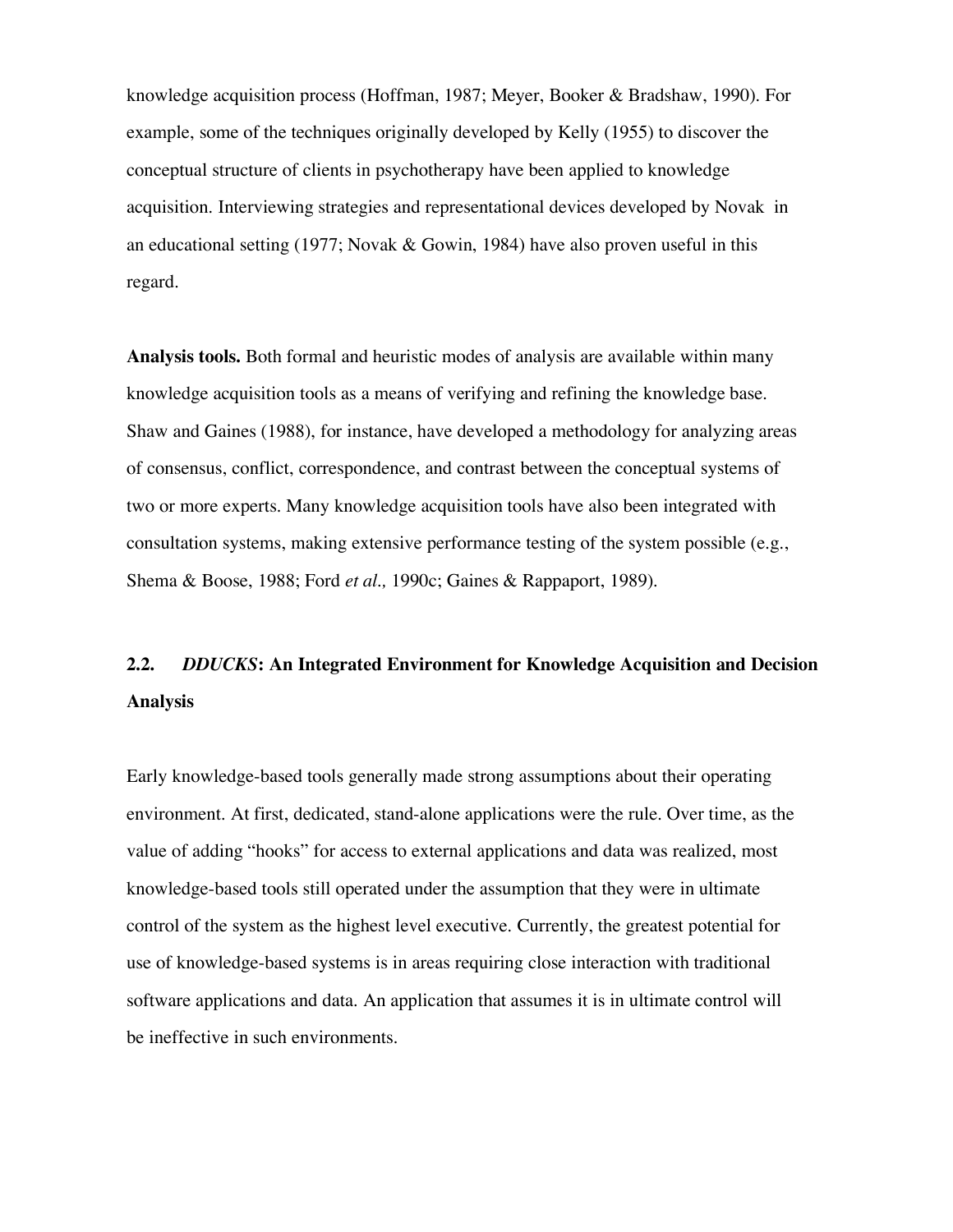Brodie (1989) has discussed the need for "intelligent interoperability" in information systems. He defines the term to mean intelligent cooperation among systems to optimally achieve specified goals. While there is little disagreement that future computing environments will consist of multiple heterogeneous software systems running on multiple heterogeneous machines, most current computer systems are disjoint: they do not communicate (Figure 5). Until fairly recently, computer systems that could communicate nearly always used *ad hoc* interfaces for their particular connection. The recent growth in popularity of object-oriented approaches and the development of a few important agreed-upon protocols (e.g., SQL, the standard database interface language for relational database management systems) has nurtured the hope that encapsulated connectivity might someday become a reality.



**Figure 5.** Evolution of system connectivity (Adapted from Brodie, 1989)

A high level of interoperability requires knowledge of the capabilities of each system, so that task planning, resource allocation, execution, monitoring, and, possibly, intervention between the systems can take place. Ideally, a mechanism functioning as a global planner or resource agent would manage cooperation activities (Figure 6).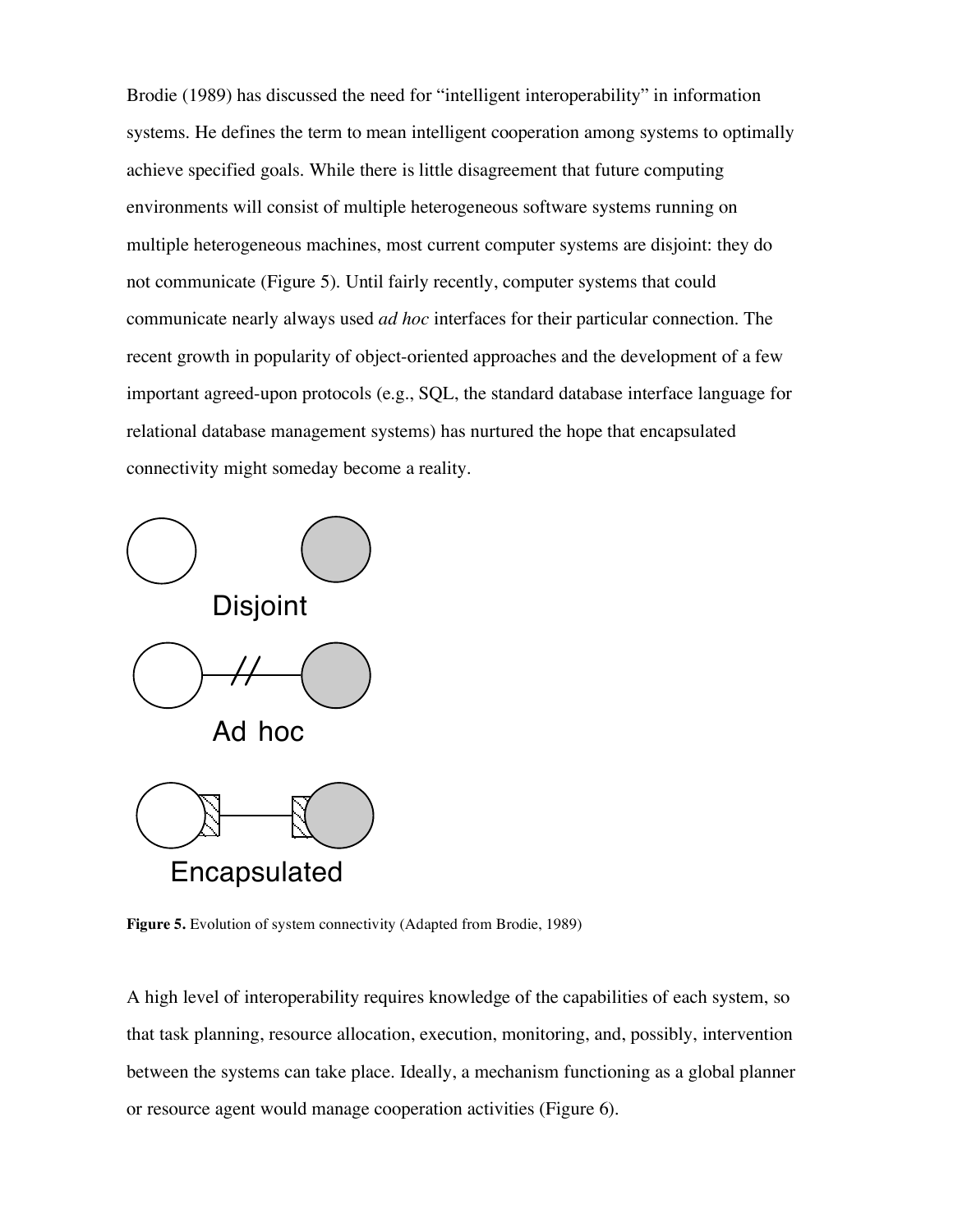

**Figure 6.** Cooperating systems with global planner (Adapted from Brodie, 1989).

While a global planner would be workable for small networks of systems, such a scheme would quickly become impractical as the size of the network grew. The activity of the global planner would become a bottleneck for the (otherwise distributed) system. A final step toward intelligent interoperability would be to embed a resource agent within each cooperating system (Figure 7). Agents (i.e., the cooperating systems in the network) would ask their resource agent for the needed resources, thus providing a level of encapsulation at the planning level analogous to the encapsulation provided at the level of protocol.



**Figure 7.** Cooperating systems with distributed planner (Adapted from Brodie, 1989)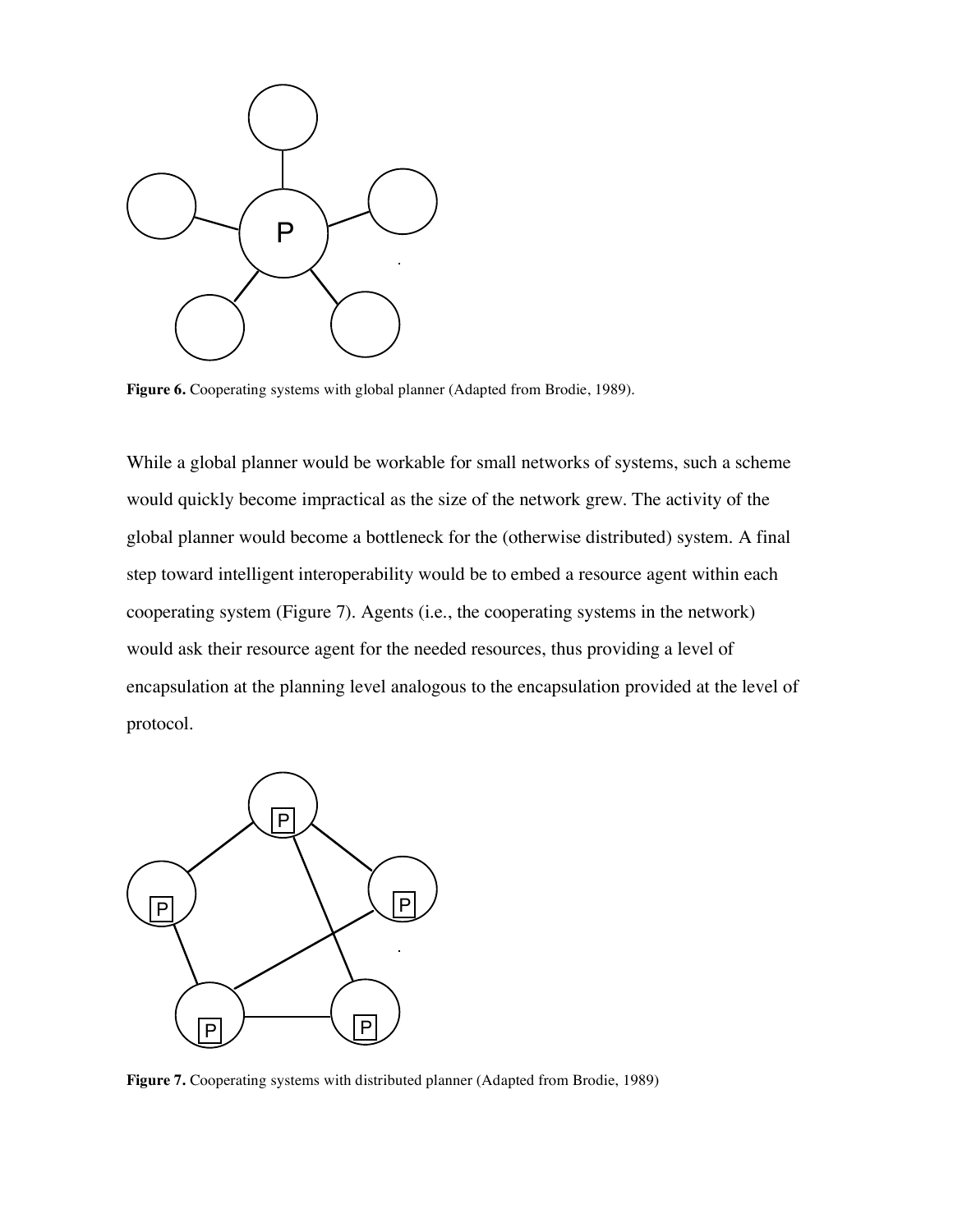To make progress toward the goal of intelligent interoperability between *Axotl* and other potential system components, we defined an "open architecture" integrating environment that allows for a high degree of connectivity along with access to a global planner to facilitate intelligent cooperation. We call this environment DDUCKS (Decision and Design Utilities for Comprehensive Knowledge Support)<sup>1</sup>.. DDUCKS will both integrate knowledge acquisition tools and also facilitate coordination of local or networked applications such as spreadsheets, databases, or hypermedia software (Bradshaw, Covington, Russo & Boose, 1990; Figure 8). One of DDUCKS' components, MANIAC (MANager for InterApplication Communication) supports asynchronous and synchronous communication between any number of multitasking applications. DDUCKS runs on Apple Macintosh II hardware; subsets of DDUCKS run in other environments.



**Figure 8.** DDUCKS integrates components from *Axotl, Aquinas,* and other applications.

<sup>&</sup>lt;sup>1</sup> Either the first or second *D* in *DDUCKS* is silent, depending on whether one using the tool in a decision or design context.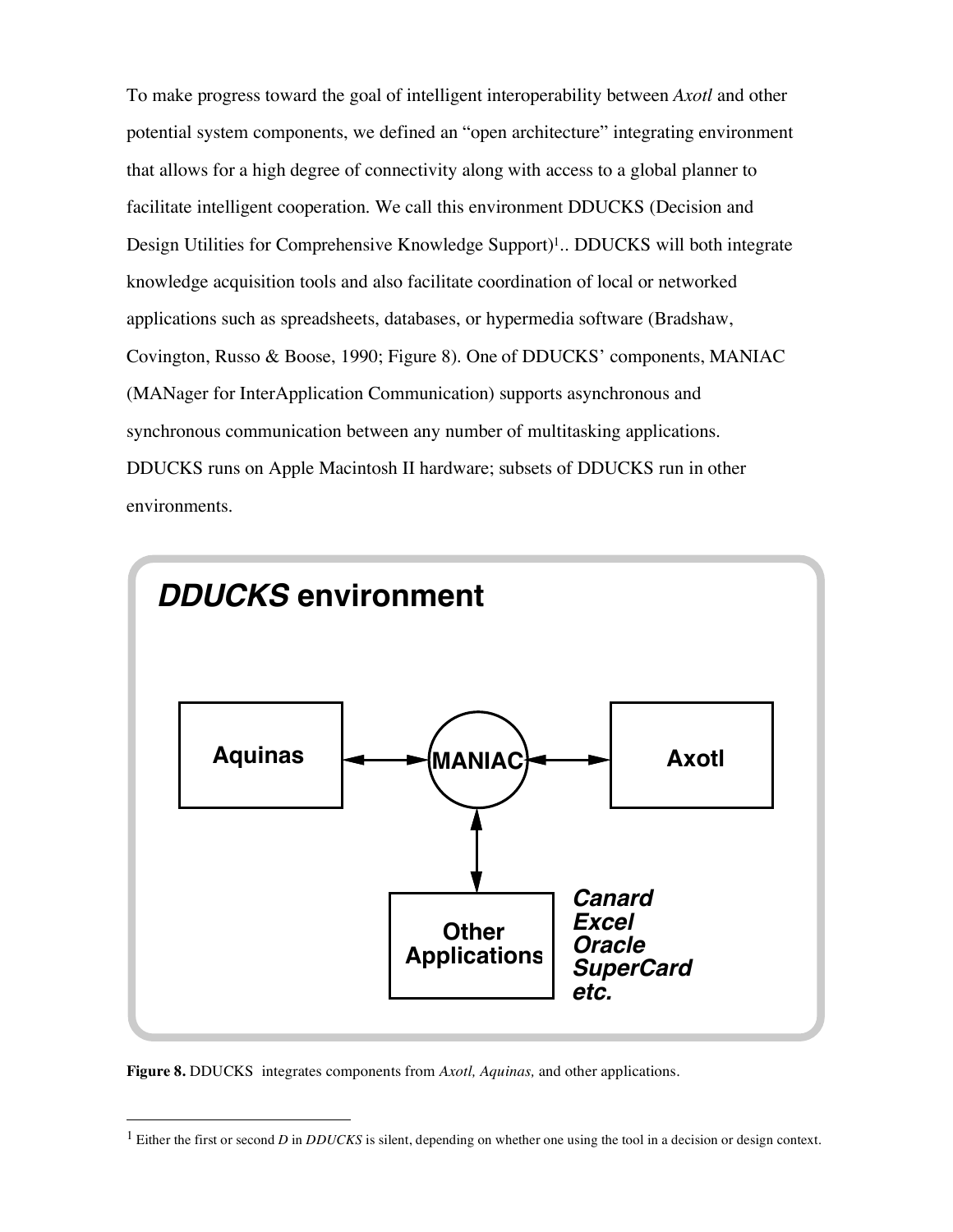While integration of tools and approaches is a desirable and necessary objective, Ford *et al.* (1990b) wisely caution against the dangers involved in indiscriminate combining of different tools and techniques:

"Integration is the battle cry as tool-makers rush to produce hybrid knowledge acquisition tools. However, it is becoming widely realized that ad hoc combinations of techniques and tools—a sort of Occam's hell—may not contribute much to ameliorating the knowledge acquisition bottleneck."

To counteract the problems inherent in conceptual ad hoc'ism, they argue that "toolmakers should exploit theory as a means of building their tools on a sound footing and as a framework in which to make explicit their epistemological assumptions. (Ford & Adams-Webber, 1990a)". The relationship between the theoretical foundations of *Aquinas, Axotl,* and *Canard* in personal construct theory, decision theory, and design methods theory are discussed in Bradshaw and Boose (1990), Bradshaw, Boose, Covington, and Russo (1989), and Shema, Bradshaw, Covington, and Boose (1990).

In the remainder of this paper, we will describe the decision analysis workbench and knowledge base tools of *Axotl*. Then we will outline the knowledge acquisition tools (e.g., *Aquinas* and *Canard*) being developed to support the creation of content and process knowledge bases for applications of *Axotl.*

## **2.3.** *Axotl:* **A Knowledge-Based Decision Analysis Workbench**

*Axotl* combines a general-purpose decision analysis workbench with knowledge base tools to assist individuals consulting with the system about a specific problem. The first version of *Axotl* was developed as part of a joint effort by Boeing Computer Services and Strategic Decisions Group (SDG) to build a flexible, general-purpose intelligent decision system that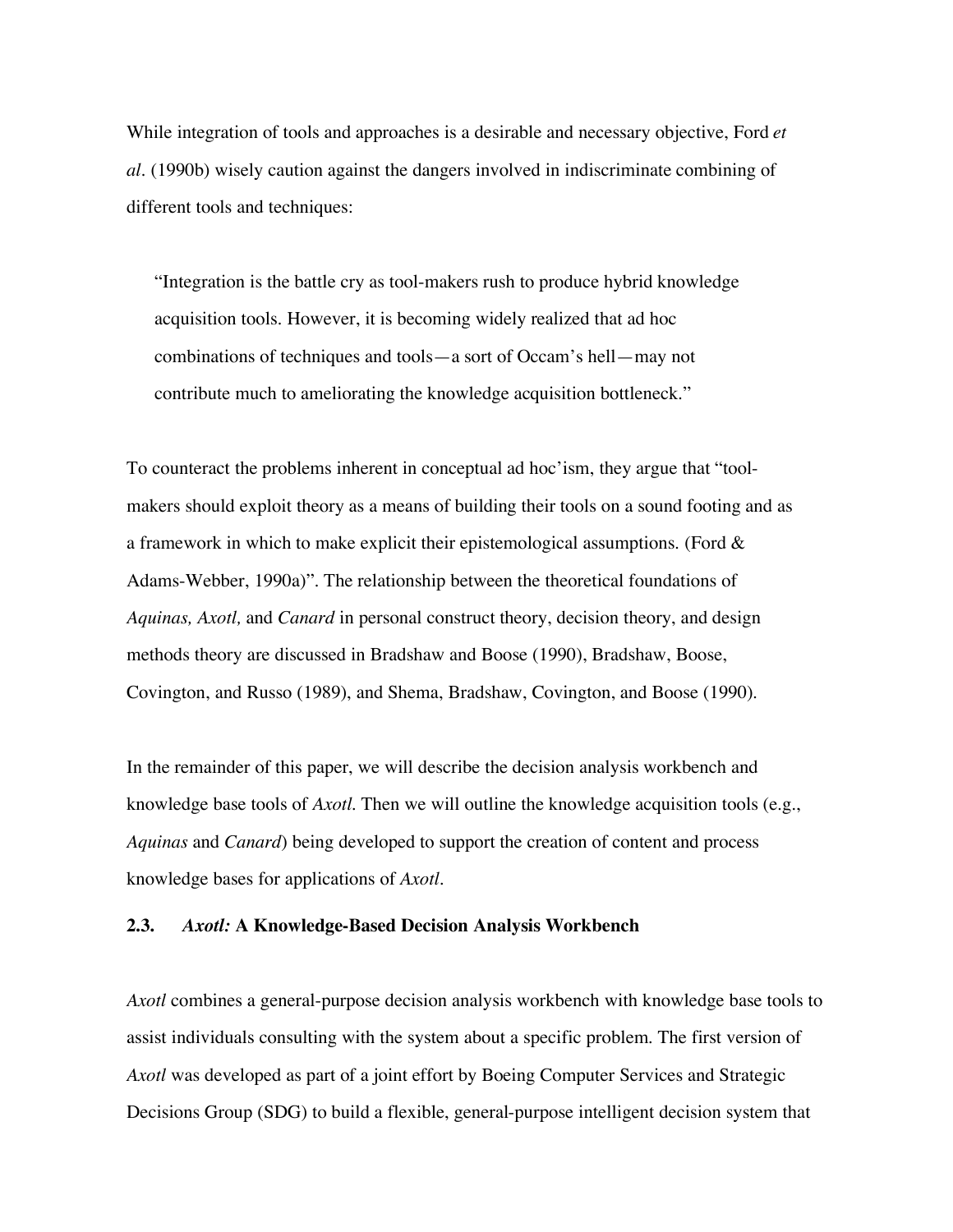could be applied to internal R&D management decisions. The application is called PIE, for Project Investment Evaluator. Boeing Computer Services, with its experience in building knowledge-based systems, contributed expertise in software engineering, knowledge engineering, and Boeing-specific knowledge on this project. SDG has a major practice in applying decision analysis to R&D management decisions. In addition, SDG staff have pioneered the theory and practice of decision analysis (Howard & Matheson, 1984) and had previously implemented intelligent decision system application prototypes (Holtzman, 1989).

Following the successful demonstration of knowledge-based guidance of a decision analysis consultation in mid-1988, it was decided that Boeing aÍnd SDG would pursue further development work on the system independently. Since that time, we have made a number of extensions to *Axotl,* and have developed *DDUCKS* as the integrating framework for linking *Axotl* to *Aquinas* and other applications. We have loaned *DDUCKS* to a medical non-profit organization for evaluation of its applicability to bone marrow transplant follow-up care (Sullivan & Shulman, 1989). We are also applying portions of the environment to facilitate demonstrations of design knowledge capture for a NASA-sponsored Corporate Memory Facility project (Bradshaw, Boose, Covington & Russo, 1989; Boose, Bradshaw, Shema, & Covington, 1989; Boose, Bradshaw & Shema, 1990; Shema, Bradshaw, Boose & Covington, 1990), and in business process management in a Boeing quality improvement context (Bradshaw, Kipersztok, Nguyen, & Holm, 1990). SDG has also enhanced their version of the software, and is developing a commercial application to R&D management, called *R&D Analyst™*1. Holtzman and Seiver (1988) have developed a successful application of the system that assists critical care clinicians in ventilator management decision-making.

*Axotl* was developed on the Apple Macintosh II (*MacXotl*) and runs on all platforms that support ParcPlace Smalltalk-80 (e.g., Sun, Apollo, Hewlett-Packard, IBM '386 compatibles,

 <sup>1</sup> *R&D Analyst* is a trademark of Strategic Decisions Group. All rights reserved.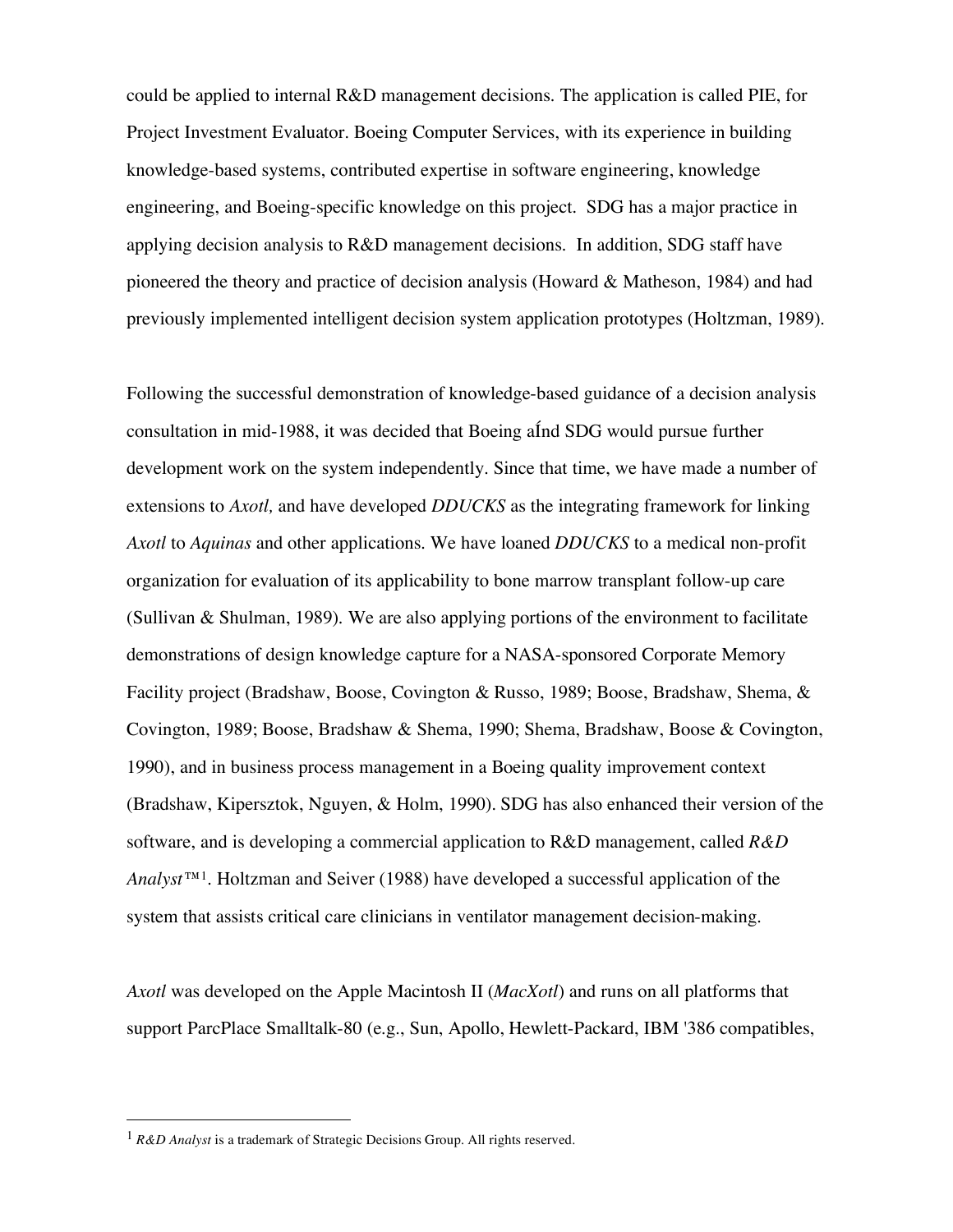IBM RS/6000). We will first describe the decision analysis workbench, then the knowledge base tools.

# **2.3.1. Decision Analysis Workbench**

 Many knowledge-based systems in use at Boeing are prescriptive in nature. They aim not only to describe situations but also to recommend specific actions. Recommendations made by such systems depend on the three kinds of knowledge shown in Figure 9: the *alternatives* available, *information* about consequences associated with the alternatives, and *preferences* among these consequences.



**Figure 9.** Decision analysis depends on three kinds of knowledge.

The decision analysis workbench contains a graphical editor that is used for creating and refining models of alternatives, preferences, and uncertainties relevant to a specific decision. These models, called *influence diagrams,* are solved to obtain recommended actions in a way that is consistent with probability and utility theory (Howard  $&$  Matheson, 1981).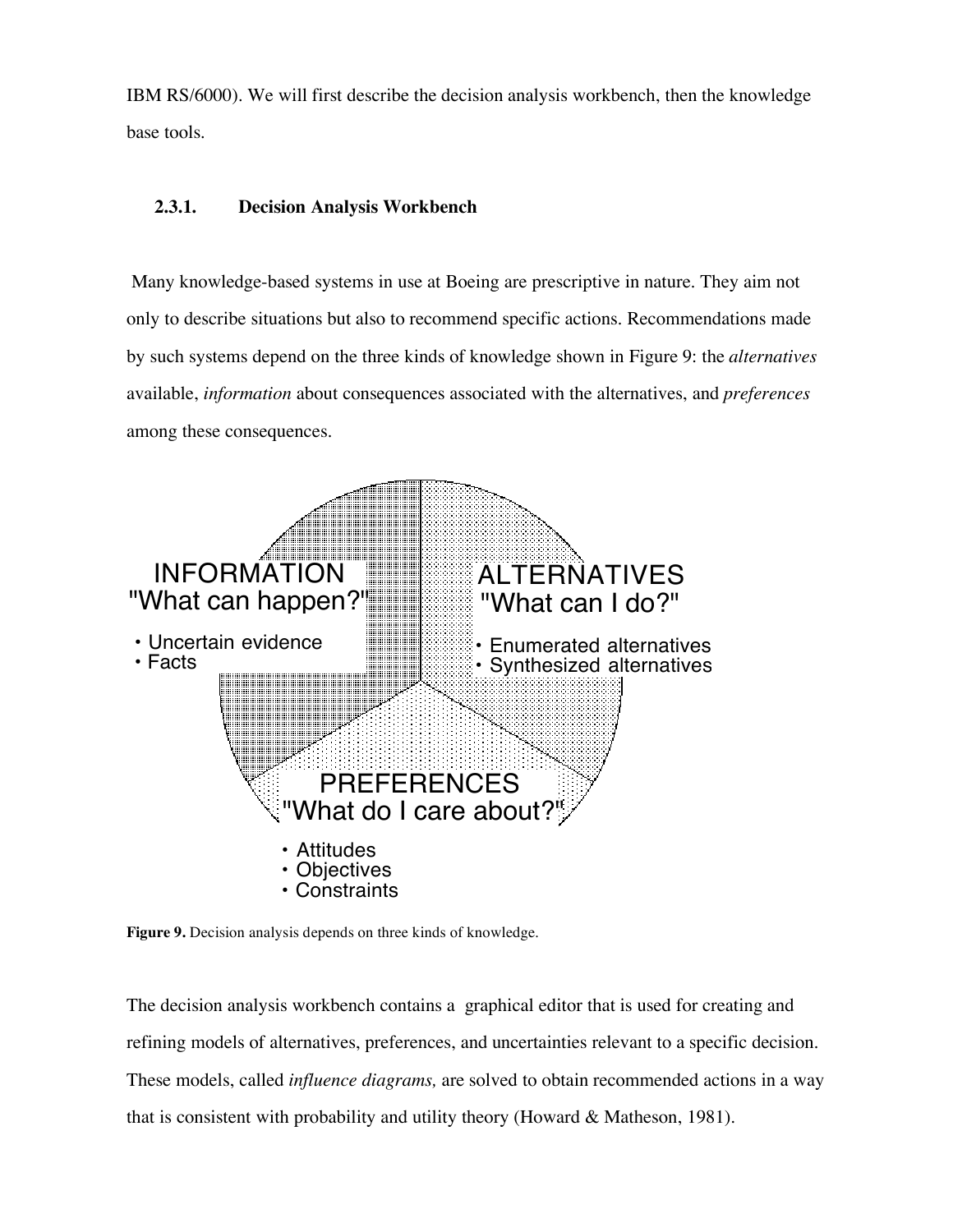

**Figure 10.** An influence diagram for an R&D investment decision.

Figure 10 shows a screen snapshot of an *Axotl* influence diagram (Howard & Matheson, 1981) representing a prototype R&D project decision problem. The problem is to determine an investment strategy for "Scribe" an automated speech-to-text transcriber, taking technical risks and market uncertainties into account. The investment strategy is composed of three decisions (development investment level, production investment level, and unit price), represented by rectangular nodes on the diagram. Oval nodes represent technical risk variables (accuracy, speed), production uncertainties (unit cost), and market uncertainties (market size). The eight-sided node labeled "Profit" has been designated as the criterion to maximize in evaluating the decision model to determine an optimal policy. Arrows between nodes represent relationships where influence or information is imparted from one variable to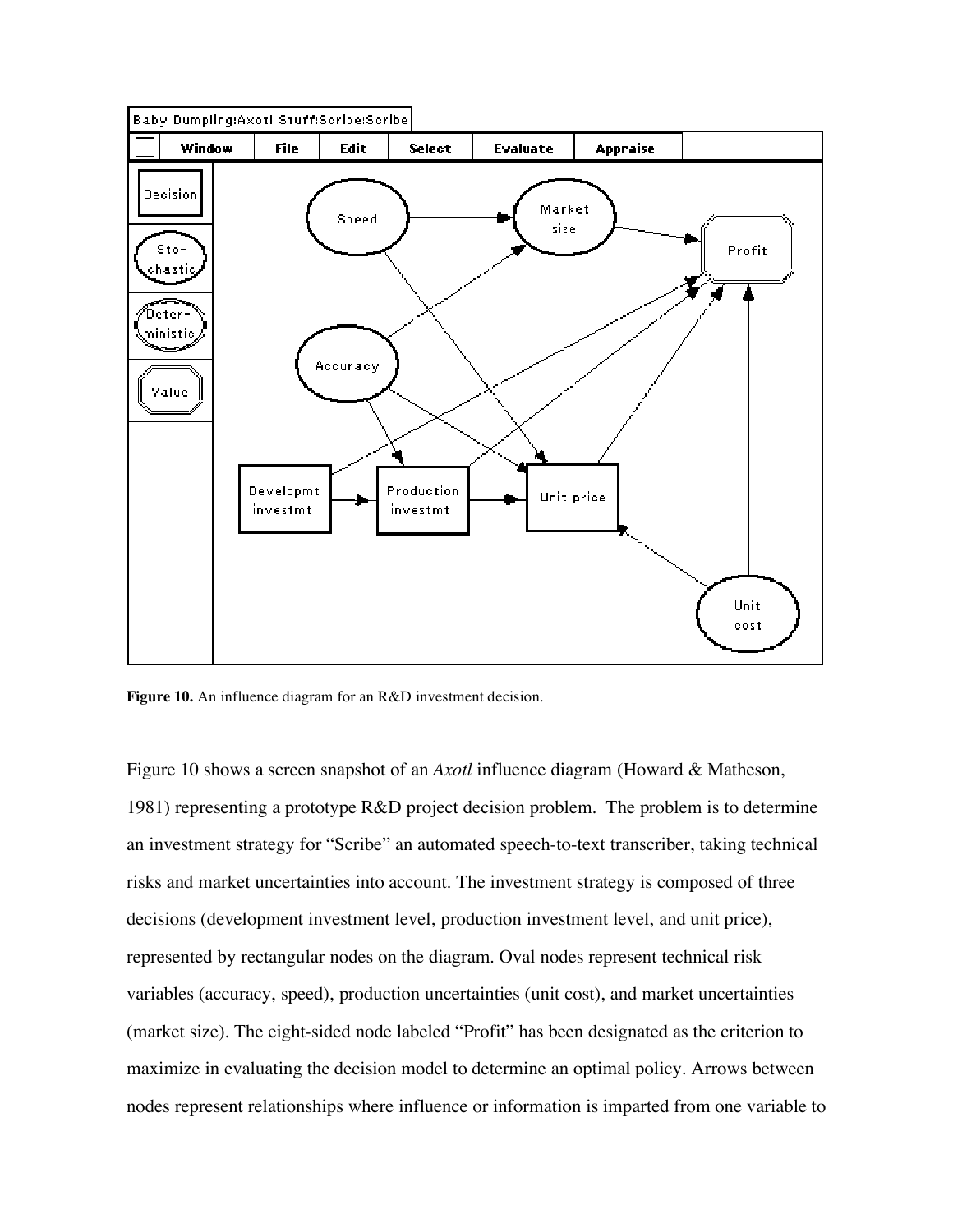another. For example, arrows from "Speed" and "Accuracy" to "Market size" represent the assertion that the degree of technical achievement in these areas will affect the size of the market for "Scribe". The arrows from "Speed" and "Accuracy" to "Unit price" indicate that these uncertainties will be known at the time a pricing decision is made. An additional type of node, not shown in this diagram, can represent a deterministic function. This facilitates transparent links from the influence diagram to external procedures or to programs such as spreadsheets and databases.

The method of solving influence diagrams implemented in *Axotl* incorporates a new approach developed by Smith (1988) that allows a wide range of questions to be answered directly from the diagram. It preserves the entire underlying joint distribution during solution and inference procedures, rather than just the value lottery and decision policy as is usually done (e.g., Shachter, 1986a). The distribution editor, used to structure conditional probability distributions, is another feature unique to *Axotl.* It introduces the concepts of *coalescence*  (i.e., sharing of atomic distributions) and *clipping* (i.e., explicit pruning of impossible or unnecessary conditioning paths and their atomic distributions).

One of the most significant results of *Axotl* development was the formulation of generic procedures for the use of influence diagrams in valuing information and control (J. Matheson (1988) discusses some of these issues). An approach was developed to allow the automated conversion of any influence diagram to "Howard Canonical Form" so that value-of-perfectinformation or -imperfect-information questions could be answered for any variable. Based on an understanding that value-of-control calculations can readily be interpreted only for causal influence diagrams, we developed heuristic techniques that specified when it was appropriate to ask value-of-perfect-control or -imperfect-control questions and to formulate generic procedures for answering them. Eventually, these techniques could be fully automated.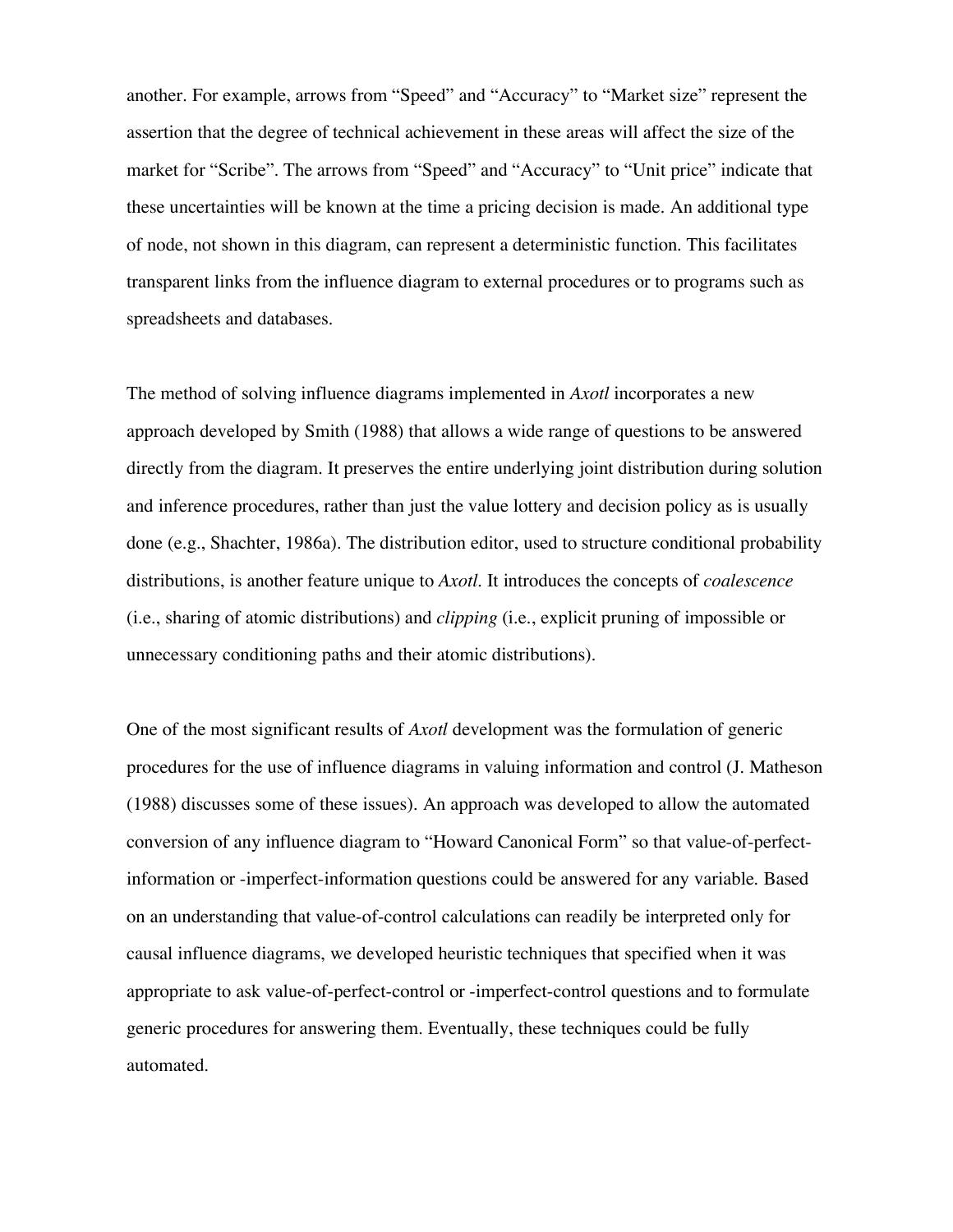### **2.3.2. Knowledge Base Tools**

When configured with the appropriate knowledge, the knowledge base tools in *Axotl* guide decision makers through the process of formulating, evaluating, and refining a decision model in a specific domain. The model is kept to tractable size by deliberately limiting the problem domain for a given application and using heuristic methods represented in knowledge bases to select and prune variables during influence diagram construction. These heuristics can be regarded as instances of the types of categorical methods described by Szolovitz and Pauker (1978):

"When the complex problems need to be addressed—which treatment should be selected, how much of the drug should be given, etc.—then causal or probabilistic models are necessary. The essential key to their correct use is that they must be applied in a limited problem domain where their assumptions can be accepted with confidence. Thus, it is the role of categorical methods to discover what the central problem is and to limit it as strongly as possible; only then are probabilistic techniques appropriate for its solution."

We distinguish between two major types of knowledge in the knowledge base: content and process (Figure 11). Each kind of knowledge poses a different set of problems for decision makers. The problems are addressed through the use of the knowledge base tools, in conjunction with the knowledge acquisition tools.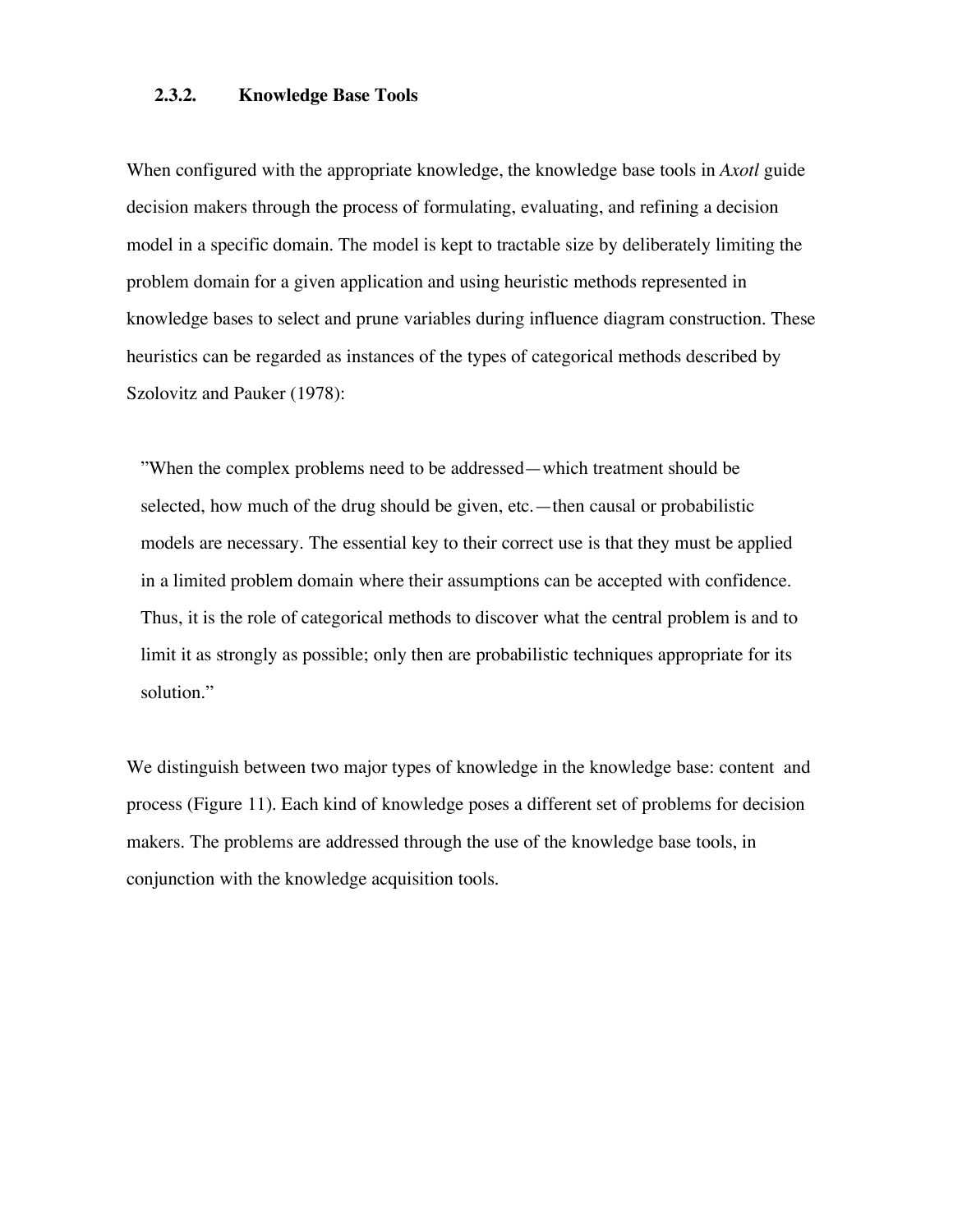

**Figure 11.** Different kinds of problem solving knowledge, and problems that people might face in dealing with each of them.

**Content knowledge.** Content knowledge is substantive; it is the *what* of decision model building during a consultation with a knowledge-based system. Internally, content knowledge is represented as a set of partially defined influence diagram variables for a class of decisions, their interrelationships, and the conditions under which they may be added to or removed from the influence diagram being constructed.

During the knowledge acquisition phase of the PIE project, we constructed a "big influence diagram" showing all of the structure that would be considered during the consultation process. Once agreement was reached about this structure, it was further broken down into smaller, overlapping groups of related variables along with some possible value models. We found that the "big influence diagram" for R&D project decisions had three distinct stages (research, development, application) and three possible value models (contract, market, simple value).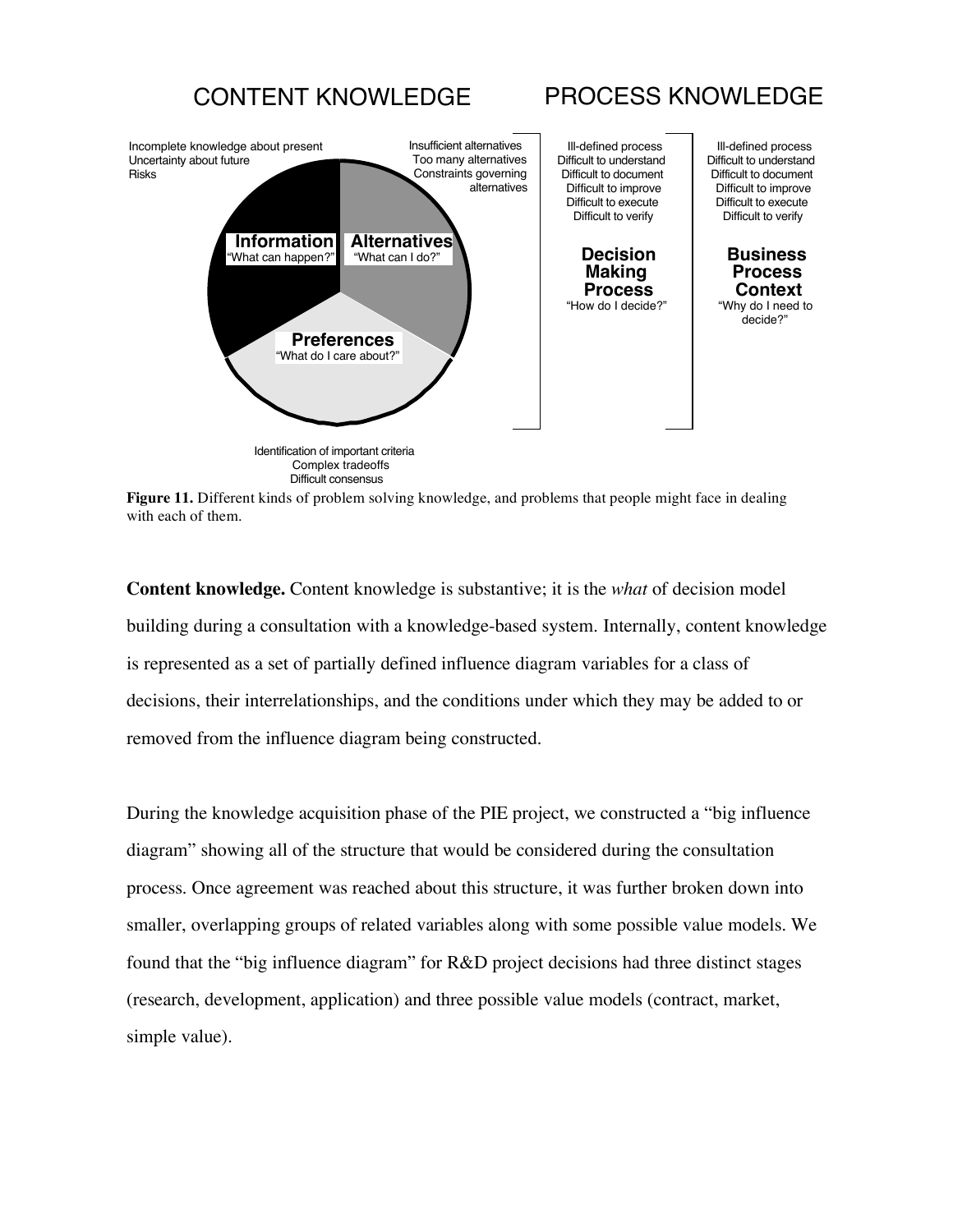These value models and groups of influence diagram variables serve as the building blocks for the first-cut decision model that is constructed during subsequent consultations with a decision maker. Through a process called *template development*, the system ask the decision maker questions about the project that will help it determine the stage of development and the appropriate value model (D. Matheson, 1988). The system uses this project information to construct a generic, skeletal template. The dialogue continues to help decision makers expand and refine the initial model according to their specific circumstances.

**Process knowledge.** Process knowledge is strategic; it is the *how* of decision model building during a consultation. It consists of generic and domain-specific expertise about what to do at each stage of the decision-making process. Additionally, it may embody knowledge about the business process context. Internally, process knowledge is represented by activity graphs and rules. Figure 12 represents a view of the process of decision making for R&D projects that we used in developing the PIE application.



**Figure 12.** An overview of project investment decision making.

The cycle shown in Figure 12 represents general process knowledge about what to do at each stage of the R&D decision making process. We used the detailed process knowledge we acquired from decision analysis and Boeing experts to build a prototype R&D project selection decision activity graph (Figure 13) and rule base. Consultations using this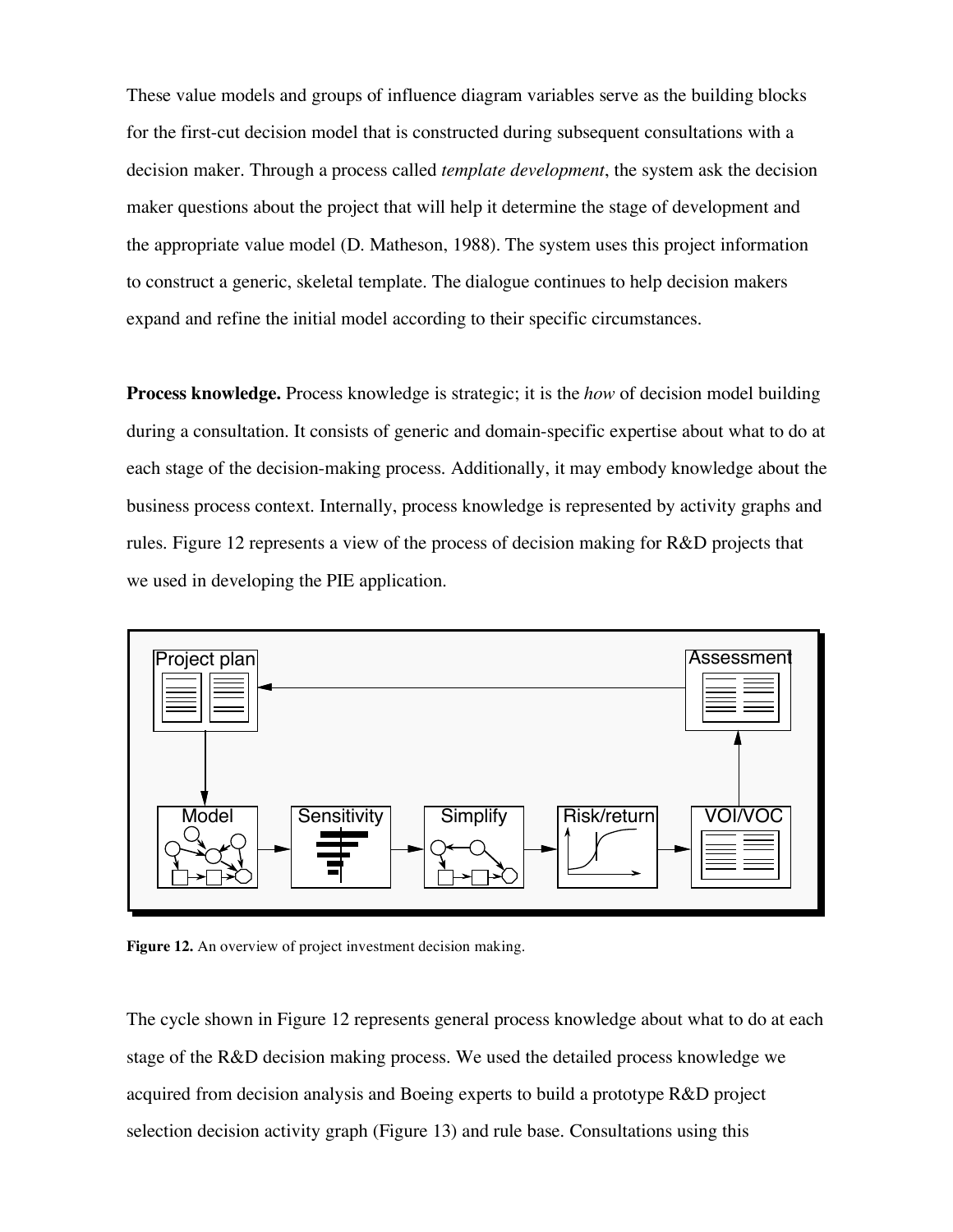knowledge base proved the ability of PIE to pose a series of questions to a Boeing manager about a project under consideration and to formulate, evaluate, and appraise an appropriate influence diagram model based on answers to these questions. The decision analysis tools ran under control of the knowledge base, and the appropriate decision analysis task modules were invoked by the knowledge base at different times to evaluate the model and provide answers to value-of-information and value-of-control questions. The influence diagram was linked to a Microsoft Excel spreadsheet model containing financial formulas. Facilities in *Axotl* allowed Excel to be launched and the spreadsheet computations made automatically during influence diagram solution.



**Figure 13.** A portion of the R&D project selection activity graph.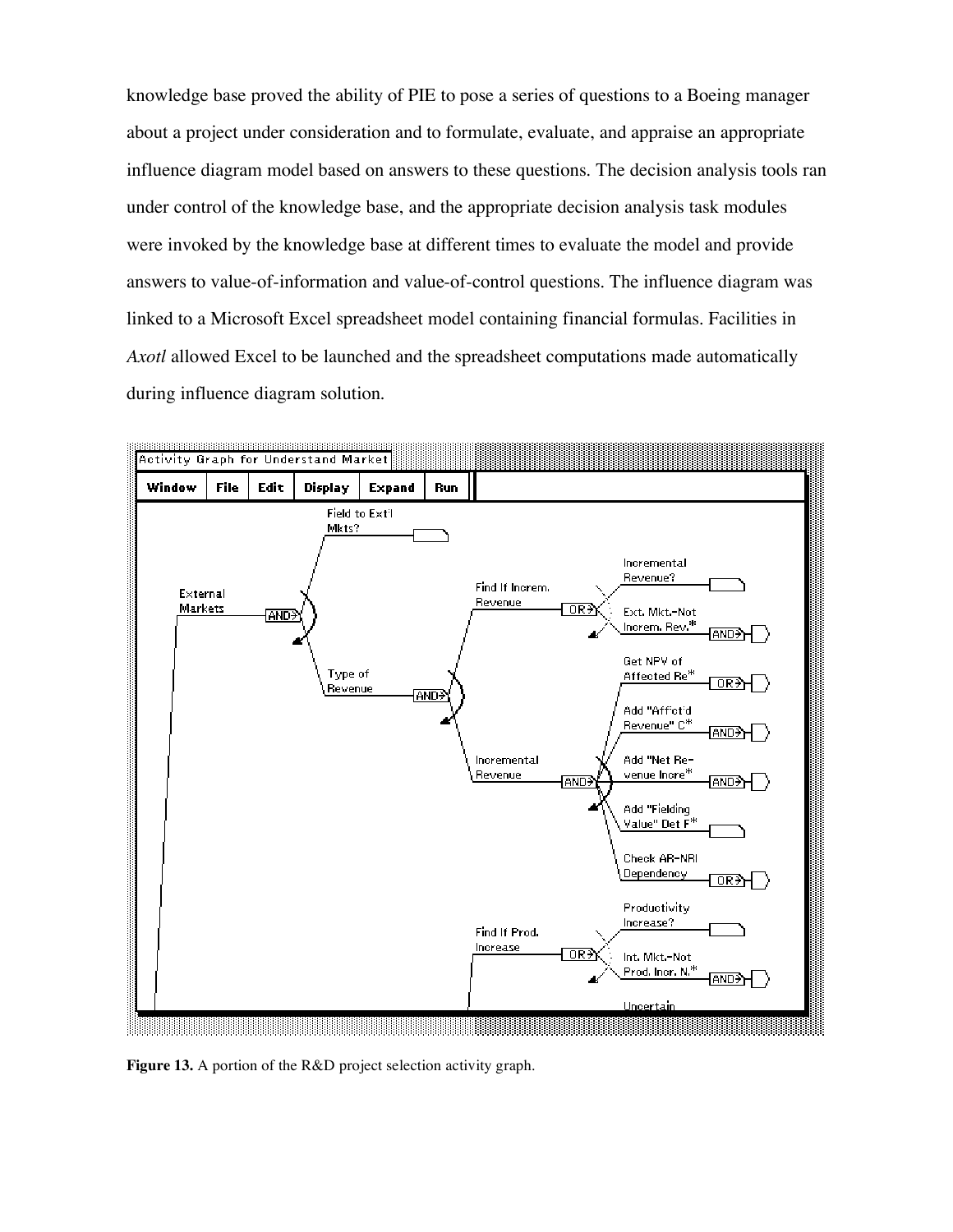An activity graph is a representation of the consultation process as a hierarchy of goals and activities (Holtzman & Russo, 1988). There are two kinds of nodes: goals and activities. The topmost goal in the hierarchy represents the successful completion of a consultation; any number of subgoals may be added. At the leaves of the graph, activities represent procedures that may be executed in support of goals during the course of a consultation (e.g., "assess probability of technical success," "calculate value-of-information on market size"). Successful completion of a consultation requires that a sufficient set of goals be satisfied, either through the execution of the supporting activities or through being explicitly declared satisfied by the individual.

The activity graph facility includes components for viewing and editing goals and activities graphically. Activity graphs can call other activity graphs. During a consultation, an agenda is constructed from a "cut set" through the activity graph. The activities are executed one by one until the failure of an activity or some other change in conditions necessitates a modification of the agenda. The activity graph and agenda are invisible to the decision maker, who sees only the consultation interface.

A knowledge base tool called the heuristic advisor selects and modifies activity graphs during consultations. The knowledge base for the heuristic advisor is currently represented as rules and facts within an MRS-like inference engine (Russell, 1985), implemented in Smalltalk-80.

### **2.4. Knowledge Acquisition Tools for** *Axotl*

An understanding of the roles that different kinds of knowledge play in problem solving has begun to drive requirements for knowledge acquisition tool development. Figure 14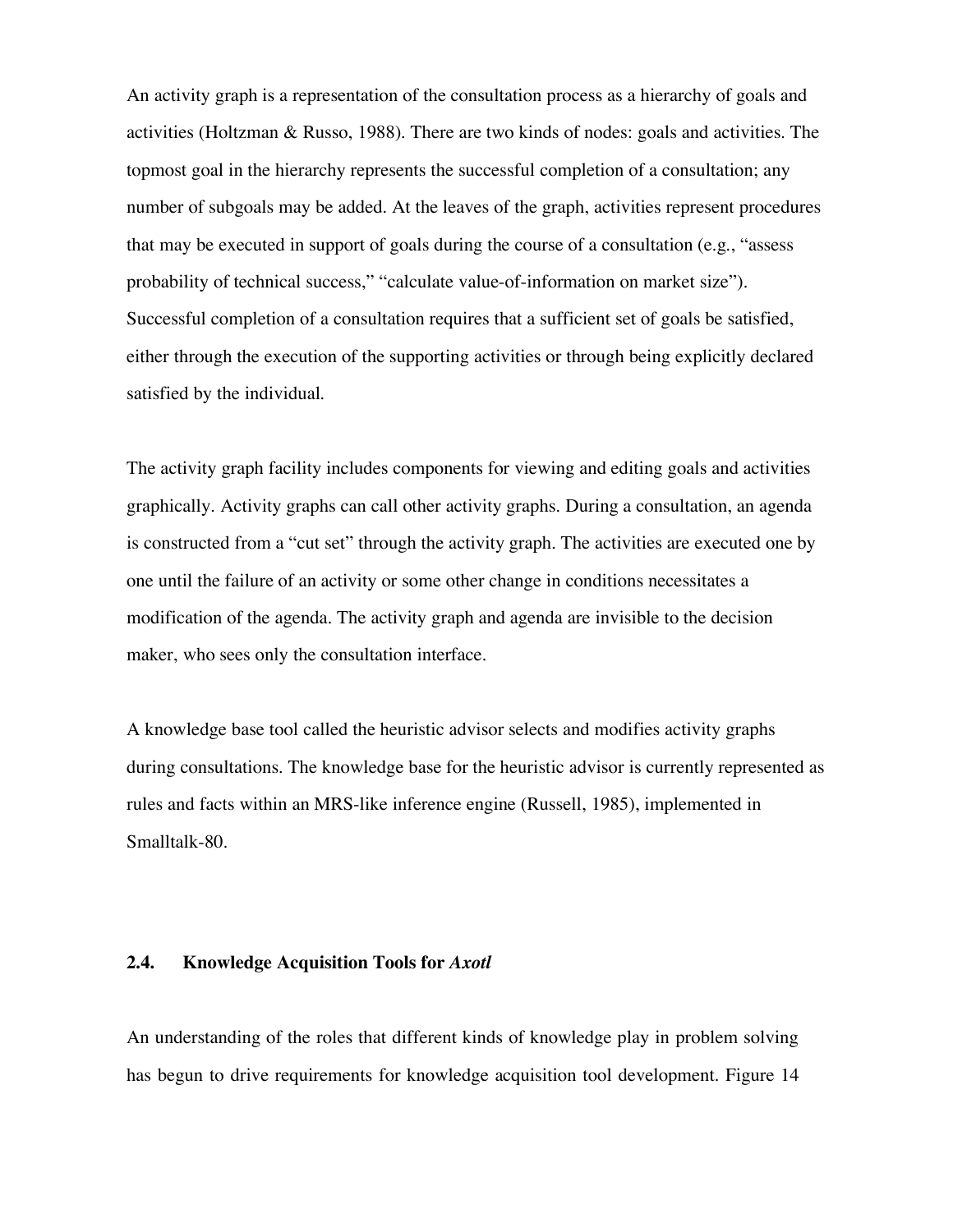is a view of how various knowledge acquisition tools under development at Boeing support different aspects of the problem<sup>1</sup>.



**Figure 14.** An idealized view of how different tools and representations support different knowledge requirements.

These tools are organized around three different roles for content knowledge and two for process knowledge. Each role has one or more forms of representation associated with it; some have interviewing techniques or analysis tools as well.

### **2.4.1. Content Knowledge**

Elements of the decision basis can be separated into three major components: alternatives, information, and preferences (Figure 15). Possibility tables, grids, and graphs are the major mediating representations used to facilitate knowledge acquisition.

 $<sup>1</sup>$  This is, of course, an idealized view of how the tools work together. Although integration of functionality is an important</sup> goal of our work, some of the tools currently overlap more than others, and some are better integrated than others. The tools are discussed in more detail below.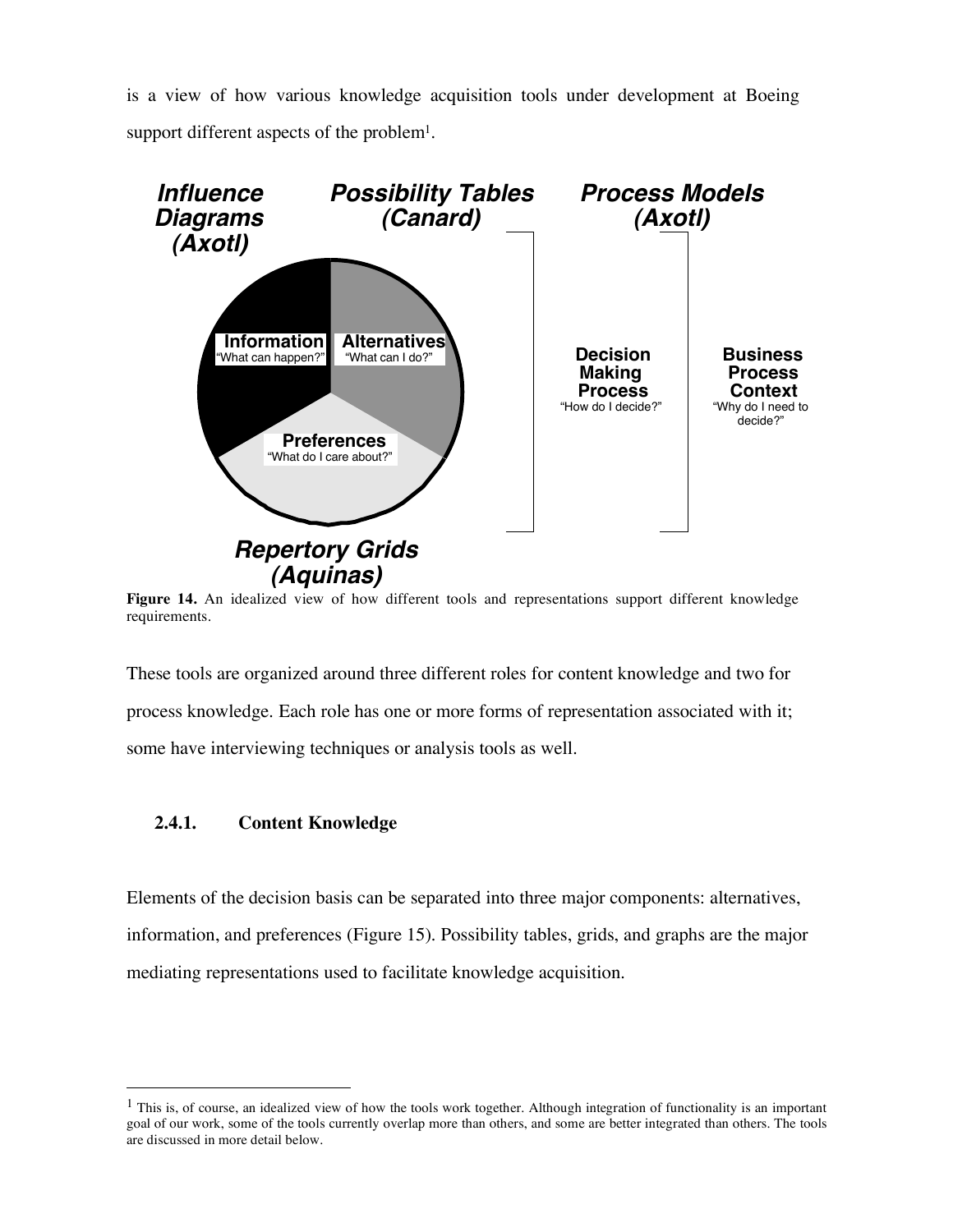

**Figure 15.** Three roles for knowledge in the content knowledge base with associated forms of representation.

**Alternatives.** *DDUCKS* includes *Canard*<sup>1</sup>*,* a knowledge acquisition tool based on possibility tables that can be used to generate and structure complex alternatives (Shema, Bradshaw, Covington, and Boose, 1990). Links are maintained between the tables and decision nodes that are part of the content knowledge base. The possibility table representation is based on the manually developed strategy tables (McNamee & Celona, 1987) and morphological charts (Zwicky, 1969) that have been used by decision analysts and designers for many years. *Canard* automates this representation and extends its logic and structure to allow knowledgebased inference and the representation of more complex problems (e.g., hierarchical tables, explicit representation of constraints).

At one point, we used a manually developed possibility table similar to the one in Figure 16 to help us define alternatives for *Axotl* system development. Alternatives are shown in the leftmost column. Other columns represent important components of the system and various options for development within each one. The path of outlined boxes traced through the

 $<sup>1</sup>$  A canard is an airplane that sports a tail in front rather than in back—a symbol of our "backward" analytical approach to</sup> synthesis.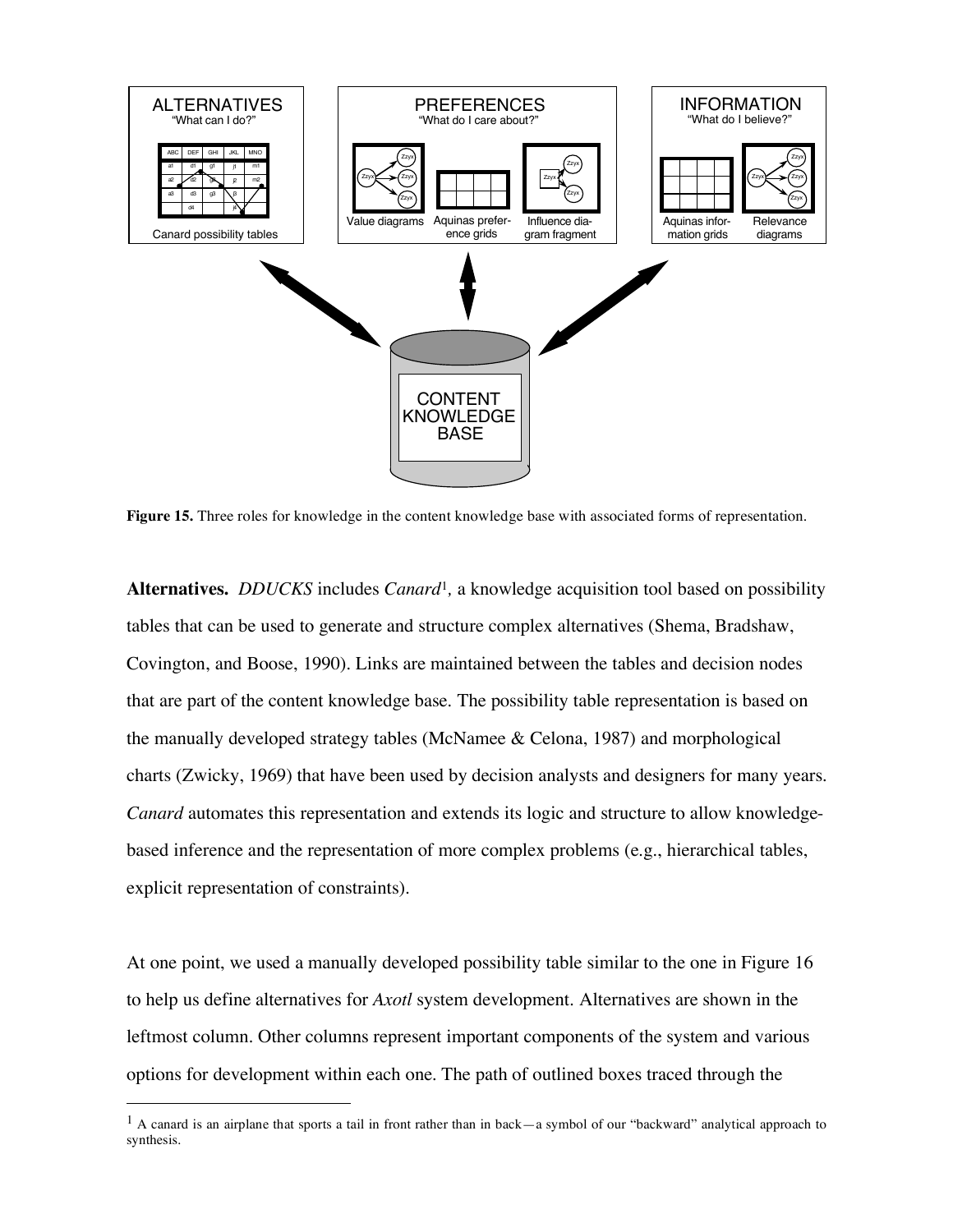columns defines the "base case" alternative. Time and budget requirements and constraints could also be associated with variables in the table. Within *Canard* these constraints are used to "gray out" infeasible options during the definition of a path.

| <b>POSSIBILITIES</b>             | <b>COMPONENTS</b>                                                              |                                                       |  |                                                      |  |                                      |  |                                            |    |                                    |  |                                              |  |                                                      |  |                                         |    |
|----------------------------------|--------------------------------------------------------------------------------|-------------------------------------------------------|--|------------------------------------------------------|--|--------------------------------------|--|--------------------------------------------|----|------------------------------------|--|----------------------------------------------|--|------------------------------------------------------|--|-----------------------------------------|----|
|                                  | Spreadsheet                                                                    | <b>Home-Brew</b><br>Prolog                            |  | Document'n<br>of Code                                |  | Probability<br>Encoder               |  | <b>DA Knowledge</b><br>Base                |    | Journal and<br>Transcript          |  | Dialog<br><b>Boxes</b>                       |  | <b>UNDO</b><br>Facility                              |  | Tutorial and<br><b>User Manual</b>      |    |
| <b>Tight</b><br><b>Resources</b> | None                                                                           | Use XQP<br>only                                       |  | No add'l<br>document'n                               |  | Leave as is                          |  | None                                       |    | None                               |  | Sequential<br>menus only                     |  | None                                                 |  | None                                    |    |
| <b>Base Case</b>                 | Modify<br>Modify<br>existing<br>spreadsheet                                    | Straight port<br>of IE w/o<br><b>XQP</b><br>emulation |  | <b>Cursory</b><br>update of<br><b>PD</b><br>document |  | Complete<br>wheels and<br>bar charts |  | Single,<br>skeletal KB                     |    | Journal only                       |  | Ad hoc<br>dialog<br>boxes (no<br>generality) |  | Support only<br>a few<br>commands                    |  | Terse,<br>thorough<br>primer            | l3 |
| Flashy<br>Demo                   | Enhance<br>existing<br>spreadsheet                                             | IE with XQP<br>9<br>syntax<br>emulation               |  | Throrough<br>update of PD<br>document                |  | Add<br>cumulative<br>display         |  | Single,<br>saleable KB<br>Two saleable h s |    | <b>Basic</b><br>transcript<br>only |  | Ad hoc but<br>flexible dialog<br>boxes       |  | Support most 3<br>commands                           |  | Verbose<br>primer                       | l5 |
| All-out                          | Include some $\frac{1}{15}$<br>fancy<br>features<br>Comm'l qual<br>spreadsheet | IE with XQP<br>&<br>optimization                      |  |                                                      |  | Add<br>discretization                |  | KB's<br>Fancy,<br>useable KB               | 35 | Journal and<br>fancy<br>transcript |  | Generic<br>dialog box<br>facility            |  | Multiple<br>UNDO's up<br>to a definable<br>threshold |  | Full-fledged<br>manual with<br>tutorial |    |

**Figure 16.** A possibility table defining *Axotl* development alternatives.

A major concern is helping people better explore the space of alternatives. Cognitive scientists have long known that humans typically retrieve only a small fraction of available alternatives when generating hypotheses. People tend to anchor on initial guesses, giving insufficient regard to subsequent data. For a variety of reasons, people may not be able to visualize whole classes of possibilities. Although it would be impossible in practice to guarantee that all relevant alternatives were indeed identified, *Canard* can help people consider a richer set of alternatives. An iterative search procedure that proposes new alternatives based on permutations of the constraint space assists in generation of alternatives. Through an analogous procedure, the system can hypothesize new constraints based on examples of previously defined alternatives.

**Preferences.** Knowledge acquisition tools can be used to help people determine important dimensions of value associated with the alternatives. Within *Aquinas,* a number of useful representation, interviewing, and analysis techniques have been developed. Many of these techniques are based on the research of George Kelly (1955), a clinical psychologist who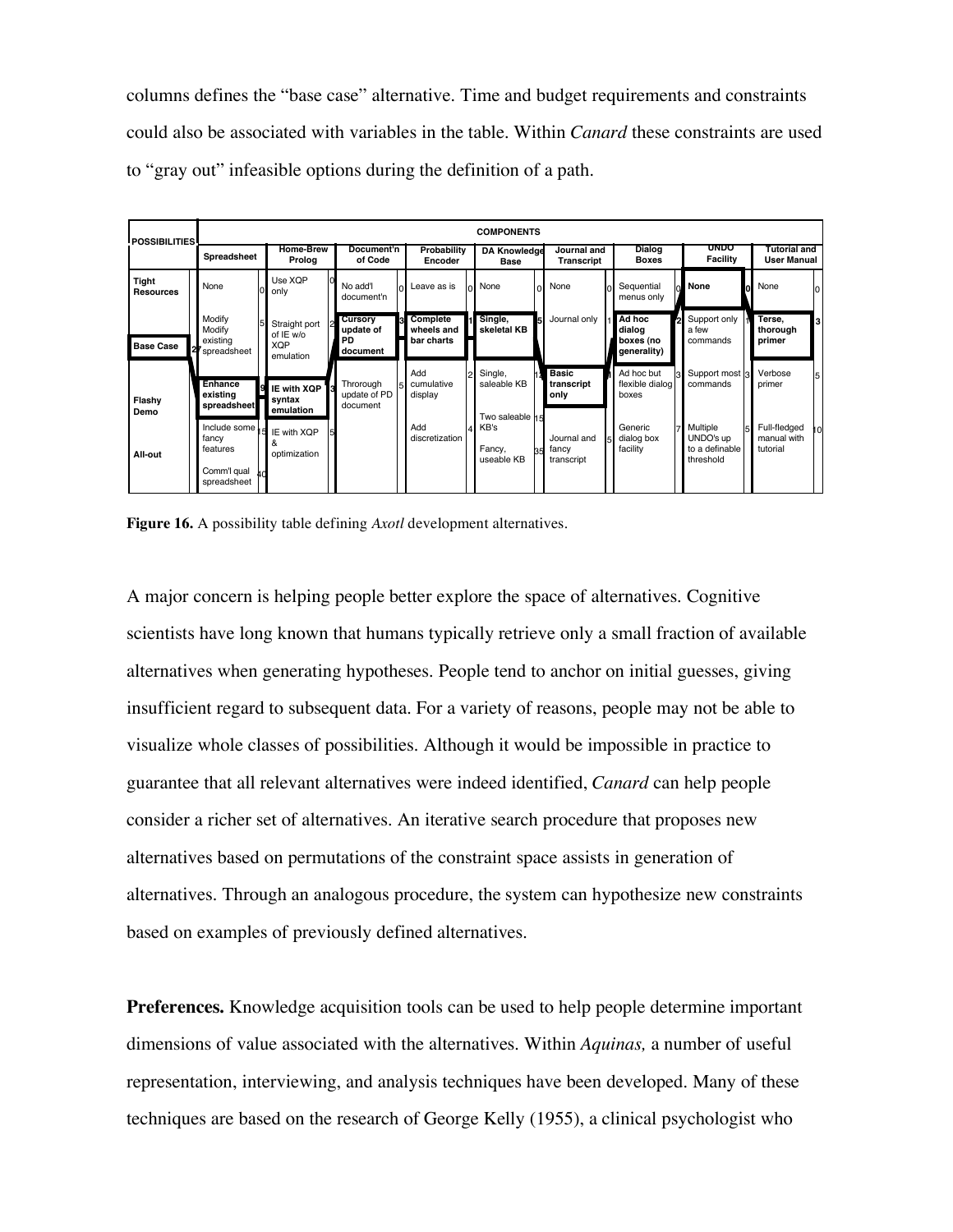emphasized the foundational role of distinctions (*personal constructs*) underlying the processes of perception and reasoning. For example, using a *triadic elicitation* interviewing technique, *Aquinas* would ask people to define preferences by considering groups of alternatives presented three at a time: "Think of an important consequence that two of A1, A2, and A3 share, but that the other does not. What is that characteristic?" After giving B as that characteristic, the person would be asked about A2, A3, and A4 and come up with a second characteristic C, and so forth.

One way of representing this information is through a *repertory grid* (Figure 17). A grid is a matrix with elements (i.e., alternatives or outcomes) ranged along the bottom and constructs (i.e., dimensions of similarity and difference between elements), defined by extension, as a horizontal row of point values (or probability distributions on those values) within the matrix. Although the grid and network representations in Figure 17 are logically equivalent, we find both of them useful and complementary as problem clarifiers from a human factors point of view (Jones, 1981). The grid presentation allows the person to see patterns of similarity and difference that would otherwise be difficult to grasp. Analysis techniques in *Aquinas* (e.g., similarity analysis, cluster analysis) exploit these patterns to help users discriminate more carefully among similar concepts as part of model refinement. Implication analysis helps users discover important dependencies between constructs. A more complete discussion of the relationship of personal construct and decision analytic methods is given in Bradshaw and Boose (1990).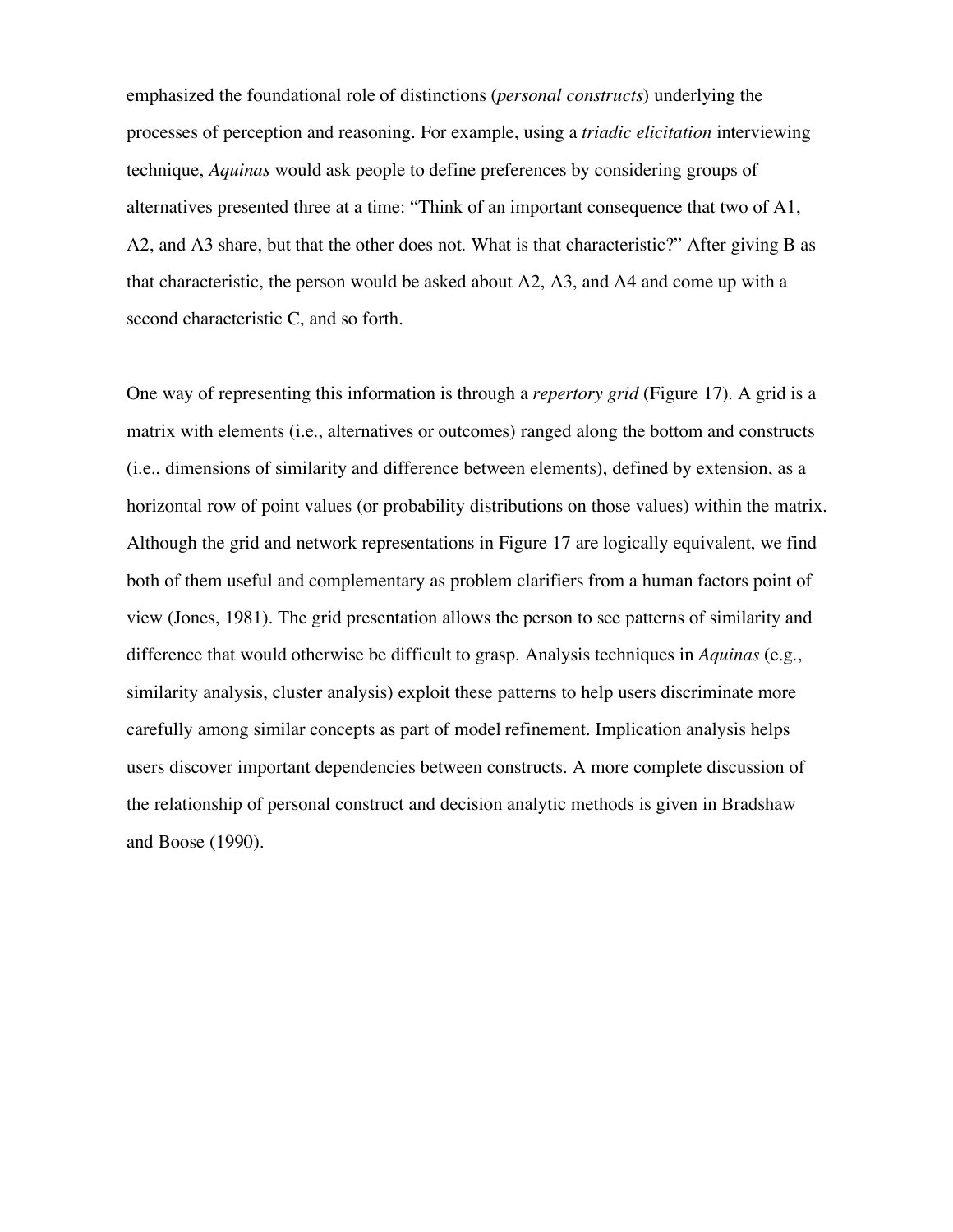

Figure 17 A preference grid and its corresponding influence diagram representation.

**Information.** Many of the same representation, interviewing, and analysis techniques mentioned above can be used to develop information models for the knowledge base.<sup>1</sup> Interviewing techniques (e.g., laddering) develop the structure of the networks by a recursive expansion procedure that terminates when all leaf nodes are directly observable. Heckerman has developed a related method called *similarity networks*, which uses techniques similar to those used in personal construct methodology to identify and display relationships indicating constraints on conditional independence relationships (Horvitz, Breese, & Henrion, 1988). Figures 18 and 19 show equivalent information grid and relevance diagram representations. When the structure of the dependencies between variables is simple, the transformation between grids and influence diagrams is straightforward. For complex dependencies, some of the methods described by Howard (1988) in his paper on *knowledge maps* may be useful. These methods allow complex probabilistic assessments to be broken down into a series of simpler ones by manipulating the conditioning relationships between chance nodes. We are sponsoring a project with Seattle University to develop procedures to make the use of disjoint and redundant knowledge maps practical in *Axotl.*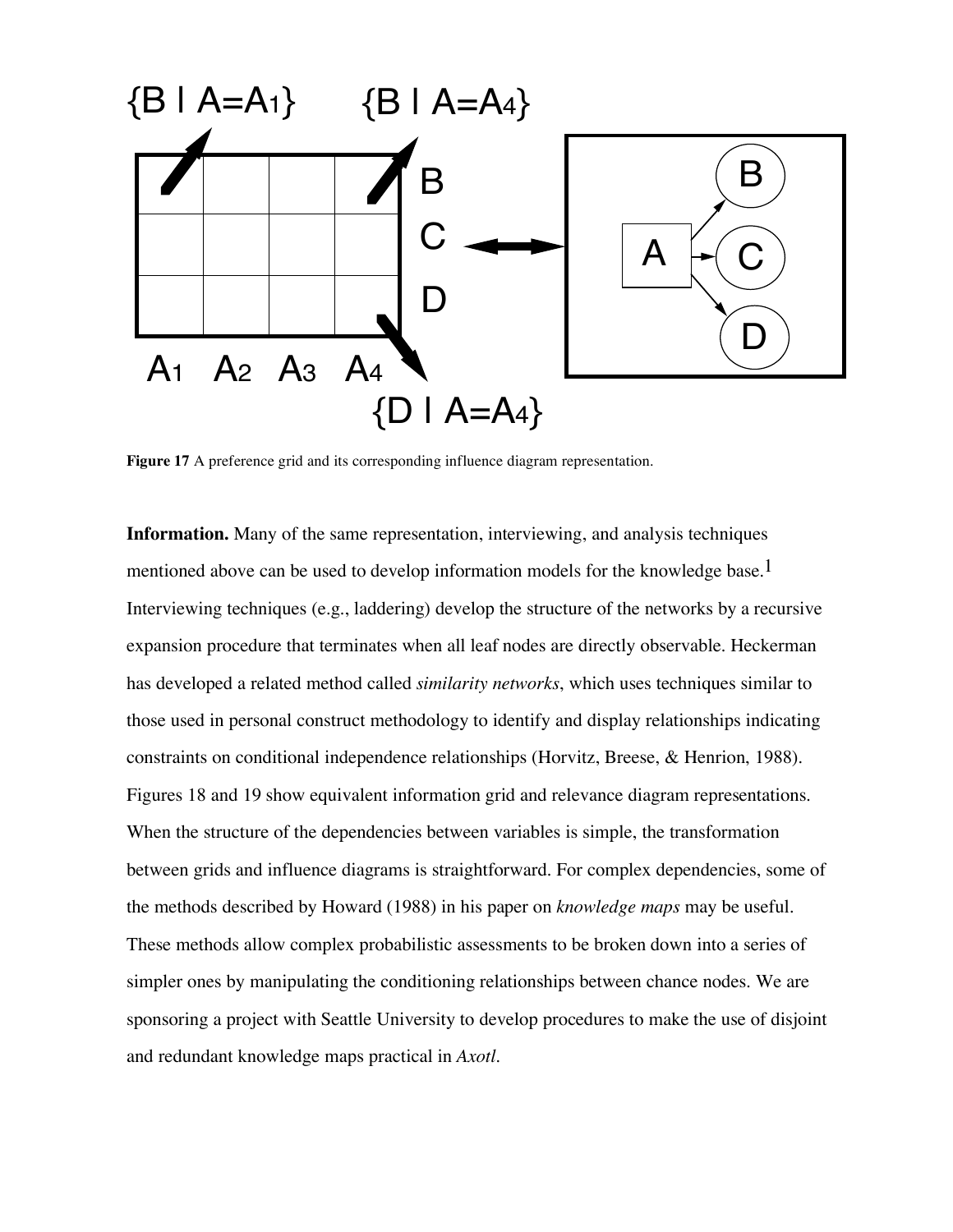

**Figure 18.** A simple information grid and its corresponding influence diagram representation.



**Figure 19.** A more complex information grid and its corresponding influence diagram representation.

Figure 20 illustrates some of the relationships possible between elements in the content knowledge base and the structure of a particular influence diagram. Note that the direction of conditioning between chance nodes during the knowledge acquisition process is often the reverse of the direction that is required when the influence diagram is constructed.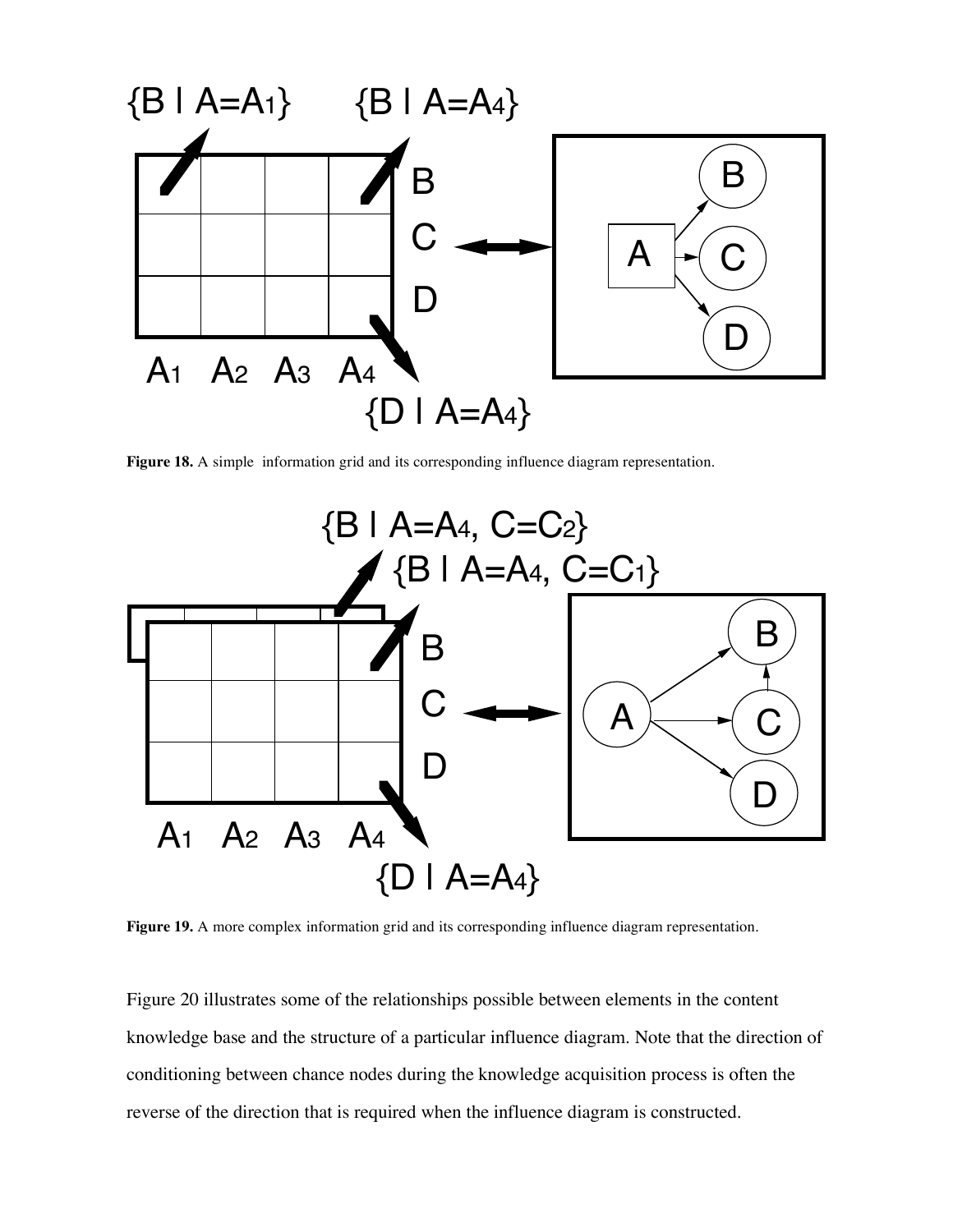

**Figure 20.** Relationships between elements in the content knowledge base and the structure of an influence diagram.

# **2.4.2. Process Knowledge**

We distinguish between two major types of process knowledge: plans and plan selection knowledge (Figure 21).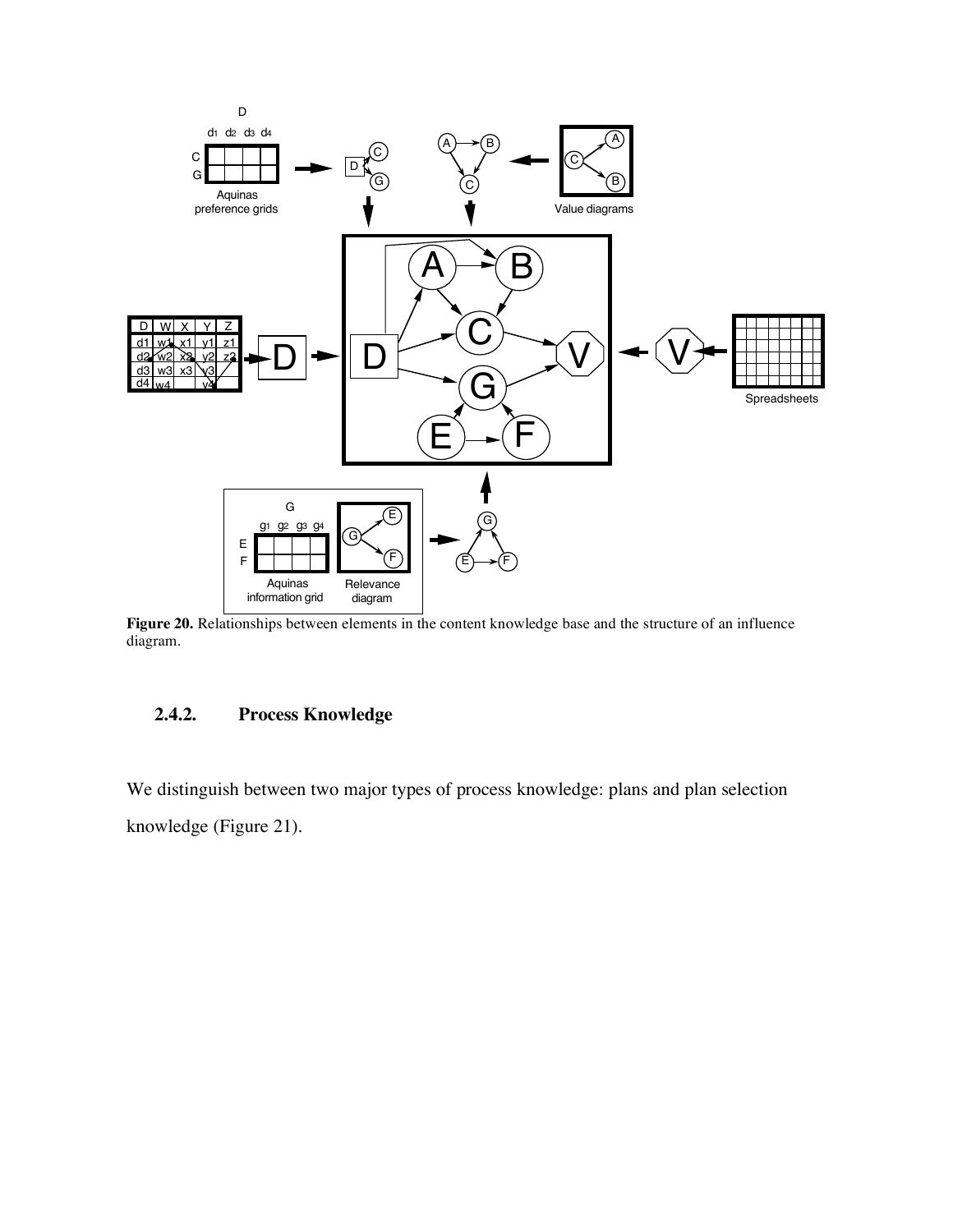

**Figure 21**. Two roles and sets of representations for knowledge in the process knowledge base.

**Plans.** Despite many advantages as a representational device, activity graphs have proved to be unworkable as a knowledge acquisition interface. For this reason, we are building an alternative means of activity graph entry based on hierarchical process flow charts (Bradshaw, Kipersztok, Nguyen, & Holm, 1990). Tasks described within process flows are automatically transformed into executable activity graphs (Figure 22). During a consultation, this activity graph is further compiled into an agenda, as described in section \*\*\* above<sup>1</sup>. Analysis and simulation tools provide verification and validation of the process model.

 $<sup>1</sup>$  In addition to their use in controlling a consultation, these tools are being applied to documentation and improvement of</sup> general business processes.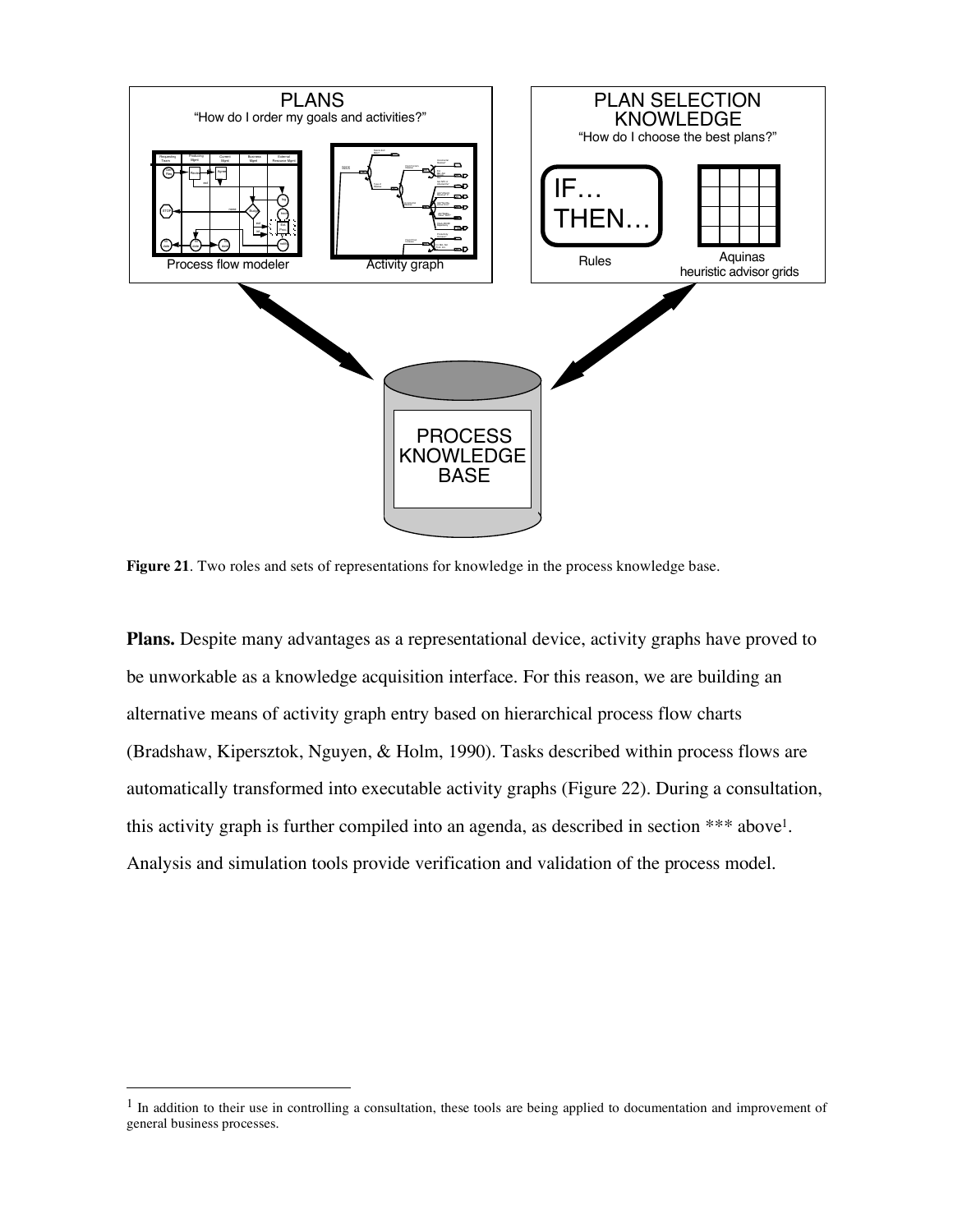

**Figure 22** Process flows can be compiled into activity graphs<sup>1</sup>.

**Plan selection knowledge.** Recently, we have begun to design knowledge acquisition tools for this type of knowledge. We have created graphical editors for world trees, rules, queries, and attributes that have simplified the construction of rules in knowledge bases. In the future, links to *Aquinas* will facilitate the construction of knowledge bases for the heuristic advisor. The heuristic advisor is a knowledge base tool that evaluates activities with respect to criteria such as completeness, balance, precision, and cost. Based on this evaluation, the heuristic advisor modifies the activity graph to re-order activities dynamically during a consultation. A related effort has dealt specifically with reasoning about computational resource tradeoffs (Horvitz, 1989). In contrast to our heuristic approach, Horvitz has developed these ideas within a formal framework.

 $<sup>1</sup>$  This figure is somewhat simplified for illustrative purposes. In reality, a separate activity graph would be compiled for the</sup> main process flow and the subprocess (F->G). This subgraph would be called by the main graph dynamically during execution.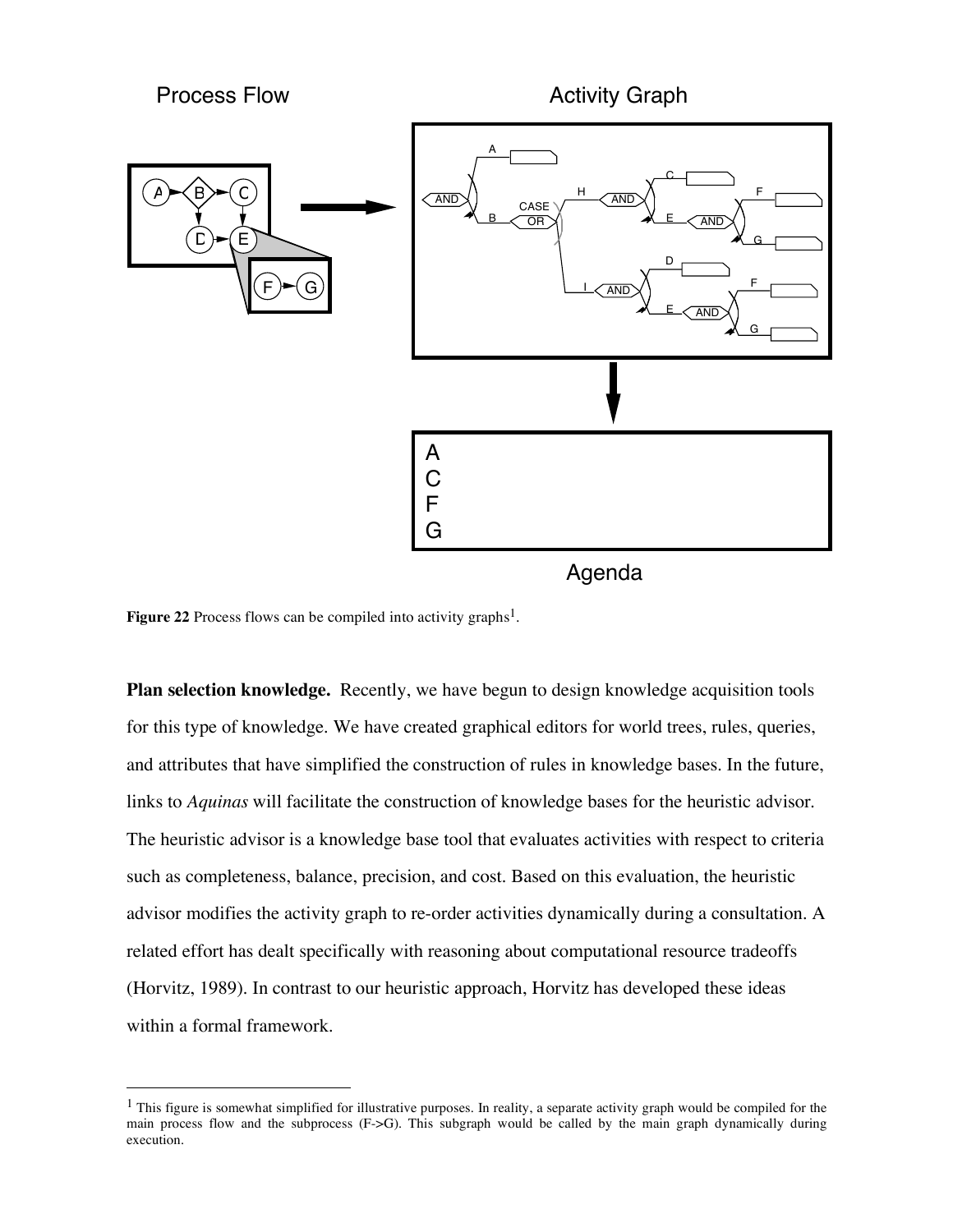### **3. DISCUSSION**

The heart of our approach to making knowledge acquisition simpler for intelligent decision systems is "divide and conquer". Having experienced the development of many knowledgebased system prototypes using automated knowledge acquisition tools, we are convinced that such a strategy will permit experts to do much of their own knowledge engineering, without requiring a great deal of specialized training (Boose, Bradshaw, Kitto, & Shema, 1990). To the experienced decision analyst or knowledge engineer, the development of these tools may seem completely unnecessary; there is little question that such a person would find it more efficient to work directly with influence diagrams and activity graphs than with the knowledge acquisition tools we are defining. In addition, one could argue that by making it too easy on the naive users of a system, putting everything in their terms without requiring them to come to grips directly with the underlying methodology, we are promoting a "black box" mentality that makes it impossible for them to step in when the system breaks down or encounters a problem it can't solve.

There is no easy answer to these objections; there seems to be a real and inevitable tradeoff between the "acquirability" and the expressive power of knowledge representations (Gruber, 1989). Figure 23 shows this tradeoff as a dark curved line. The most powerful means of getting an idea into a computer is programming; unfortunately, even with advances in software engineering, programming remains the most difficult form for nonspecialists to express their knowledge in. On the other hand, form-filling interfaces that correspond to the way a user normally enters information on paper are very easy to learn but are very rigid and limit the applicability of the tools to the very specific problems that the system designer has foreseen.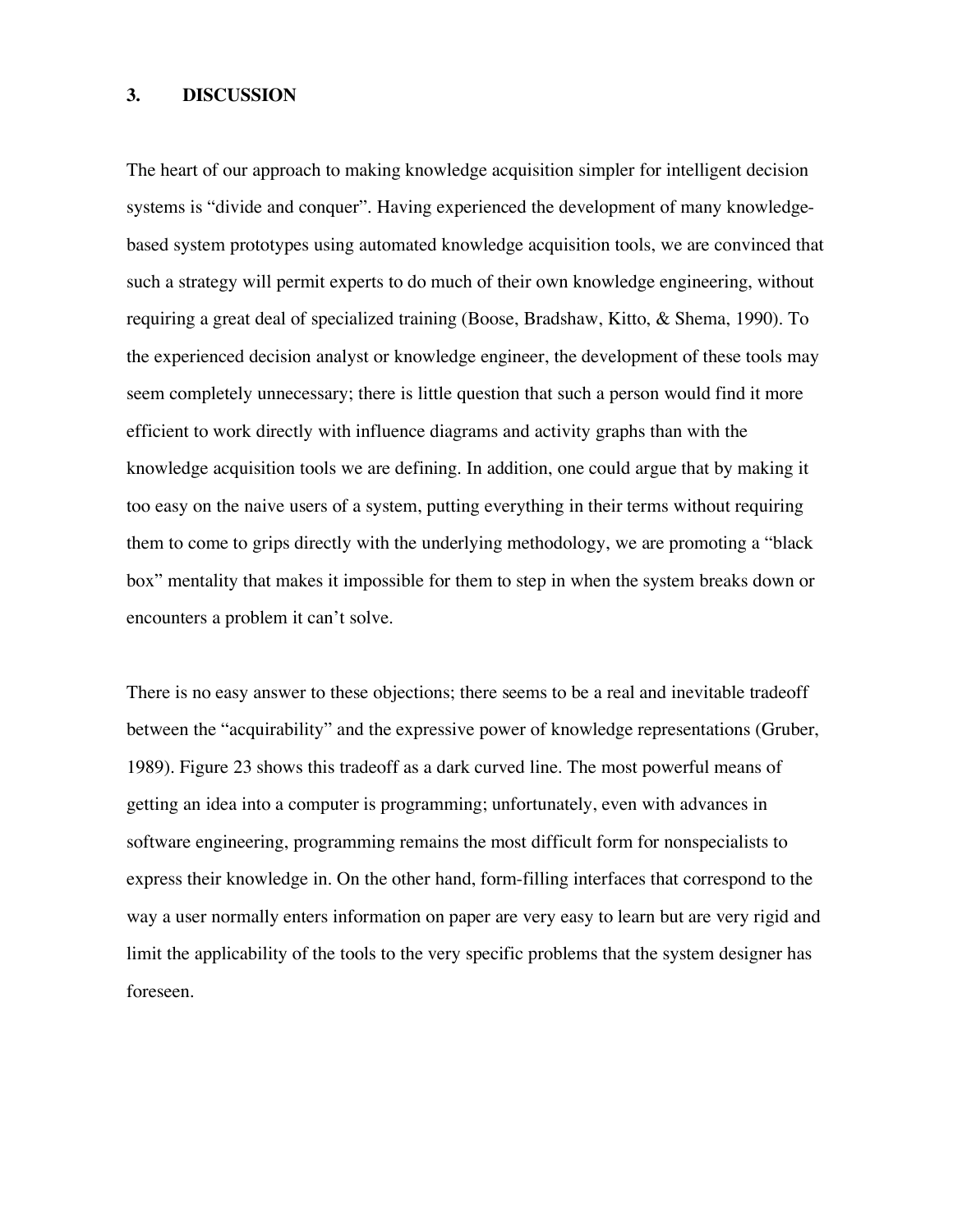

**Figure 24.** The tradeoff between acquirability and expressive power. (Figure adapted from Gruber, 1989)

Knowledge acquisition tools do not eliminate the competition between acquirability and expressive power, but they can act as a kind of magnet to help pull the curve out (Figure 24; light gray line). Through the application of automated techniques, acquirable interfaces can become more powerful, and powerful interfaces can be more easily learned and used. *Aquinas* and *Axotl* make the power of influence diagrams accessible to a wider range of people.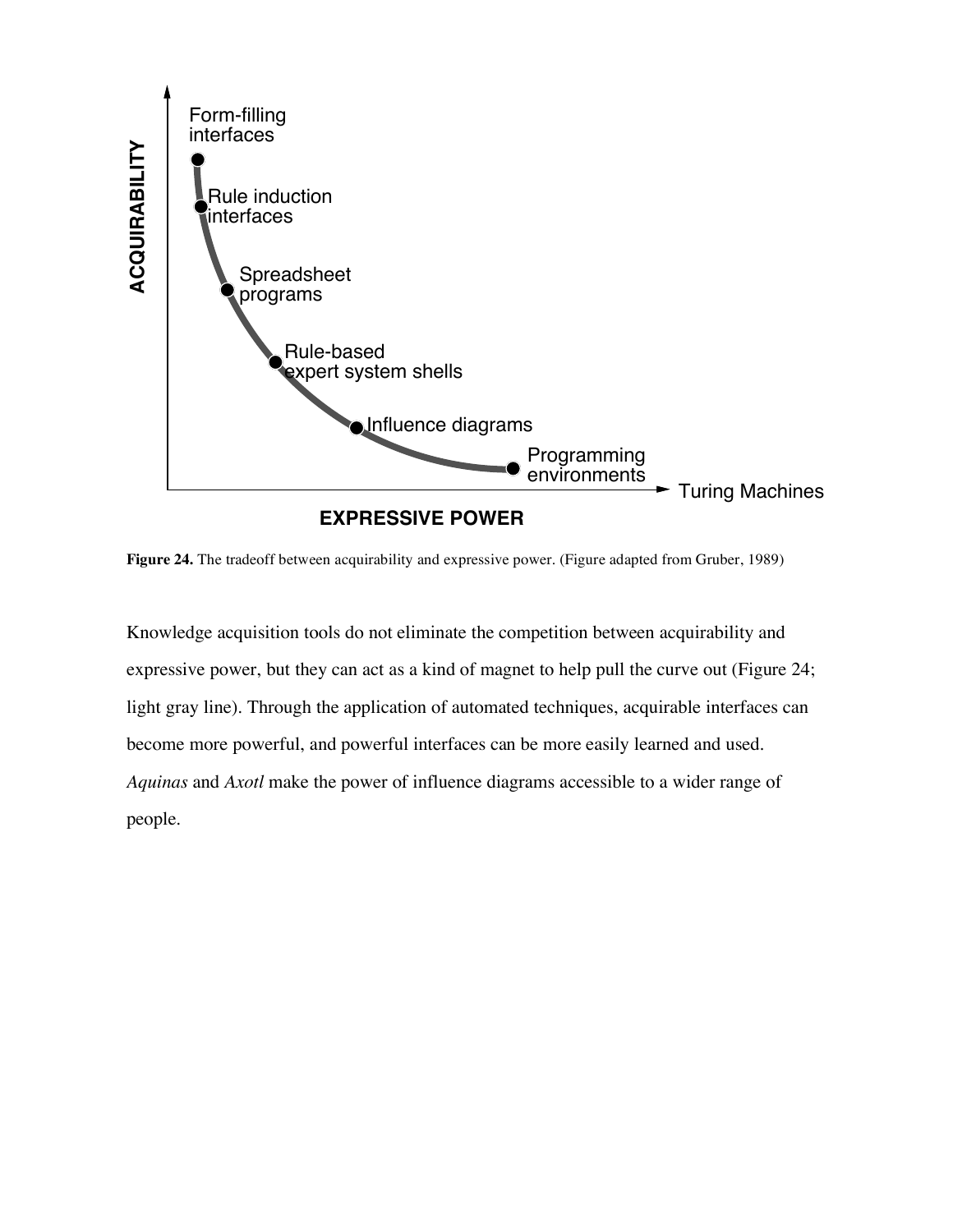

**Figure 24.** Automated knowledge acquisition tools can help make acquirable interfaces more powerful, and powerful interfaces more easily learned and used (Figure adapted from Gruber, 1989).

Because new users will always prefer acquirable interfaces and experienced users will prefer powerful ones, the best strategy to adopt when adding new layers of mediating representation between the new user and the underlying problem-solving model is to leave the hooks to the lower level representations intact. Designers of such systems should also find ways to encourage the less experienced users to keep learning and move on to more expert modes of interaction as they become more familiar and comfortable with the system. Experienced users, on the other hand, should be able to go directly to the heart of the system without interference from a "friendly" interface. This is the approach taken in the nested "Russian doll" interface of HyperCard, where users can graduate from browsing to painting to authoring to scripting at their own rate while performing useful work with the system at each level. This is also the consistent with the "glass box" idea advocated by Wenger and Brown at IRL: to design software that promotes understanding of and access to the inner workings of the system (Feinstein, 1989).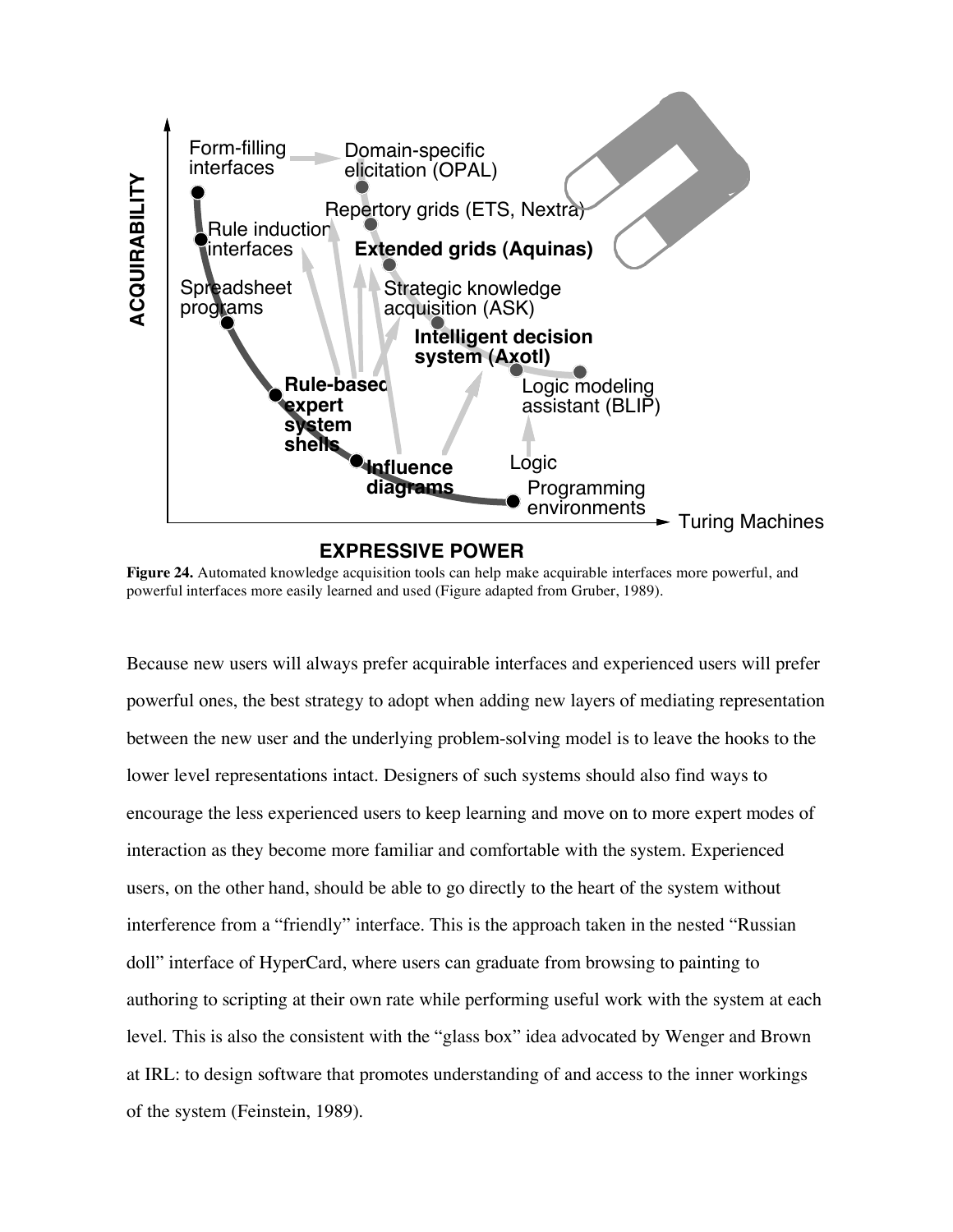Our conjecture is that high-level representations and interviewing and analysis tools will be helpful to experienced as well as naive users. This is a question that we hope to address as the tools are evaluated in real-world domains.

We are cautiously optimistic about the future of *DDUCKS*. Although current and future applications will no doubt continue to bring new challenges and difficult problems to solve, the tools embody many years of experience in decision analysis automation and knowledgebased system development. Furthermore, the system derives power from its integration of elements that we feel will be the building blocks of future systems for automated support of complex decisions: a decision analysis workbench for sound reasoning under uncertainty and resolution of preference issues; a knowledge-based system for provision of help in building formal decision models and to promote the re-use of domain knowledge; and a collection of knowledge acquisition tools tailored to the domain that allow such systems to be efficiently modeled, more easily maintained, and thoroughly tested.

### **ACKNOWLEDGEMENTS**

We express our appreciation to Kit Bakke, Miroslav Benda, Kathleen Bradshaw, Beverly Clark, Karolyn Covington, Mike Freeman, Peter Friedland, Pete and Cindy Holm, Earl Hunt, Oscar and Sharon Kipersztok, Cathy Kitto, Joe Koszarek, Sandra Marcus, Allen Matsumoto, Art Nagai, Thom Nguyen, Guy Olney, Steve Poltrock, George Roberts, Doug Schuler, Kish Sharma, Dave Shema, Greg Swietek, Lisle Tinglof-Boose, and Bruce Wilson for their contributions and support. Thanks also to reviewers who provided many helpful suggestions. Samuel Holtzman, Ronald Howard, Keh Shiou Leu, James Matheson, Léonard Bertrand, and James Smith of Strategic Decisions Group were co-designers and co-developers of the original *Axotl* prototype. This work has also benefitted from ongoing discussions with Brian Gaines, Ken Ford, Max Henrion, and Mildred Shaw. *Aquinas*, *Axotl, Canard,* and *DDUCKS*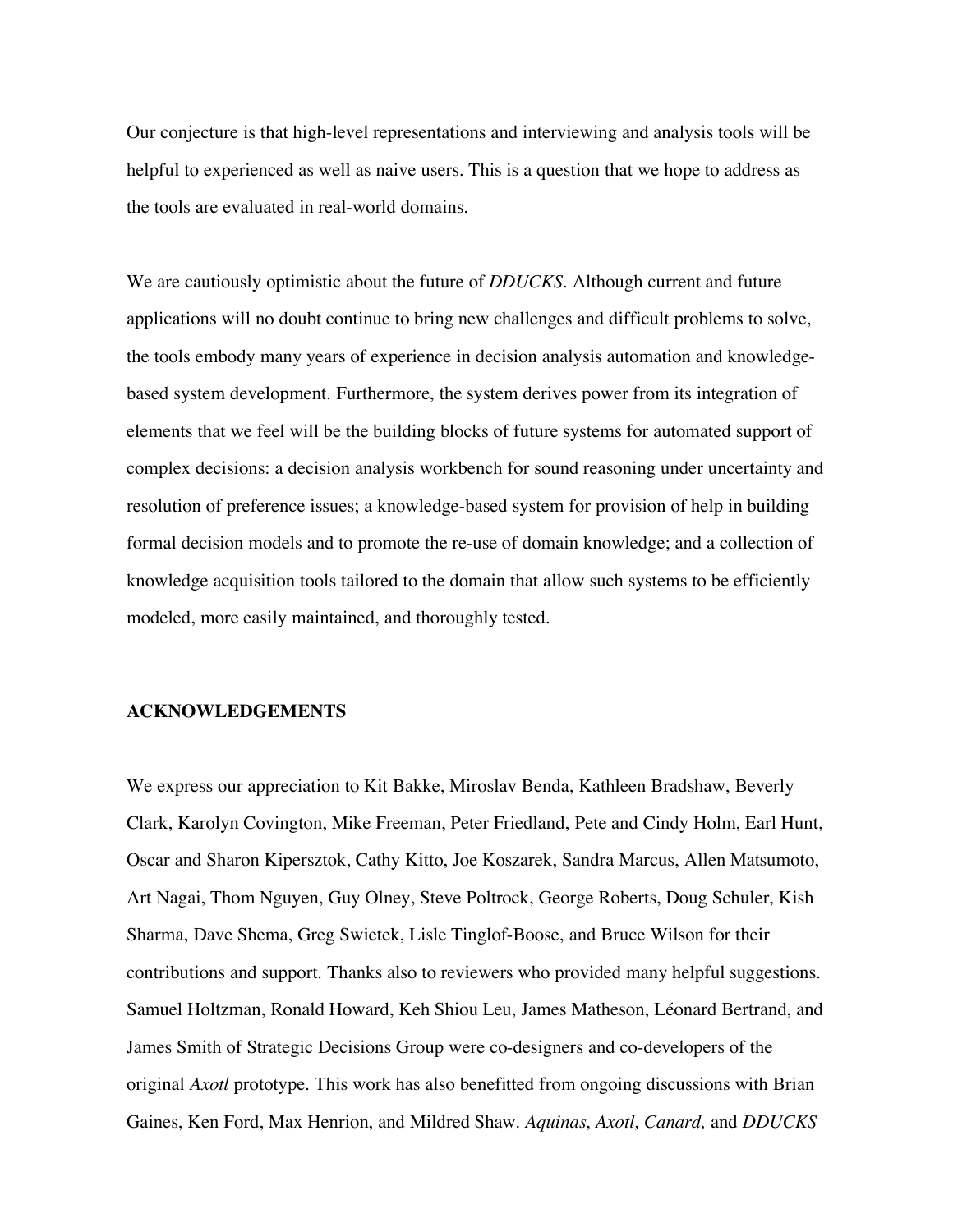are under development at the Boeing Advanced Technology Center. The original development of *Canard* was supported by NASA contract NAS2-12108.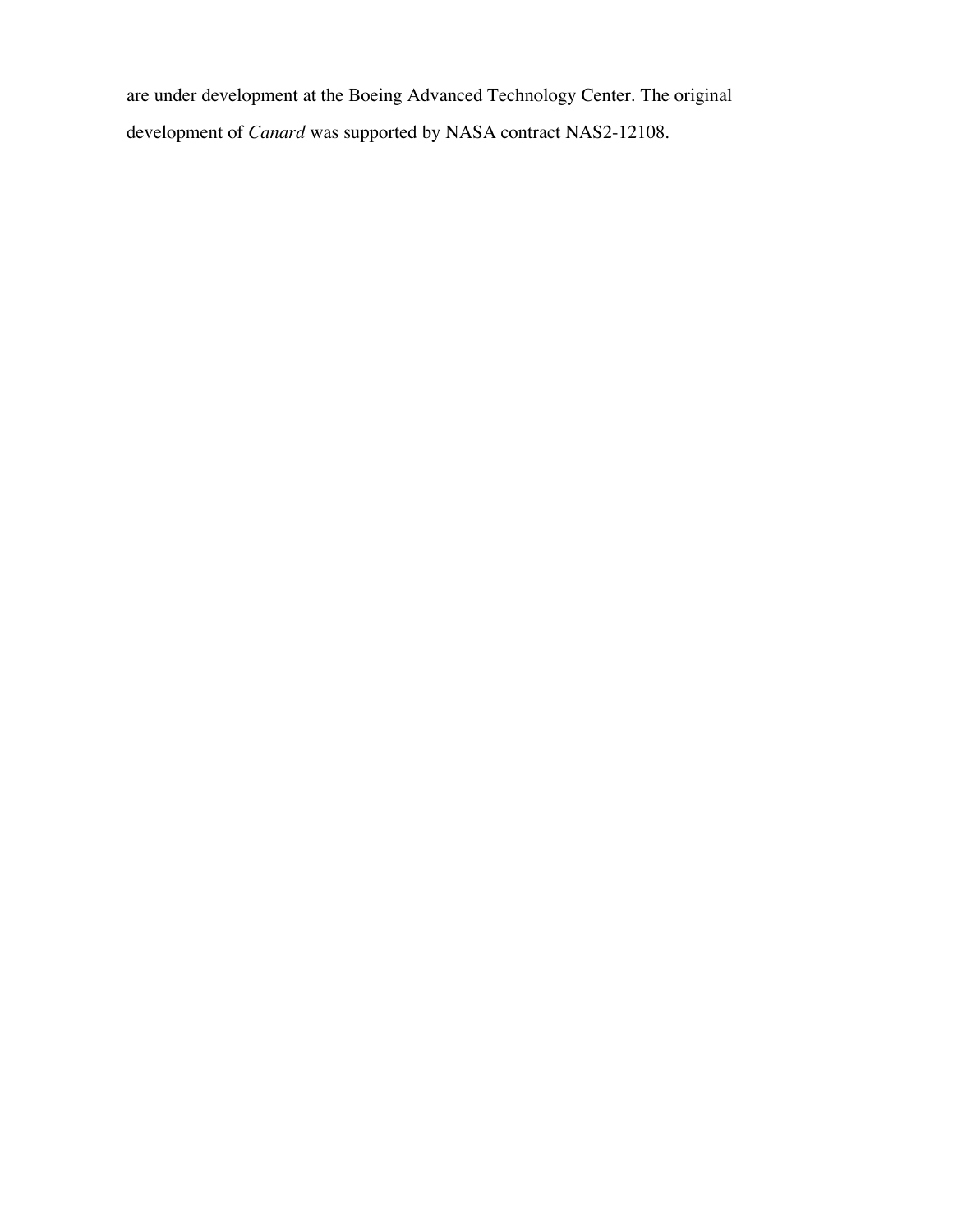AKKERMANS, H., VAN HARMELEN, F., SCHREIBER, G. & WIELINGA, B. (1990). A formalization of knowledge-level models for knowledge acquisition. In K. Ford  $\&$  J. Bradshaw (Eds.), special knowledge acquisition issue of the *Journal of Intelligent Systems,* in press.

BOOSE, J.H. (1985). A knowledge acquisition program for expert systems based on Personal Construct Psychology. *International Journal of Man-Machine Studies,* 23**,** 495-525.

BOOSE, J.H. (1986). *Expertise Transfer for Expert System Design.* New York: Elsevier.

BOOSE, J.H. (1990). A survey of knowledge acquisition techniques and tools. *Knowledge Acquisition Journal,* in press.

BOOSE, J.H. & BRADSHAW, J.M. (1987). Expertise transfer and complex problems: Using *Aquinas* as a knowledge-acquisition workbench for knowledge-based systems. *International Journal of Man-Machine Studies,* 26**,** 3-28. Also in J. Boose and B. Gaines (Eds.), *Knowledge Acquisition Tools for Expert Systems.* London: Academic Press, pp. 39-64.

BOOSE, J. H., BRADSHAW, J.M., KITTO, C.M., & SHEMA, D.B. (1990). From ETS to *Aquinas*: Six years of knowledge acquisition tool development. *Knowledge Acquisition Journal,* in press.

BOOSE, J. H., BRADSHAW, J.M., SHEMA, D.B., COVINGTON, S.P. (1989). Design Knowledge Capture for a Corporate Memory Facility, *IJCAI-89 Workshop on Knowledge Acquisition: Practical Tools and Techniques*, Detroit, August, 1989; *IJCAI-89 Workshop on Knowledge Acquisition*, Detroit, August, pp. 5-6.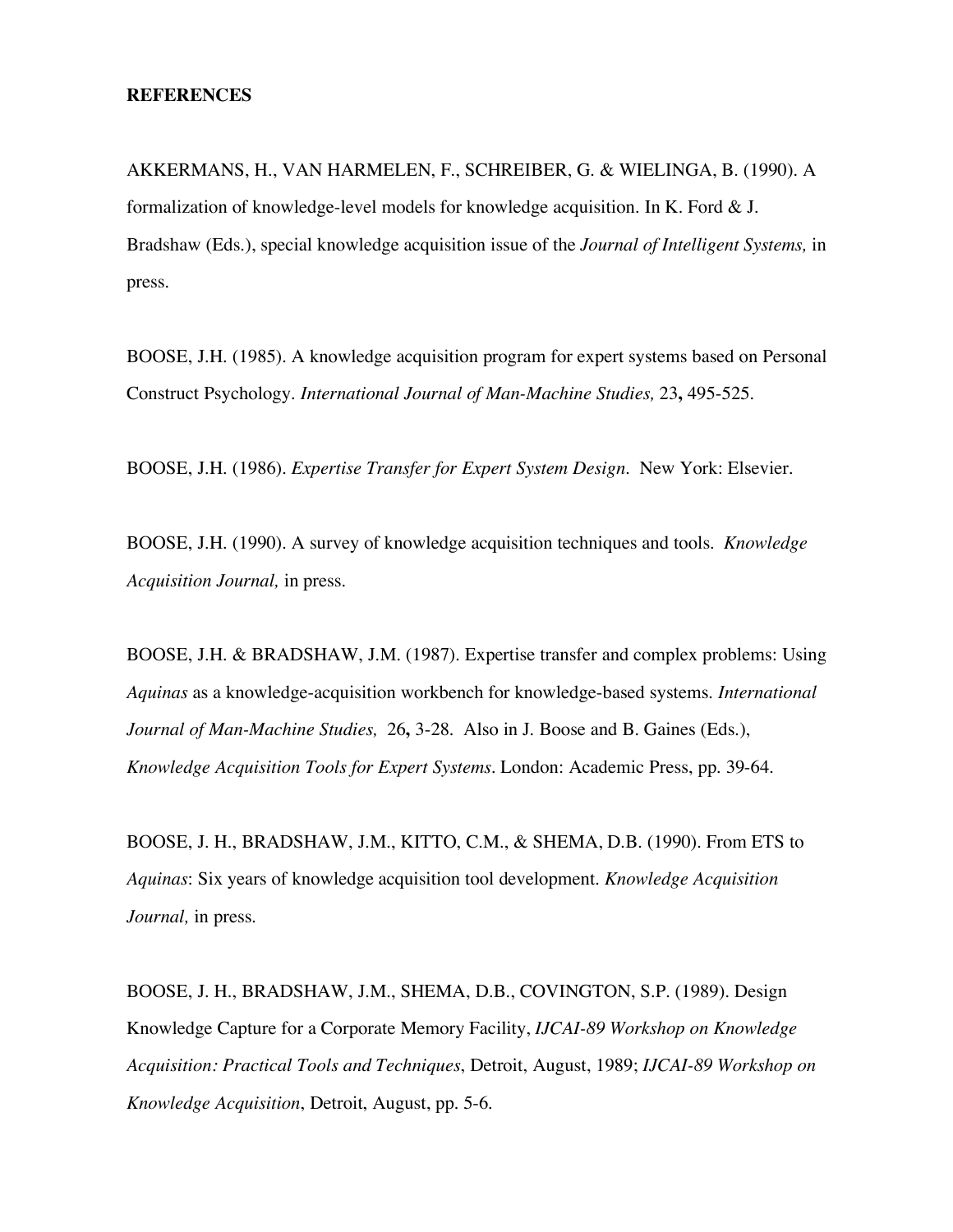BOOSE, J.H., SHEMA, D.S., & BRADSHAW, J.M. (1989). Recent progress in *Aquinas*: A knowledge acquisition workbench. *Knowledge Acquisition Journal,* 1(2): 185-214.

BOOSE, J.H., SHEMA, D.S., & BRADSHAW, J.M. (1990). Capturing design knowledge for engineering trade studies. In B. Wielinga, J. Boose, B. Gaines, G. Schreiber, & M. Van Someren (Eds.), *Current Trends in Knowledge Acquisition.* Amsterdam: IOS Press.

BRADSHAW, J. M. & BOOSE, J.H. (1989). Knowledge acquisition as CASE for knowledge-based systems. *Presentation at the Third International Workshop on Computer-Aided Software Engineering (CASE-89),* London, England, July 17-21, 1989.

BRADSHAW, J. M. & BOOSE, J.H. (1990). Decision analysis techniques for knowledge acquisition: Combining information and preferences using *Aquinas* and *Axotl. International Journal of Man-Machine Studies,* 32(2): 121-186. Also in J.H. Boose and B.R. Gaines (Eds.), *Progress in Knowledge Acquisition for Knowledge-Based Systems*.. London: Academic Press.

BRADSHAW, J.M., BOOSE, J.H., COVINGTON, S.P., & RUSSO, P.J. (1989). How to do with grids what people say you can't: The application of decision analysis methods in *Axotl* and personal construct methods in *Aquinas* to design problems. *Third AAAI Knowledge Acquisition for Knowledge-based Systems Workshop*, Banff, Canada, November, 1988.

BRADSHAW, J.M., COVINGTON, S.P. & RUSSO, P.J. (1989). PIE: An application of *Axotl* to project selection decisions. Proceedings of the Boeing AI Conference, April.

BRADSHAW, J.M., COVINGTON, S., RUSSO, P., & BOOSE, J.H. (1990). Knowledge acquisition techniques for Intelligent Decision Systems: Integrating *Axotl* and *Aquinas* in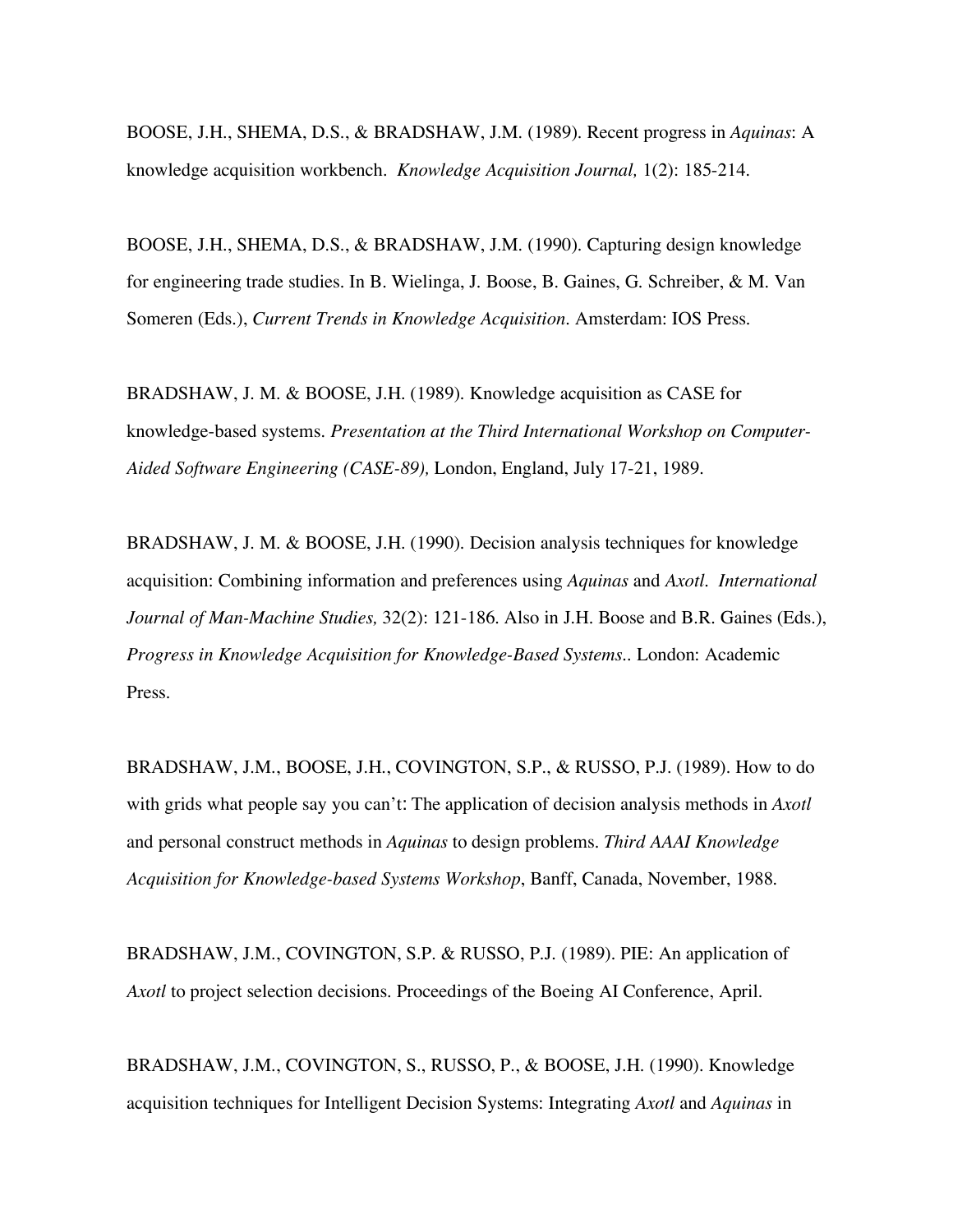*DDUCKS..* In M. Henrion, R.D. Shachter, L.N. Kanal, and J.F. Lemmer (Eds.), *Uncertainty in Artificial Intelligence 5.* North-Holland: Elsevier.

BRADSHAW, J. M. & HOLTZMAN, S. (1987). Artificial intelligence and decision analysis. Presentation made to the Nineteenth Annual Meeting of the Society for Information Management, Seattle: October 17.

BRADSHAW, J.M., KIPERSZTOK, O., NGUYEN, T. & HOLM, P. (1990). Acquiring knowledge for process management using *eQuality.* Presentation to NORTHCON, October, 1990.

BREESE, J.S. (1987). Knowledge representation and inference in intelligent decision systems. Doctoral dissertation, Department of Engineering-Economic Systems, Stanford University. Reprinted as Research Report 2, Palo Alto, California: Rockwell International Science Center.

BRODIE, M. L. (1989). Future intelligent information systems: AI and database technologies working together. In J. Mylopoulos and M. L. Brodie (eds.) *Readings in Artificial Intelligence and Databases.* San Mateo, California: Morgan Kaufmann.

DIAPER, D. (1989). Designing expert systems—from Dan to Beersheba. In D. Diaper (Ed.) *Knowledge Elicitation: Principles, Techniques and Applications.* New York: John Wiley.

ESHELMAN, L. (1988). MOLE: A knowledge acquisition tool for cover-and-differentiate systems. In S. Marcus (ed.), *Automating Knowledge Acquisition for Expert Systems.* Boston, Massachusetts: Kluwer Academic Publishers.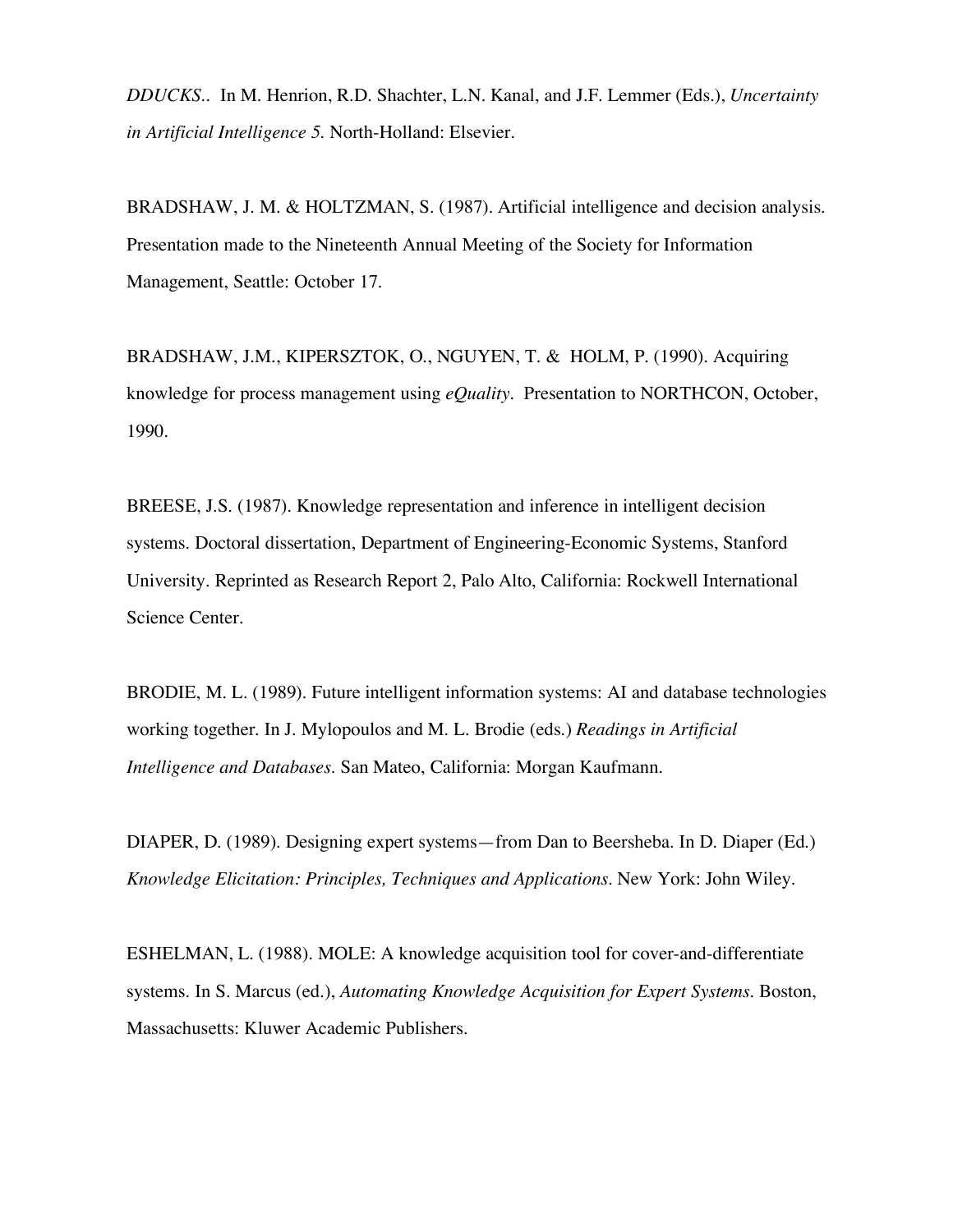FEINSTEIN, D. (1989). Glass boxes: Lifting the veil on information. *Benchmark*, Spring, 12-15.

FORD, K.M. & ADAMS-WEBBER, J.R. (1990a). Knowledge acquisition and constructivist epistemology. In this volume.

FORD, K.M., PETRY, F.E., ADAMS-WEBBER, J.R., & CHANG, P.J. (1990b). An approach to knowledge acquisition based on the structure of personal construct systems. *IEEE Transactions on Knowledge and Data Engineering,* in press.

FORD, K.M., STAHL, H., ADAMS-WEBBER, J.R., NOVAK, J. & JONES, J.C. (1990c). ICONKAT: An integrated constructivist knowledge acquisition tool. Manuscript in preparation.

GAINES, B.R. (1988). Software engineering for knowledge-based systems. *Proceedings of the Second International Workshop on Computer-Aided Software Engineering (CASE-88)*.

GAINES, B.R. & RAPPAPORT, A.T. (1989). The automatic generation of classes, objects and rules at the interface between knowledge acquisition tools and expert system shells. *IJCAI-89 Workshop on Knowledge Acquisition: Practical Tools and Techniques,* Detroit, Michigan, August 1989.

GAINES, B. R. & SHAW, M. L. G. 1986b). Induction of inference rules for expert systems. *Fuzzy Sets and Systems*, 8(3), 315-328 (April).

GRUBER, T.R. (1989). *The Acquisition of Strategic Knowledge.* New York: Academic Press.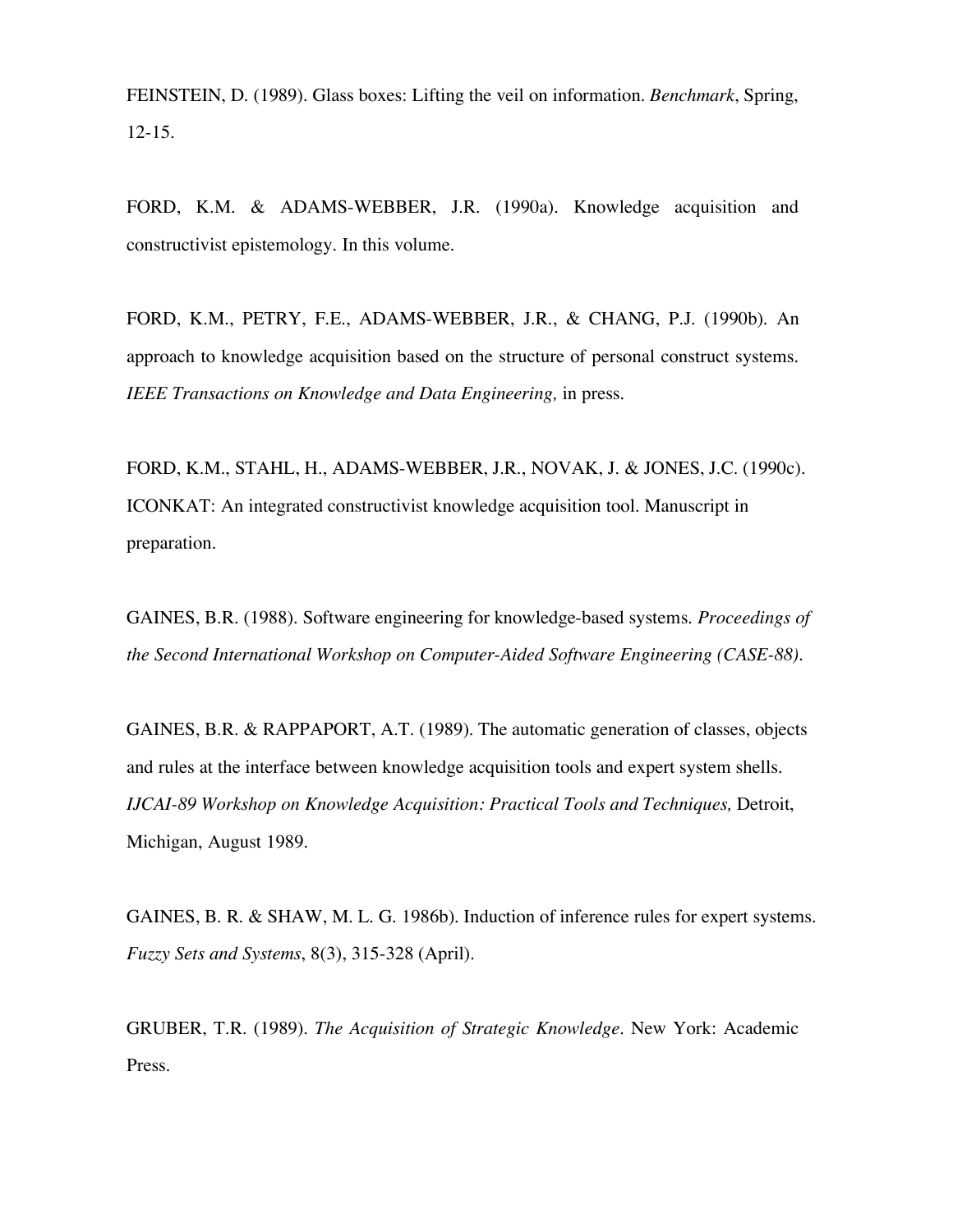HENRION, M. (1990). An introduction to algorithms for inference in belief nets. In M. Henrion, R.D. Shachter, L.N. Kanal, and J.F. Lemmer (Eds.), *Uncertainty in Artificial Intelligence 5.* North-Holland: Elsevier.

HOFFMAN, R. (1987). The problem of extracting the knowledge of experts from the perspective of experimental psychology. *AI Magazine* (Summer).

HOLTZMAN, S.H. & RUSSO, P.J. (1988). Activity graphs. Unpublished PIE project internal technical memo.

HOLTZMAN, S. H. (1989). *Intelligent Decision Systems.* Reading, Massachusetts: Addison-Wesley.

HOLTZMAN, S. & SEIVER, A. (1988). Decision analysis: A framework for critical care decision assistance. *International Journal of Clinical Monitoring and Computing,* in press.

HORVITZ, E.J. (1989). Reasoning about beliefs and actions under computational resource constraints. In L. Kanal, T. S. Levitt, & J. F. Lemmer (eds.), *Uncertainty in Artificial Intelligence,* volume 3. Amsterdam: North-Holland.

HORVITZ, E. J., BREESE, J. S., & HENRION, M. (1988). Decision theory in expert systems and artificial intelligence. *International Journal of Approximate Reasoning,* 2, 247- 302.

HOWARD, R. A. (1966). Decision analysis: Applied decision theory. In D. B. Hertz and J. Melese (eds.), *Proceedings of the Fourth International Conference on Operational Research.*  Reprinted in Howard & Matheson, 1984.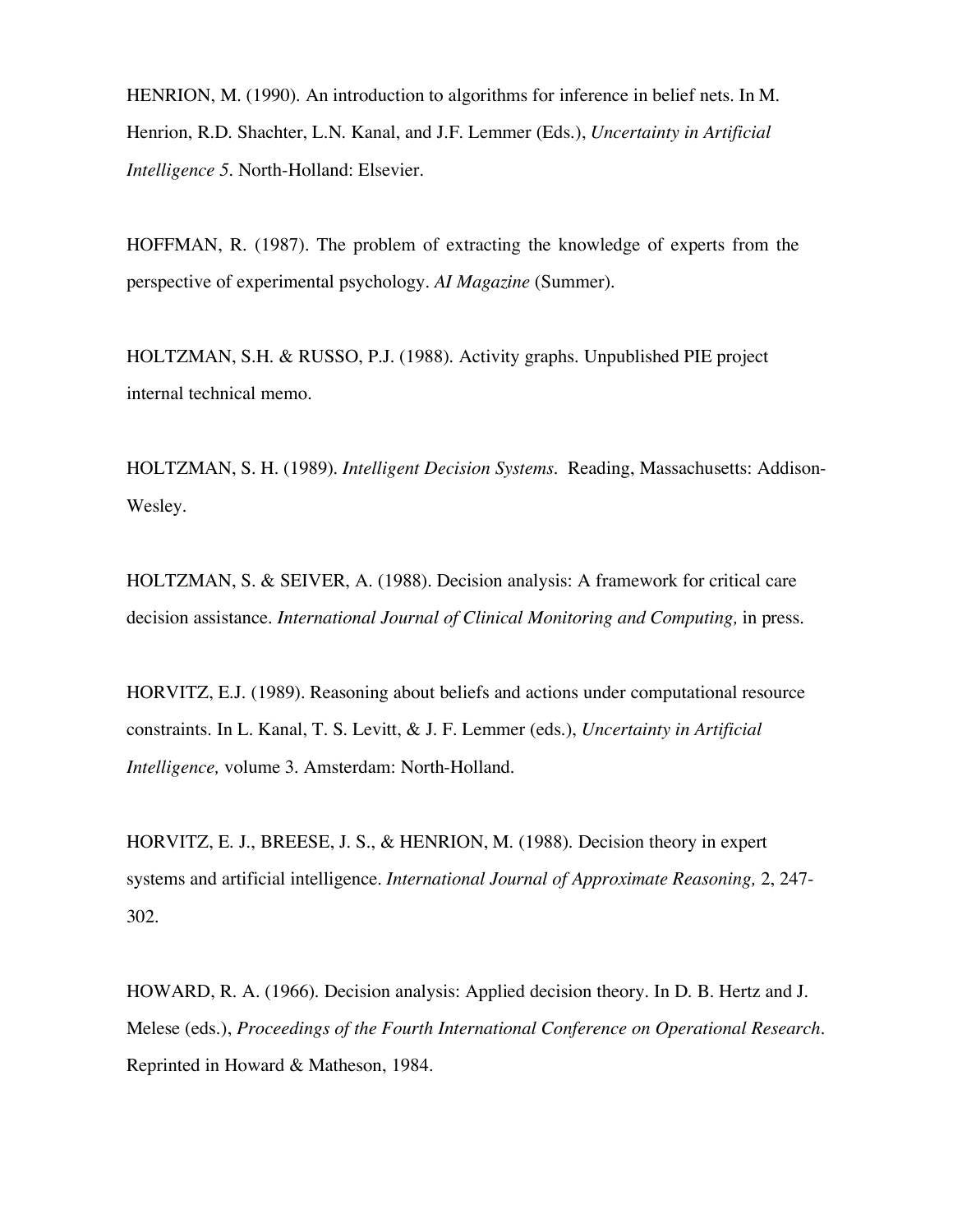HOWARD, R. A. (1988). Knowledge maps. *Management Science,* in press.

HOWARD, R. A. & MATHESON. J. E. (1981). Influence Diagrams. Reprinted in Howard & Matheson, 1984.

HOWARD, R. A. & MATHESON, J. E. (Eds.) (1984). *Readings on the Principles and Applications of Decision Analysis.* Menlo Park, California: Strategic Decisions Group.

JOHNSON, N. E. (1989). Mediating representations inknowledge elicitation. In D. Diaper (Ed.) *Knowledge Elicitation: Principles, Techniques and Applications.* New York: John Wiley.

JONES, J.C. (1981). *Design Methods.* New York: John Wiley & Sons.

KARBACH, W., LINSTER, M. & VOSS, A. (1990). A confrontation of models of problem solving. *Knowledge Acquisition Journal,* in press.

KEENEY, R. L. (1986). *Value-driven Expert Systems For Decision Support.* Los Angeles: Systems Science Department, University of Southern California.

KEENEY, R. L. & RAIFFA, H. (1976). *Decisions With Multiple Objectives: Preferences and Value Tradeoffs.* New York: Wiley.

KELLY, G. A. (1955). *The Psychology of Personal Constructs.* 2 volumes. New York: Norton.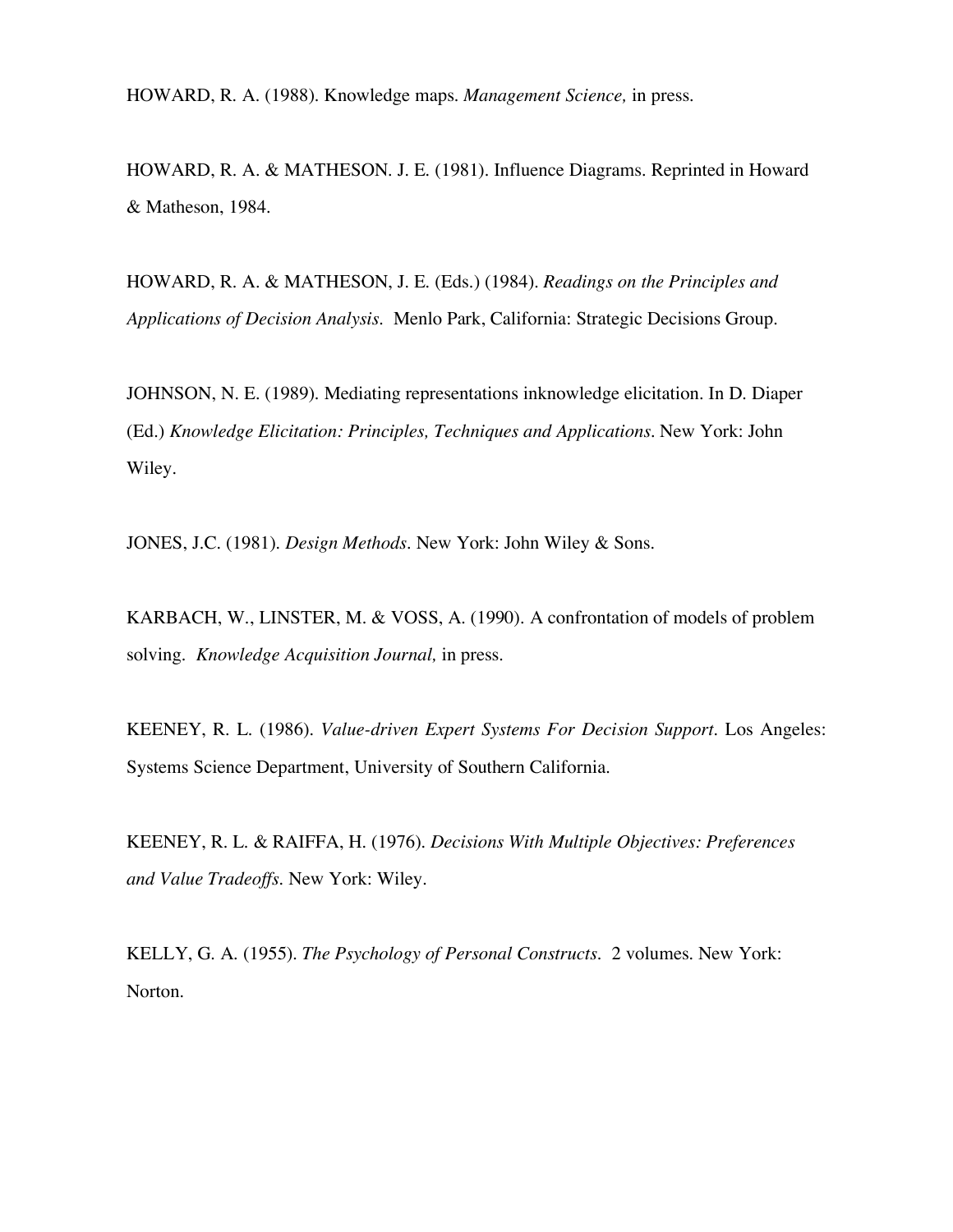KITTO, C. M. (1988). Progress in automated knowledge acquisition tools: How close are we to replacing the knowledge engineer? *Proceedings of the Third AAAI-sponsored Knowledge Acquisition for Knowledge-Based Systems Workshop,* Banff, Canada, November 1988.

KLINKER, G. (1989). A framework for knowledge acquisition. *Proceedings of the Third Annual European Knowledge Acquisition Workshop,* Paris, France, July.

LANGLOTZ, C. P., SHORTLIFFE, E. H. & FAGAN, L. M. (1986). Using decision theory to justify heuristics. *Proceedings of the National Conference on Artificial Intelligence,* Philadelphia.

KLINKER, G., BOYD, C., DONG, D., MAIMAN, J., MCDERMOTT, J. & SCHNELBACH, R. (1989). Building expert systems with KNACK. *Knowledge Acquisition Journal,* 1(3), 299-320.

KLINKER, G., BOYD, C., GENETET, S. & MCDERMOTT, J. (1988). A KNACK for knowledge acquisition. *Proceedings of the Sixth National Conference on Artificial Intelligence,* Seattle, WA, July.

MARCUS, S. (1987). Taking backtracking with a grain of SALT. *International Journal of Man-Machine Studies*, 26, 383-398.

MARCUS, S. (1988). SALT: A knowledge acquisition language for propose-and-revise systems. In S. Marcus (ed.), *Automating Knowledge Acquisition for Expert Systems.* Boston, Massachusetts: Kluwer Academic Publishers.

MARCUS, S. (1989). Understanding decision ordering from a piecemeal collection of knowledge. *Knowledge Acquisition Journal,* 1(3), 279-298.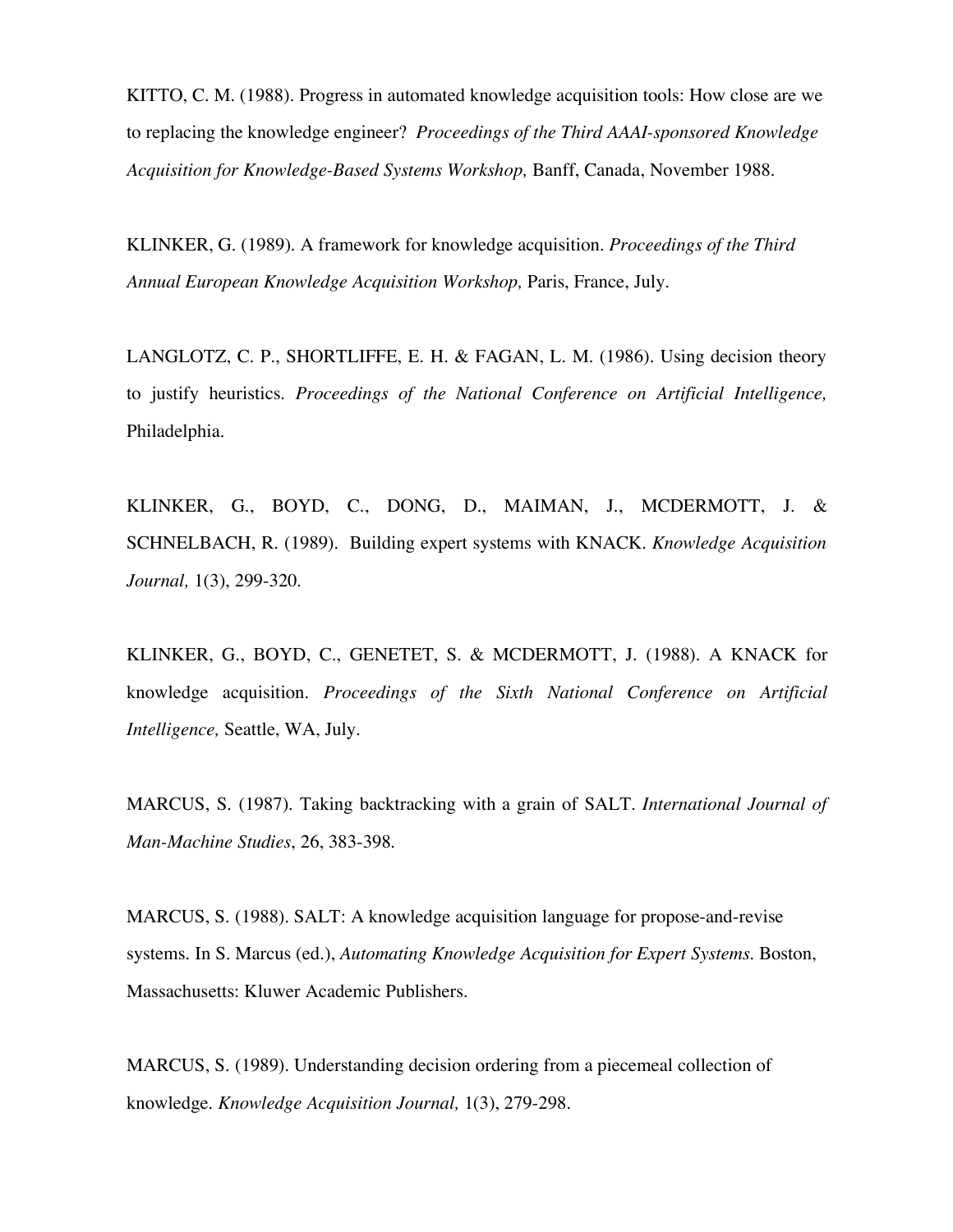MATHESON, D. (1988). Knowledge acquisition results on template development. Unpublished PIE project internal technical document.

MATHESON, J.E. (1988). Using influence diagrams to value information and control. *Proceedings of the Conference on Influence Diagrams for Decision Analysis, Inference, and Prediction,* Berkeley, California, University of California at Berkeley, May 9-11.

MCNAMEE, P. & CELONA, J. (1987). *Decision Analysis for the Professional—With Supertree.* Redwood City, California: Scientific Press.

MEYER, M.A., BOOKER, J.M. & BRADSHAW, J.M. (1990). A flexible six-step program for defining and handling bias in knowledge acquisition. In B. Wielinga, J. Boose, B. Gaines, G. Schreiber, & M. Van Someren (Eds.), *Current Trends in Knowledge Acquisition.* Amsterdam: IOS Press.

MOORE, E. A. & AGOGINO, A. M. (1987). INFORM: An architecture for expert-directed knowledge acquisition. *International Journal of Man-Machine Studies*, 26, 213-230.

MUSEN, M.A. (1988). *Generation of model-based knowledge acquisition tools for clinicaltrial advice systems.* Doctoral dissertation, Computer Science Department, Stanford University. Available as KSL-88-06 and STAN-CS-88-1194.

NEAPOLITAN, R.E. (1990). *Probabilistic Reasoning in Expert Systems: Theory and Algorithms.* New York: John Wiley.

NOVAK, J.D. (1977). *A Theory of Education.* Ithaca, N.Y.: Cornell University Press.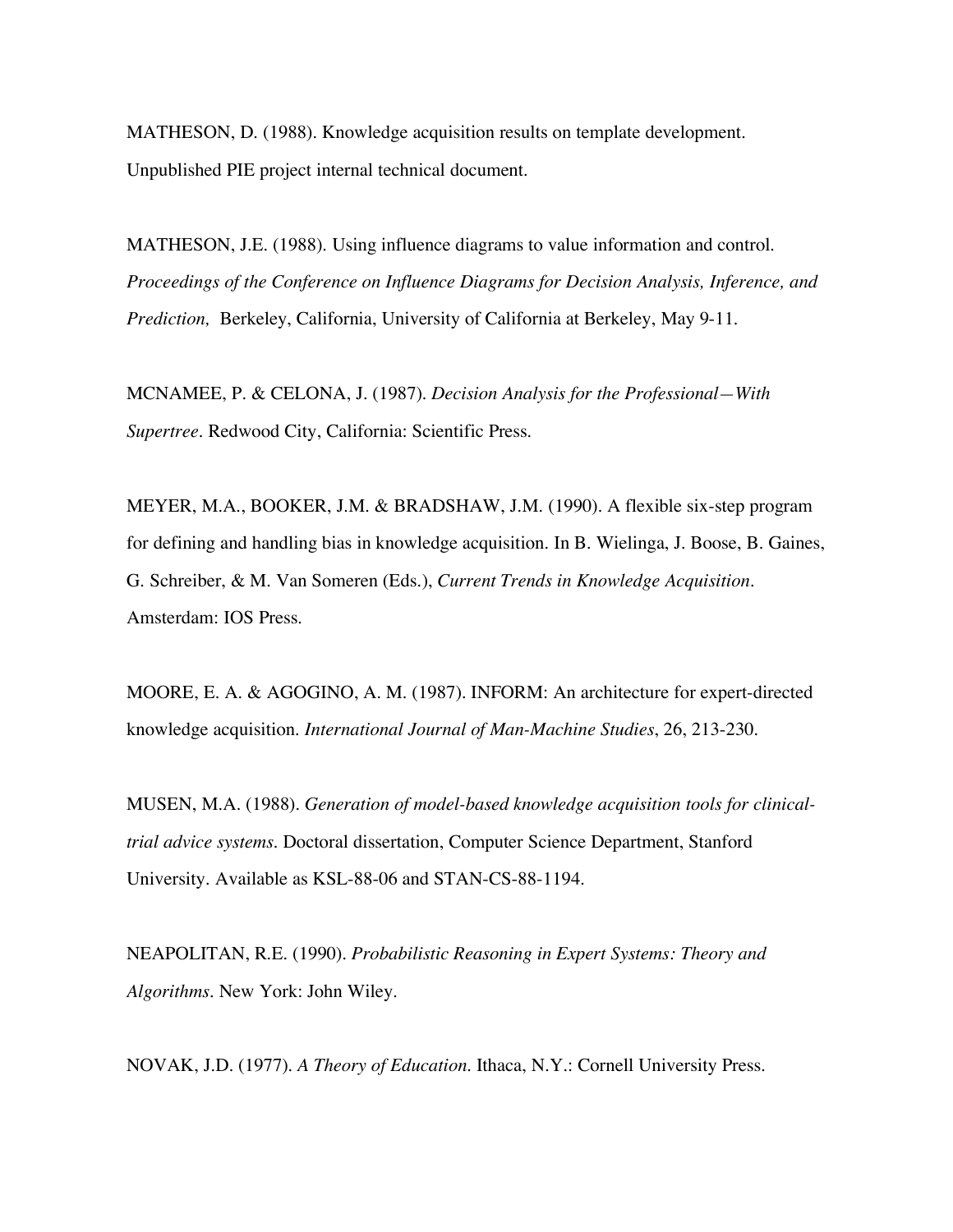NOVAK, J.D. & GOWIN, D.B. (1984). *Learning How to Learn.* New York: Cambridge University Press.

OLMSTED, S. M. (1982). SUPERTREE - decision tree processing program. Menlo Park, California: Strategic Decisions Group.

PEARL, J. (1988). *Probabilistic Reasoning in Intelligent Systems: Networks of Plausible Inference,* San Mateo, CA: Morgan Kaufmann.

RAIFFA, H. (1968). *Decision Analysis: Introductory Lectures On Choices Under Uncertainty.* Reading, Massachusetts: Addison-Wesley.

RUSSELL, S. (1985). The compleat guide to MRS. Stanford Knowledge Systems Laboratory, Report No. KSL-85-12. Stanford, California: Stanford University Computer Science Department.

SHACHTER, R. D. (1986a). Evaluating influence diagrams. *Operations Research,* 34: 871- 882.

SHACHTER, R. D. (1986b). DAVID: Influence diagram processing environment for the Macintosh. In *Proceedings of the RCA/AAAI Workshop on Uncertainty and Probability in Artificial Intelligence.*

SHAW, M.L.G. & GAINES, B.R. (1988). A methodology for recognizing conflict, correspondence, consensus, and contrast in a knowledge acquisition system. *Proceedings of the Third AAAI Workshop on Knowledge Acquisition for Knowledge-Based Systems*, Banff, Canada, November.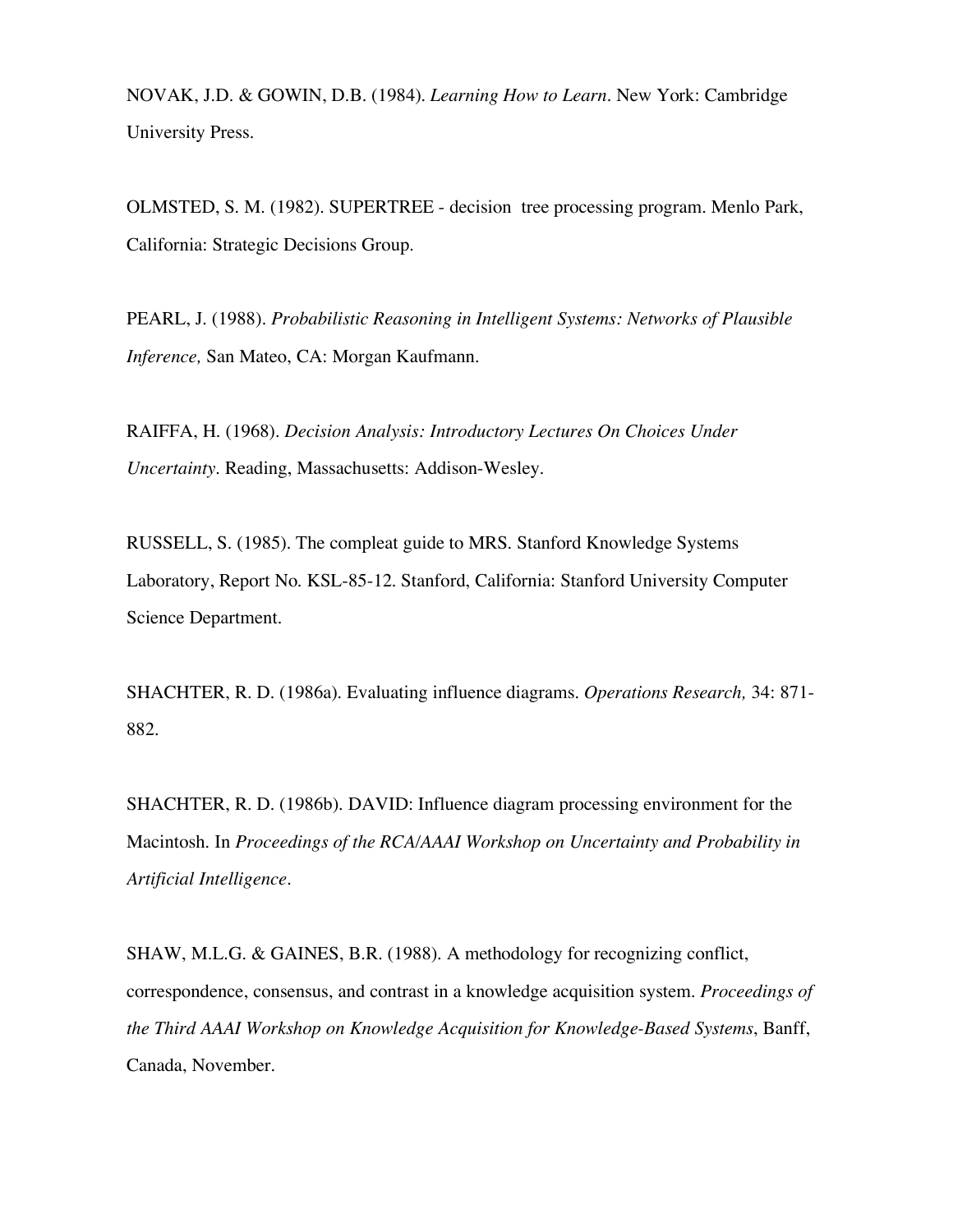SHEMA, D.B. & BOOSE, J.H. (1988). Refining problem-solving knowledge in repertory grids using a consultation mechanism. *International Journal of Man-Machine Studies,* 29, 447-460.

SHEMA, D. B., BRADSHAW, J.M., COVINGTON, S.P. & BOOSE, J.H. (1990). Design knowledge capture and alternative generation using possibility tables in *Canard. Knowledge Acquisition Journal,* in press.

SIVARD, C., ZWEBEN, M., CANNON, D., LAKIN, F. & LEIFER, L. (1989). Conservation of design knowledge. *Proceedings of the 27th Aerospace Sciences Meeting of the American Institute of Aeronautics and Astronautics,* Reno, Nevada, January 9-12.

SMITH, J. E. (1988). On the representation and evaluation of influence diagrams. Unpublished PIE project internal technical document.

SPIEGELHALTER, D.J., FRANKLIN, R.C.G. & BULL, K. (1990) Assessment, criticism and improvement of imprecise subjective probabilities for amedical expert system. In M. Henrion, R.D. Shachter, L.N. Kanal, and J.F. Lemmer (Eds.), *Uncertainty in Artificial Intelligence 5.* North-Holland: Elsevier.

STOUT, J., GREEN, L., & MARCUS, S. (1989). Using a KA tool to test strategy variations. *Proceedings of the Fourth AAAI Knowledge Acquisition for Knowledge-Based Systems Workshop,* Banff, Canada, October, 1989.

SULLIVAN, K. M. & SHULMAN, H.M. (1989). Cyclosporine and long-term follow-up care of the marrow transplant recipient: Clinical histories of chronic graft-versus-host disease, obliterative bronchiolitis and graft-versus-leukemia effect. *Transplant Proc.*, in press.